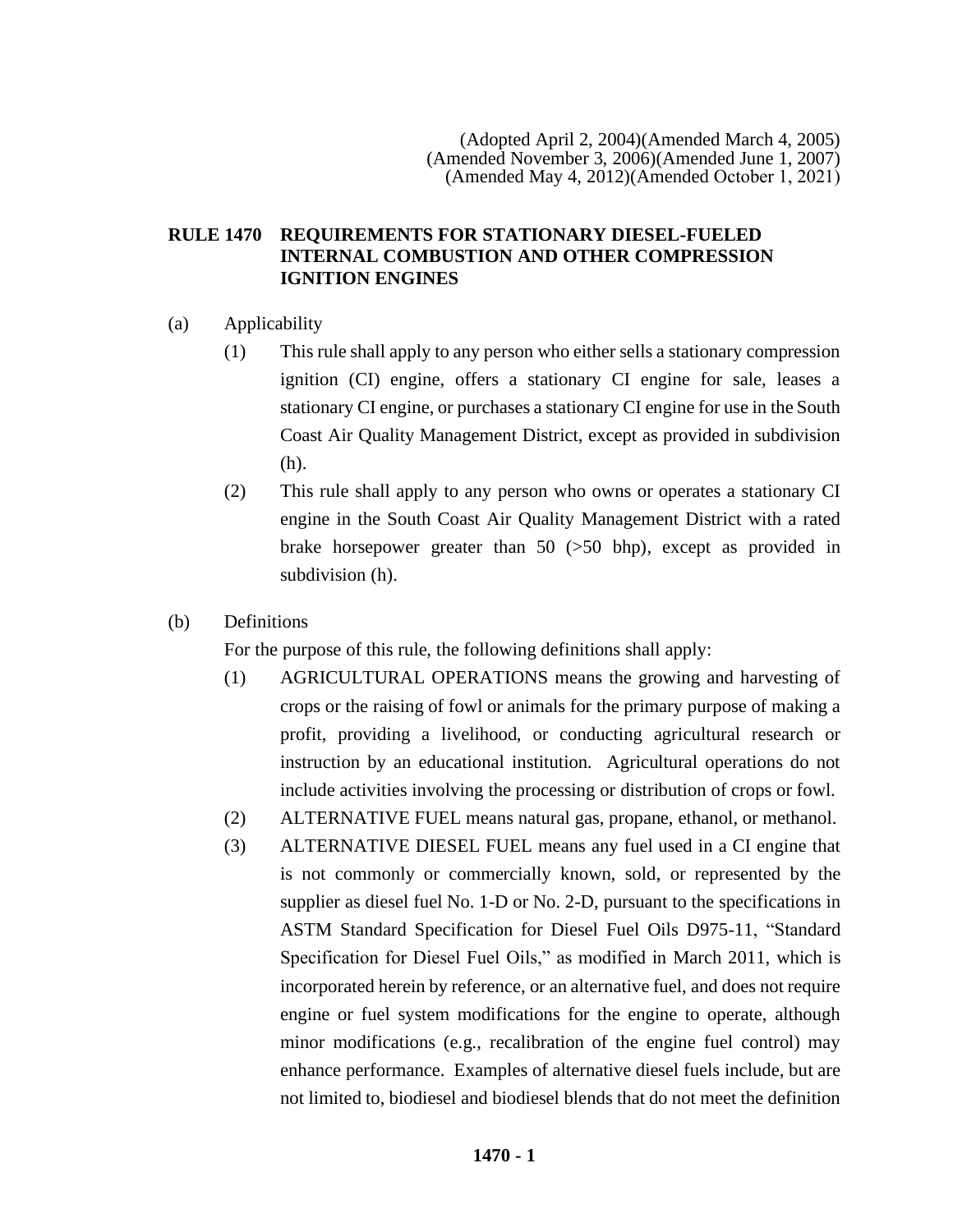of CARB diesel fuel; Fischer-Tropsch fuels; emulsions of water in diesel fuel; and fuels with a fuel additive, unless:

- (A) the additive is supplied to the engine fuel by an on-board dosing mechanism; or
- (B) the additive is directly mixed into the base fuel inside the fuel tank of the engine; or
- (C) the additive and base fuel are not mixed until engine fueling commences, and no more additive plus base fuel combination is mixed than required for a single fueling of a single engine.
- (4) APPROACH LIGHT SYSTEM WITH SEQUENCED FLASHER LIGHTS IN CATEGORY 1 AND CATEGORY 2 CONFIGURATIONS (ALSF-1 AND ALSF-2) means high intensity approach lighting systems with sequenced flashers used at airports to illuminate specified runways during category II or III weather conditions, where category II means a decision height of 100 feet and runway visual range of 1,200 feet, and category III means no decision height or decision height below 100 feet and runway visual range of 700 feet.
- (5) BASELINE OR BASELINE EMISSIONS means the emissions level of a diesel-fueled engine using CARB diesel fuel as configured upon initial installation or by January 1, 2003, whichever is later.
- (6) CALIFORNIA AIR RESOURCES BOARD (CARB) DIESEL FUEL means any diesel fuel that meets the specifications of vehicular diesel fuel, as defined in Title 13 CCR, Sections 2281 and 2282.
- (7) CANCER RISK means the characterization of the probability of developing cancer from exposure to environmental chemical hazards, in accordance with the methodologies specified in "The Air Toxics Hot Spots Program Guidance Manual for Preparation of Health Risk Assessments", Office of Environmental Health Hazard Assessment, August 2003, which is incorporated herein by reference.
- (8) CERTIFIED CI ENGINE means a CI engine that is certified to meet the Tier 1, Tier 2, Tier 3, or Tier 4 Off-Road CI Certification Standards as specified in Title 13, California Code of Regulations, section 2423, or a CI engine that is certified to comply with the new nonroad CI engine emissions standards as specified in 40 CFR, Part 60, Subpart IIII – Standards of Performance for Stationary Compression Ignition Internal Combustion Engines (2006).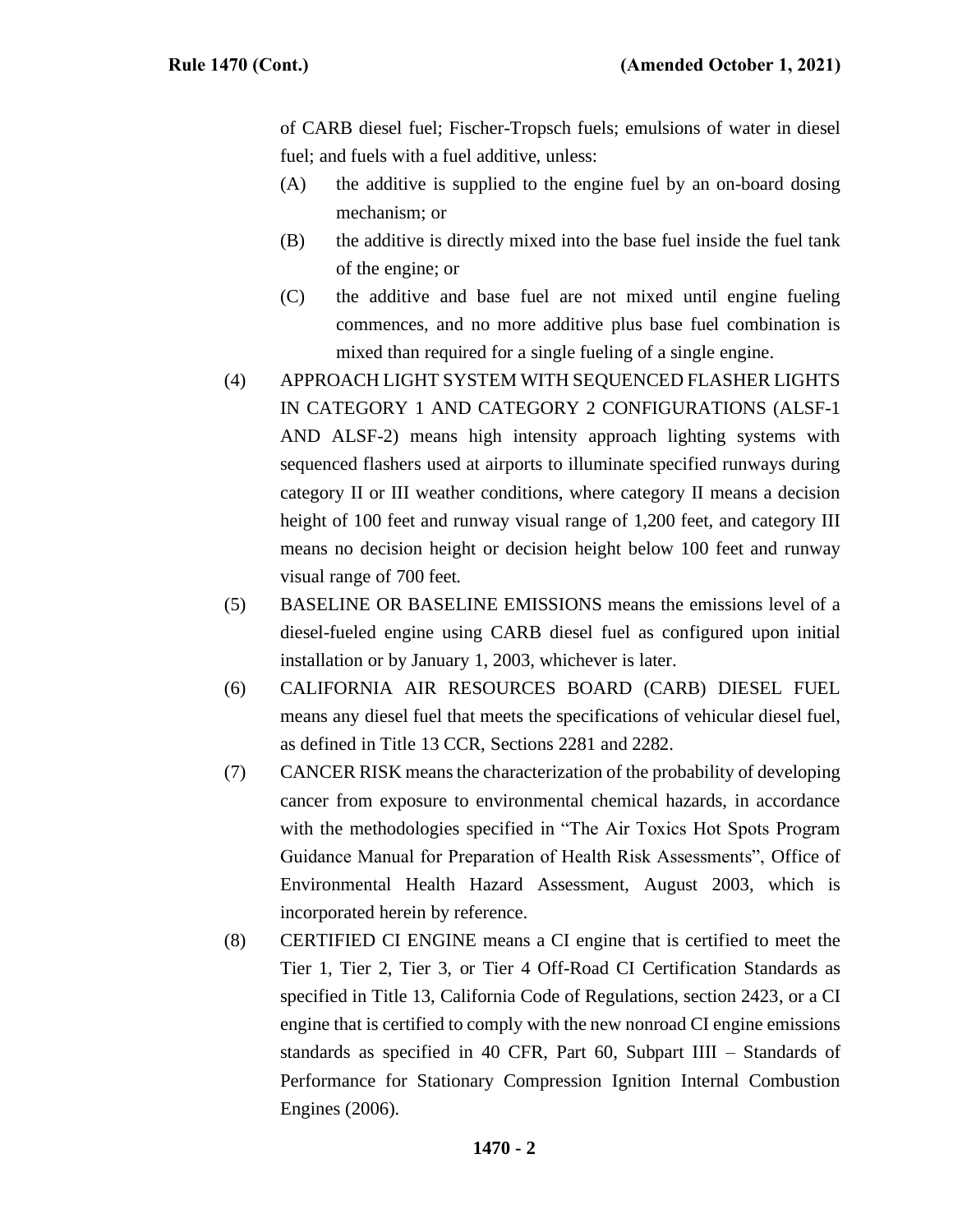- (9) COMPRESSION IGNITION (CI) ENGINE means an internal combustion engine with operating characteristics significantly similar to the theoretical diesel combustion cycle. The regulation of power by controlling fuel supply in lieu of a throttle is indicative of a compression ignition engine.
- (10) CONTROL AREA means any electrical region in California that regulates its power generation in order to balance electrical loads and maintain planned interchange schedules with other control areas.
- (11) CUMULATIVELY means the aggregation of hours or days of engine use, and

any portion of an hour or day of engine use, toward a specified time limit(s).

- (12) DATE OF ACQUISITION OR SUBMITTAL means
	- (A) For each District-approved permit or District registration:
		- (i) The date the application for the District permit or the application for engine registration was received by the District; or
		- (ii) Upon District approval, the date of purchase.
	- (B) For an engine subject to neither a District permit program nor a District registration program for stationary sources, the date of purchase.
- (13) DATE OF PURCHASE means the date shown on the front of the cashed check, the date of the financial transaction, or the date on the engine purchasing agreement, whichever is earliest.
- (14) DEMAND RESPONSE PROGRAM (DRP) means a program for reducing electrical demand using an interruptible service contract (ISC).
- (15) DIESEL FUEL means any fuel that is commonly or commercially known, sold, or represented by the supplier as diesel fuel, including any mixture of primarily liquid hydrocarbons – organic compounds consisting exclusively of the elements carbon and hydrogen – that is sold or represented by the supplier as suitable for use in an internal combustion, compression-ignition engine.
- (16) DIESEL-FUELED means fueled by diesel fuel, CARB diesel fuel, or jet fuel, in whole or part.
- (17) DIESEL PARTICULATE FILTER (DPF) means an emission control technology that reduces PM emissions by trapping the particles in a flow filter substrate and periodically removes the collected particles by either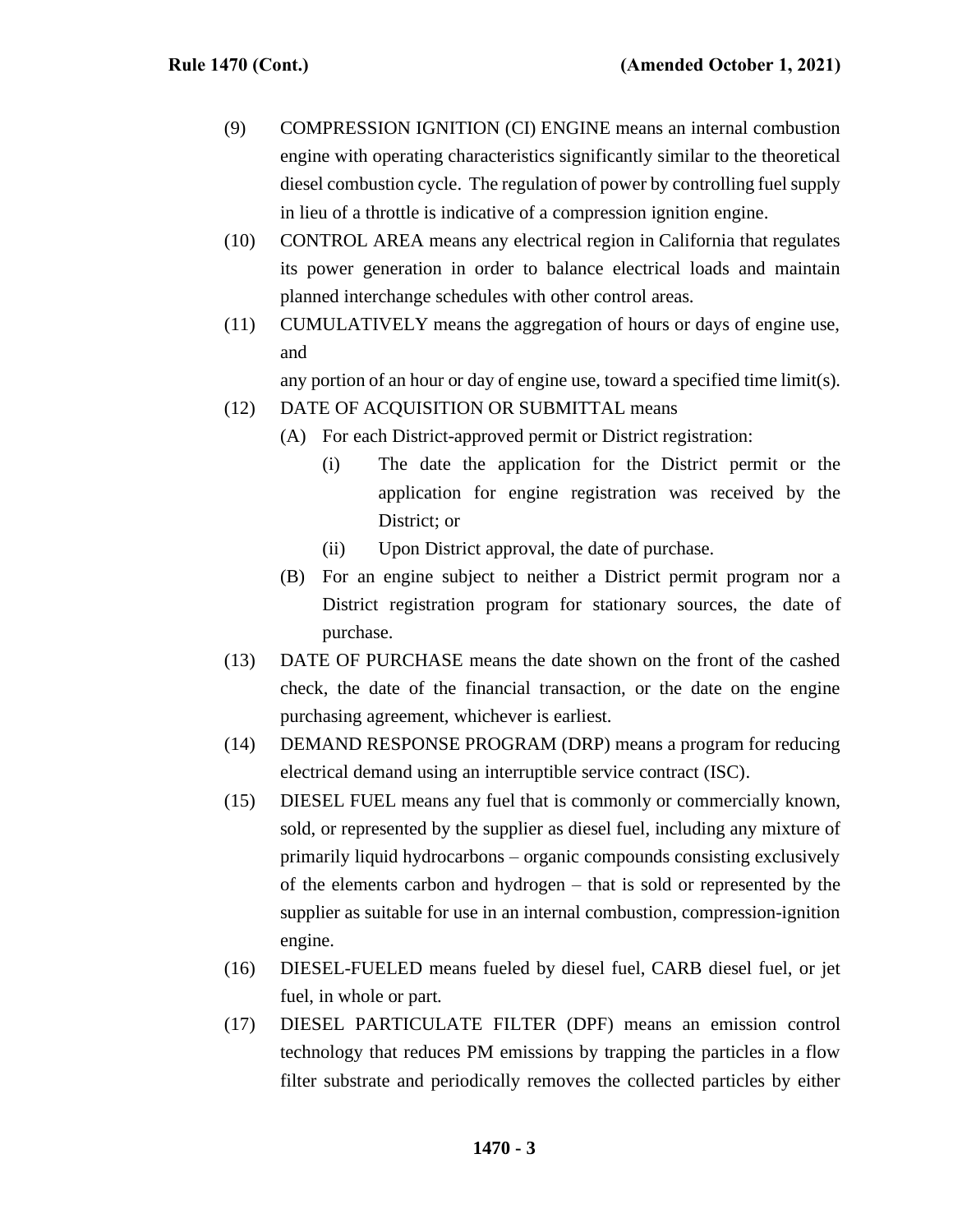physical action or by oxidizing (burning off) the particles in a process called regeneration.

- (18) DIESEL PARTICULATE MATTER (PM) means the particles found in the exhaust of diesel-fueled CI engines as determined in accordance with the test methods identified in subdivision (g).
- (19) DIGESTER GAS is any gas derived from anaerobic decomposition of organic matter.
- (20) DIRECT-DRIVE EMERGENCY STANDBY FIRE PUMP ENGINES means engines directly coupled to pumps exclusively used in water-based fire protection systems.
- (21) DIRECT-DRIVE EMERGENCY STANDBY FLOOD CONTROL PUMP ENGINES means engines directly coupled to pumps exclusively used for the pumping of water or sewage to prevent or mitigate a flood or sewage overflow, or the pumping of water to maintain pressure in the water distribution system.
- (22) DRP ENGINE means an engine that is enrolled in a DRP.
- (23) DUAL-FUEL DIESEL PILOT ENGINE means a dual-fueled engine that uses diesel fuel as a pilot ignition source at an annual average ratio of less than 5 parts diesel fuel to 100 parts total fuel on an energy equivalent basis.
- (24) DUAL-FUEL ENGINE means any CI engine that is engineered and designed to operate on a combination of alternative fuels, such as compressed natural gas (CNG) or liquefied petroleum gas (LPG) and diesel fuel or an alternative diesel fuel. These engines have two separate fuel systems, which inject both fuels simultaneously into the engine combustion chamber.
- (25) EMERGENCY STANDBY ENGINE means a stationary engine that meets the criteria specified in subparagraphs  $(b)(25)(A)$ ,  $(b)(25)(B)$ , and  $(b)(25)(C)$  and any combination of subparagraphs  $(b)(25)(D)$ ,  $(b)(25)(E)$ , or  $(b)(25)(F)$  below:
	- (A) is installed for the primary purpose of providing electrical power or mechanical work during an emergency use and is not the source of primary power at the facility; and
	- (B) is operated to provide electrical power or mechanical work during an emergency use; and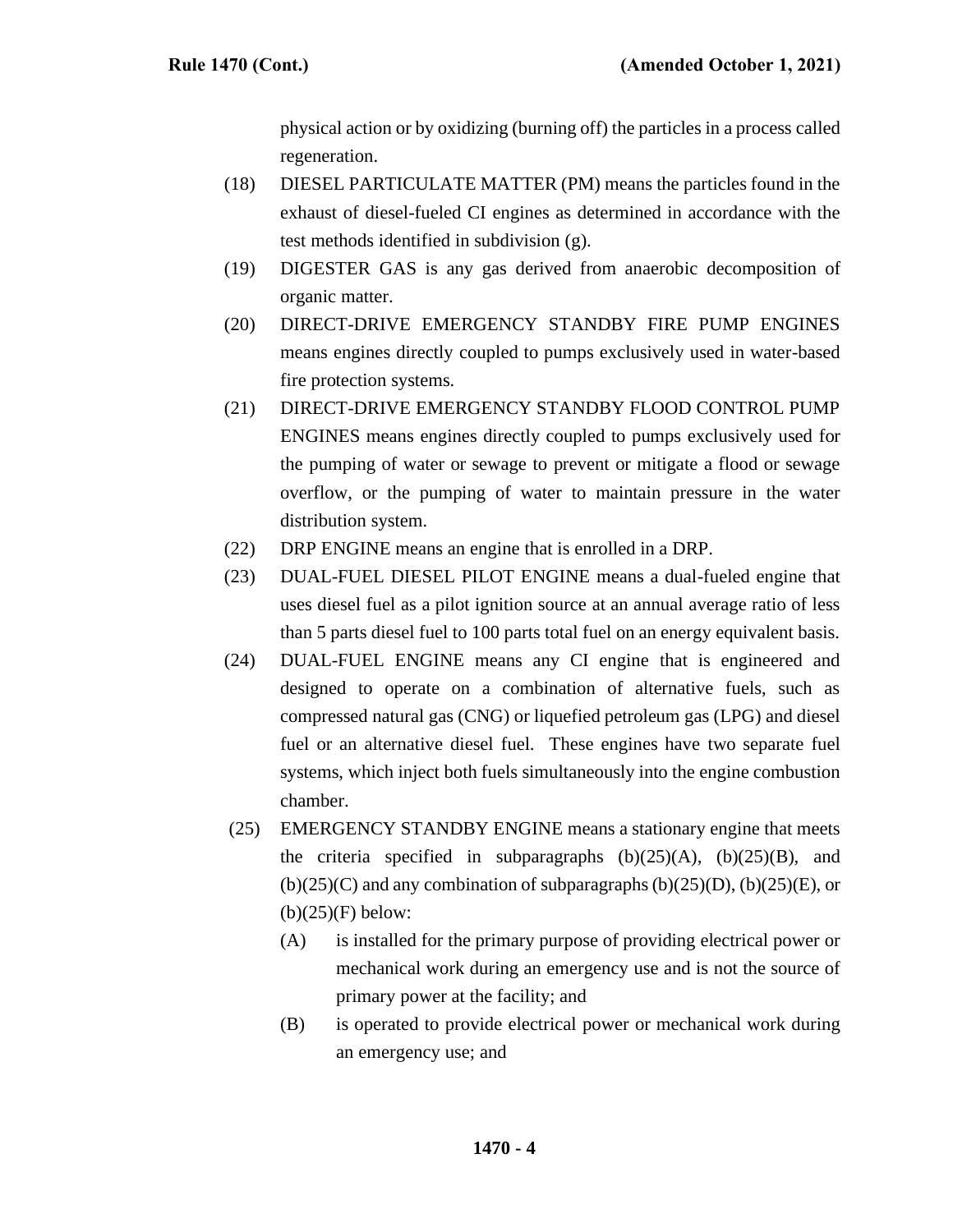- (C) is not operated to supply power to an electric grid or does not supply power as part of a financial arrangement with any entity, except as allowed in paragraphs  $(c)(2)$ ,  $(c)(3)$ ,  $(c)(7)$ , and  $(c)(8)$ ; and
- (D) is operated under limited circumstances for maintenance and testing, emissions testing, or initial start-up testing, as specified in paragraphs (c)(2), (c)(3), (c)(7), and (c)(8); or
- (E) is operated under limited circumstances in response to an impending outage, as specified in paragraphs (c)(2), (c)(3), (c)(7), and (c)(8); or
- (F) is operated under limited circumstances under a DRP as specified in paragraphs  $(c)(7)$  and  $(c)(8)$ .
- (26) EMERGENCY USE means providing electrical power or mechanical work during any of the following events and subject to the following conditions:
	- (A) the failure or loss of all or part of normal electrical power service or normal natural gas supply to the facility:
		- (i) which is caused by any reason other than the enforcement of a contractual obligation the owner or operator has with a third party or any other party; and
		- (ii) which is demonstrated by the owner or operator to the Executive Officer's satisfaction to have been beyond the reasonable control of the owner or operator.
	- (B) the failure of a facility's internal power distribution system:
		- (i) which is caused by any reason other than the enforcement of a contractual obligation the owner or operator has with a third party or any other party; and
		- (ii) which is demonstrated by the owner or operator to the Executive Officer's satisfaction to have been beyond the reasonable control of the owner or operator;
	- (C) the pumping of water or sewage to prevent or mitigate a flood or sewage overflow;
	- (D) the pumping of water for fire suppression or protection;
	- (E) the powering of ALSF-1 and ALSF-2 airport runway lights under category II or III weather conditions;
	- (F) the pumping of water to maintain pressure in the water distribution system for the following reasons:
		- (i) a pipe break that substantially reduces water pressure; or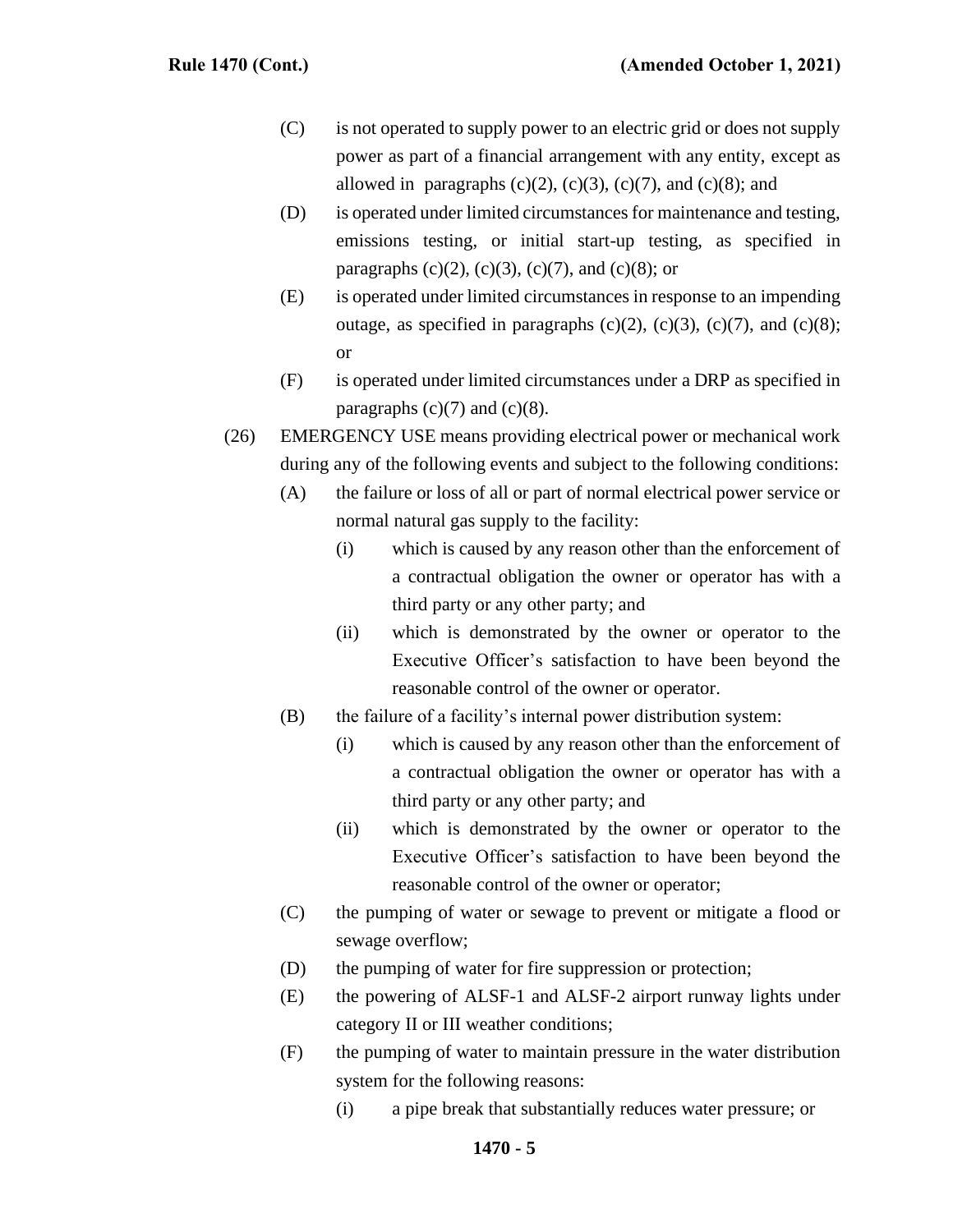- (ii) high demand on the water supply system due to high use of water for fire suppression; or
- (iii) the breakdown of electric-powered pumping equipment at sewage treatment facilities or water delivery facilities.
- (27) EMISSION CONTROL STRATEGY means any device, system, or strategy employed with a diesel-fueled CI engine that is intended to reduce emissions including, but not limited to, particulate filters, diesel oxidation catalysts, selective catalytic reduction systems, fuel additives used in combination with particulate filters, alternative diesel fuels, and any combination of the above.
- (28) END USER means any person who purchases or leases a stationary dieselfueled engine for operation in the South Coast Air Quality Management District. Persons purchasing engines for the sole purpose of resale are not considered "end users."
- (29) ENROLLED means the ISC is in effect during the specified time period for an engine in an ISC.
- (30) EXECUTIVE OFFICER means the executive officer of the South Coast Air Quality Management District, or his or her designated representative.
- (31) FACILITY means any source or group of sources or other air contaminantemitting activities which are located on one or more contiguous properties within the District, in actual physical contact or separated solely by a public roadway or other public right-of-way, and are owned or operated by the same person (or by persons under common control), or an outer continental shelf (OCS) source as determined in 40 CFR Section 55.2. Such abovedescribed groups, if noncontiguous, but connected only by land carrying a pipeline, shall not be considered one facility. Sources or installations involved in crude oil and gas production in Southern California Coastal or OCS Waters and transport of such crude oil and gas in Southern California Coastal or OCS Waters shall be included in the same facility which is under the same ownership or use entitlement as the crude oil and gas production facility on-shore.
- (32) FUEL ADDITIVE means any substance designed to be added to fuel or fuel systems or other engine-related engine systems such that it is present incylinder during combustion and has any of the following effects: decreased emissions, improved fuel economy, increased performance of the engine;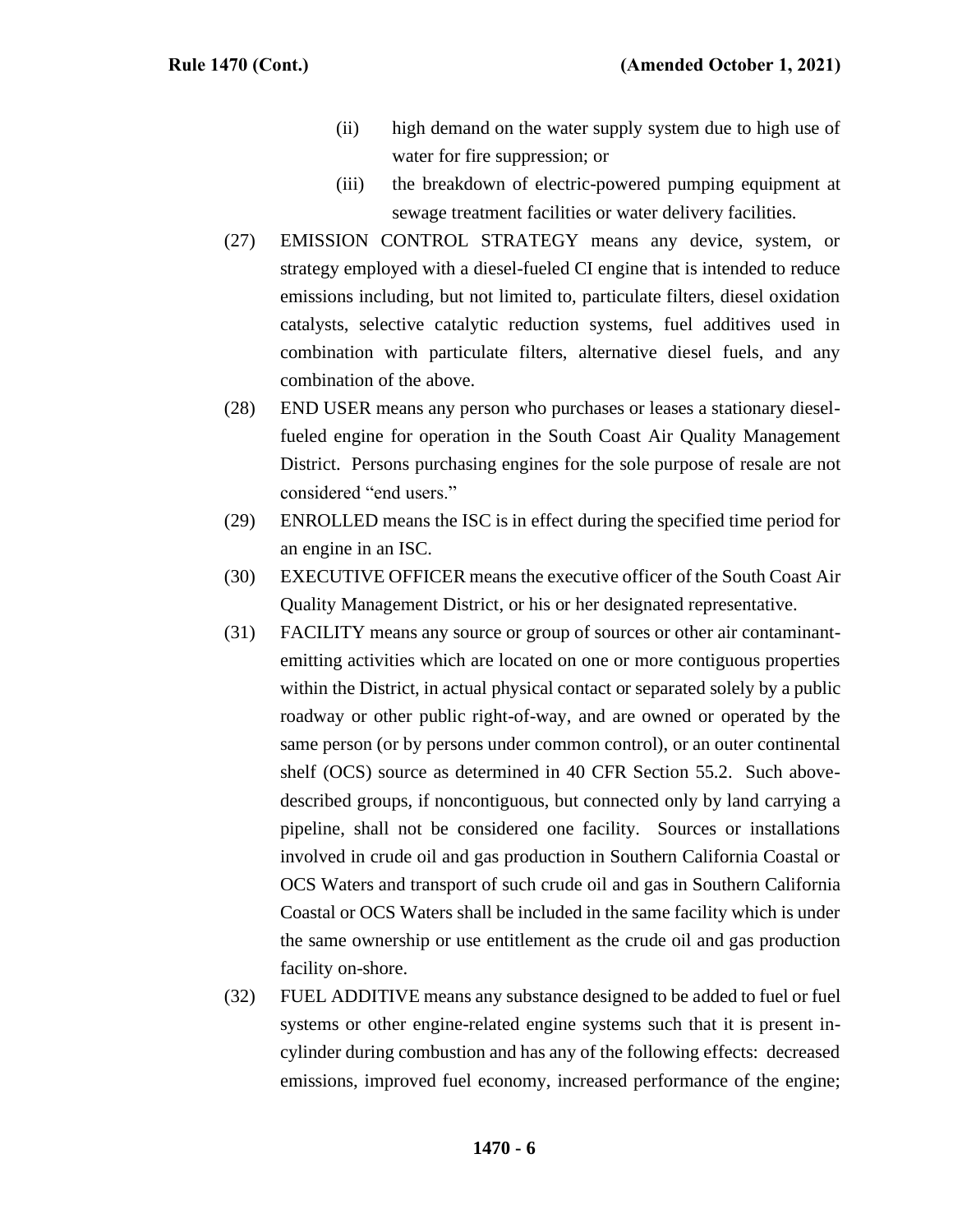or assists diesel emission control strategies in decreasing emissions, or improving fuel economy or increasing performance of the engine.

- (33) GENERATOR SET means a CI engine coupled to a generator that is used as a source of electricity.
- (34) HAZARD INDEX means the sum of individual acute or chronic hazard quotients for each substance affecting a particular toxicological endpoint, as determined in accordance with the requirements of "The Air Toxics Hot Spots Program Guidance Manual for Preparation of Health Risk Assessments", Office of Environmental Health Hazard Assessment, August 2003, which is incorporated herein by reference.
- (35) HAZARDOUS AIR POLLUTANT (HAP) means any pollutant on a list maintained by EPA pursuant to Section 112(b) of the federal Clean Air Act.
- (36) HEALTH FACILITY has the same meaning as defined in Section 1250 of the California Health and Safety Code.
- (37) IN-USE means a CI engine that is not a "new" CI engine.
- (38) INITIAL START-UP TESTING means operating the engine or supported equipment to ensure their proper performance either:
	- (A) for the first time after installation of a stationary diesel-fueled CI engine at a facility, or
	- (B) for the first time after installation of emission control equipment on an in-use stationary diesel-fueled CI engine.
- (39) INTERRUPTIBLE SERVICE CONTRACT (ISC) means a contractual arrangement in which a utility distribution company provides lower energy costs to a nonresidential electrical customer in exchange for the ability to reduce or interrupt the customer's electrical service during a Stage 2 or Stage 3 alert, or during a transmission emergency.
- (40) JET FUEL means fuel meeting any of the following specifications:
	- (A) ASTM D 1655-02*, Standard Specification for Aviation Turbine Fuels*, which is incorporated herein by reference. Jet fuels meeting this specification includes Jet A, Jet A-1, and Jet B;
	- (B) Military Detail (MIL-DTL) 5624T*, Turbine Fuels, Aviation, Grades Jet Propellant (JP) JP-4, JP-5, and JP-5/JP8 ST, dated September* 18, 1998, which is incorporated herein by reference*;* and
	- (C) Military Test (MIL-T) 83133E*, Turbine Fuels, Aviation, Kerosene Types, North Atlantic Treaty Organization (NATO) F-34 (JP-8),*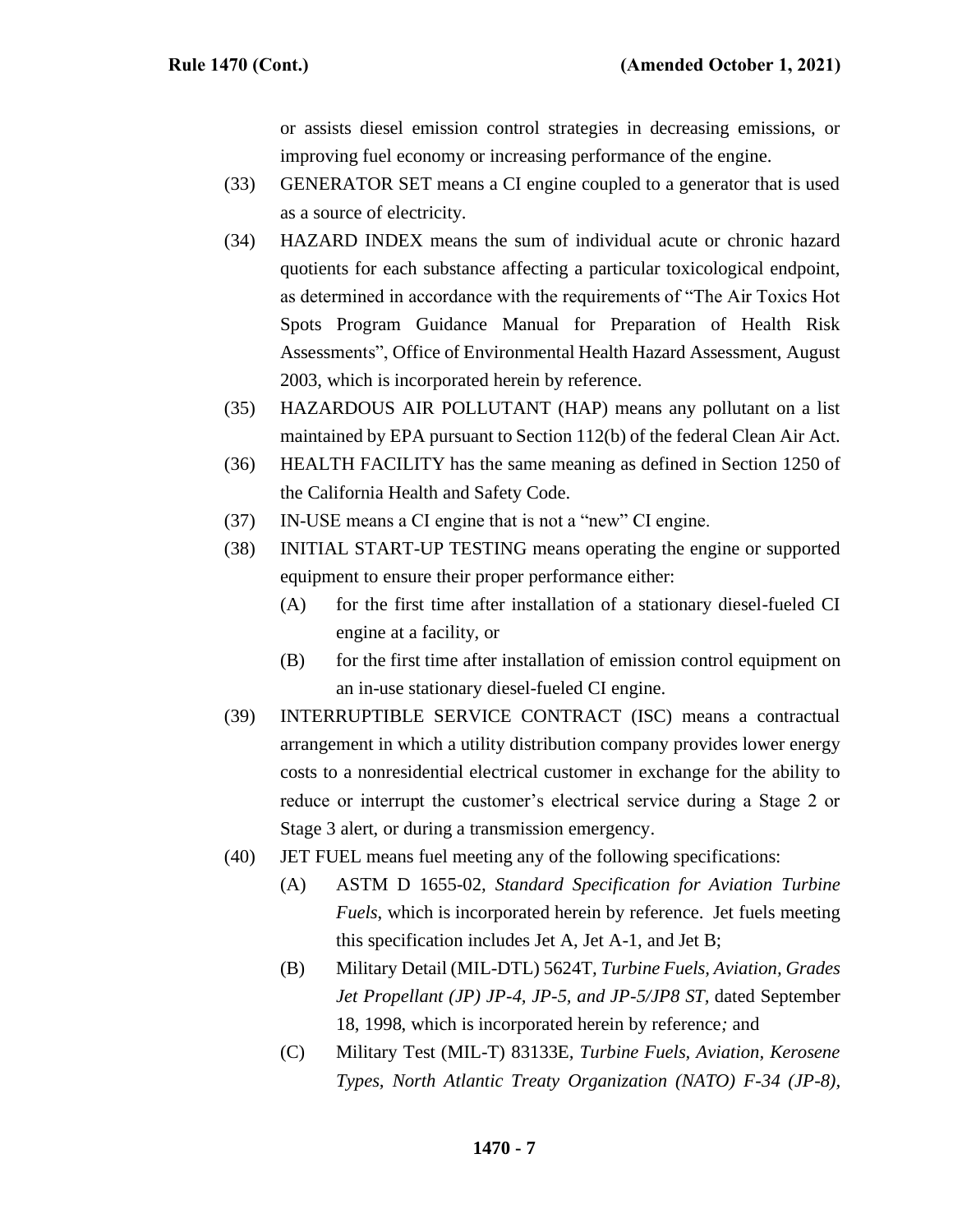*NATO F-35* and *JP-8+100*, dated April 1, 1999, which is incorporated herein by reference.

- (41) LANDFILL GAS means any gas derived through any biological process from the decomposition of waste buried within a waste disposal site.
- (42) LOCATION means any single site at a building, structure, facility, or installation. For the purpose of this definition, a site is a space occupied or to be occupied by an engine.
- (43) MAINTENANCE AND TESTING means operating an emergency standby CI engine to:
	- (A) Evaluate the ability of the engine or its supported equipment to perform during an emergency. "Supported Equipment" includes, but is not limited to, generators, pumps, transformers, switchgear, uninterruptible power supply, and breakers; or
	- (B) Facilitate the training of personnel on emergency activities; or
	- (C) Provide electric power for the facility when the utility distribution company takes its power distribution equipment offline to service that equipment for any reason that does not qualify as an emergency use; or
	- (D) Provide additional hours of operation to perform testing on an engine that has experienced a breakdown or failure during maintenance. Upon approval of the Executive Officer, these additional hours of operation will not be counted in the maximum allowable annual hours of operation for the emergency standby CI engine.
- (44) MAJOR SOURCE means a plant that emits or has the potential to emit any single hazardous air pollutant (HAP) at a rate of 10 tons (9.07 megagrams) or more per year or any combination of HAP at a rate of 25 tons (22.68 megagrams) or more per year, except that for oil and gas production facilities, a major source of HAP emissions is determined for each surface site. Surface site means any combination of one or more graded pad sites, gravel pad sites, foundations, platforms, or the immediate physical location upon which equipment is physically affixed.
- (45) MAXIMUM RATED POWER means the maximum brake kilowatt output of an engine as determined from any of the following, whichever is the greatest:
	- (A) The manufacturer's sales and service literature;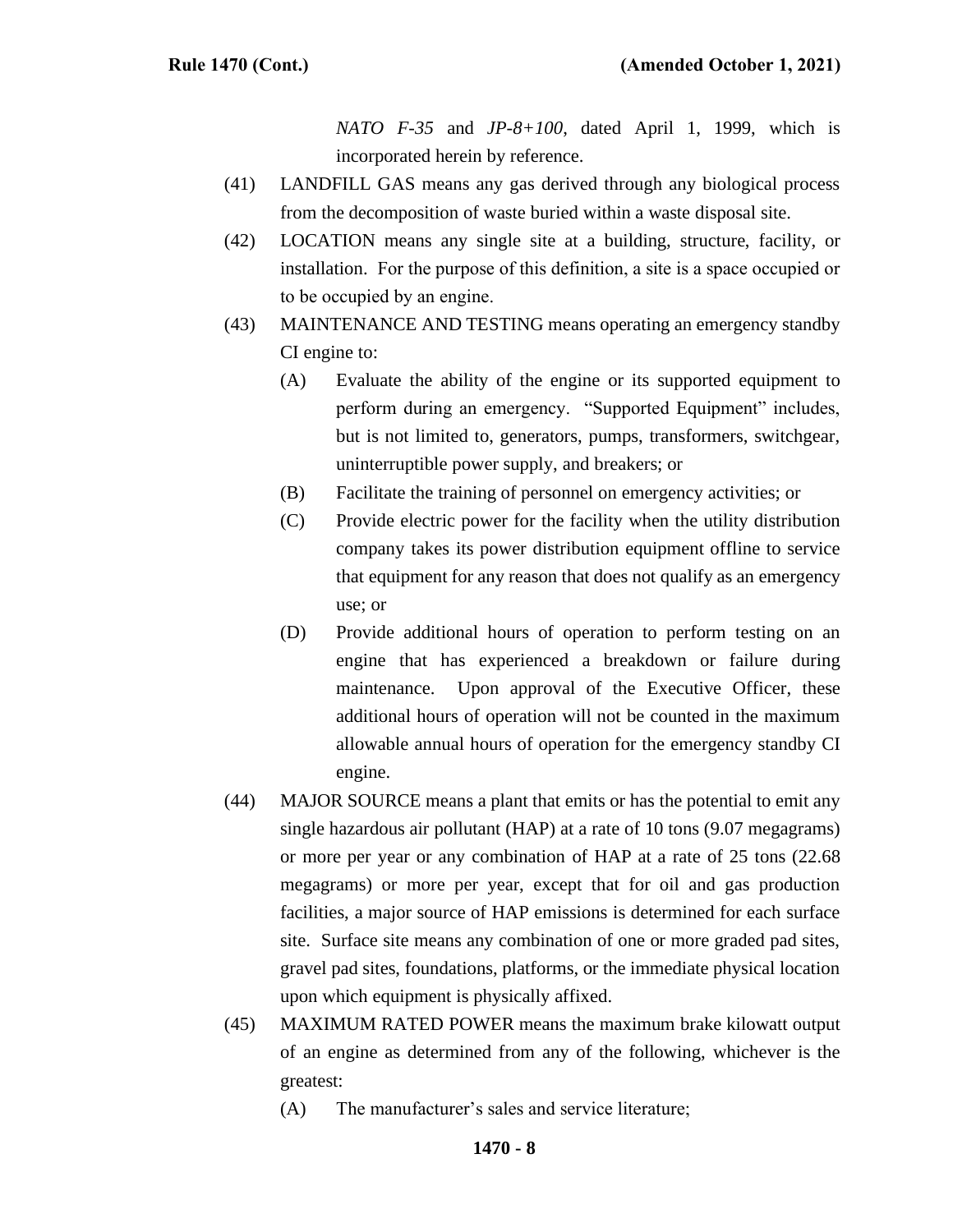- (B) the nameplate of the unit; or
- (C) if applicable, as shown in the application for certification of the engine.
- (46) MODEL YEAR means the stationary CI engine manufacturer's annual production period, which includes January 1st of a calendar year, or if the manufacturer has no annual production period, the calendar year.
- (47) NEW or NEW CI ENGINE means the following:
	- (A) a stationary CI engine installed or to be installed at a facility on or after January 1, 2005, including an engine relocated from an off-site location on or after January 1, 2005, except the following shall be deemed in-use engines:
		- (i) a replacement stationary CI engine that is installed to temporarily replace an in-use engine while the in-use engine is undergoing maintenance and testing, provided the replacement engine emits no more than the in-use engine and the replacement engine is not used more than 180 days cumulatively in any 12-month rolling period;
		- (ii) an engine for which a District-approved application for a district permit or engine registration for stationary sources was filed with the District prior to January 1, 2005;
		- (iii) an engine that is one of four or more engines owned by an owner or operator and is relocated prior to January 1, 2008 to an offsite location that is owned by the same owner or operator;
		- (iv) an engine installed at a facility prior to January 1, 2005 and relocated within the same facility after January 1, 2005;
		- (v) a model year 2004 or 2005 engine with a date of purchase prior to January 1, 2005, for use in the South Coast Air Quality Management District.
	- (B) a stationary CI engine that has been reconstructed after January 1, 2005 shall be deemed a new engine unless the sum of the costs of all individual reconstructions of that engine after January 1, 2005 is less than 50% of the lowest-available purchase price, determined at the time of the most recent reconstruction, of a complete, comparably-equipped new engine (within  $+10\%$  of the reconstructed engine's brake horsepower rating).

#### **1470 - 9**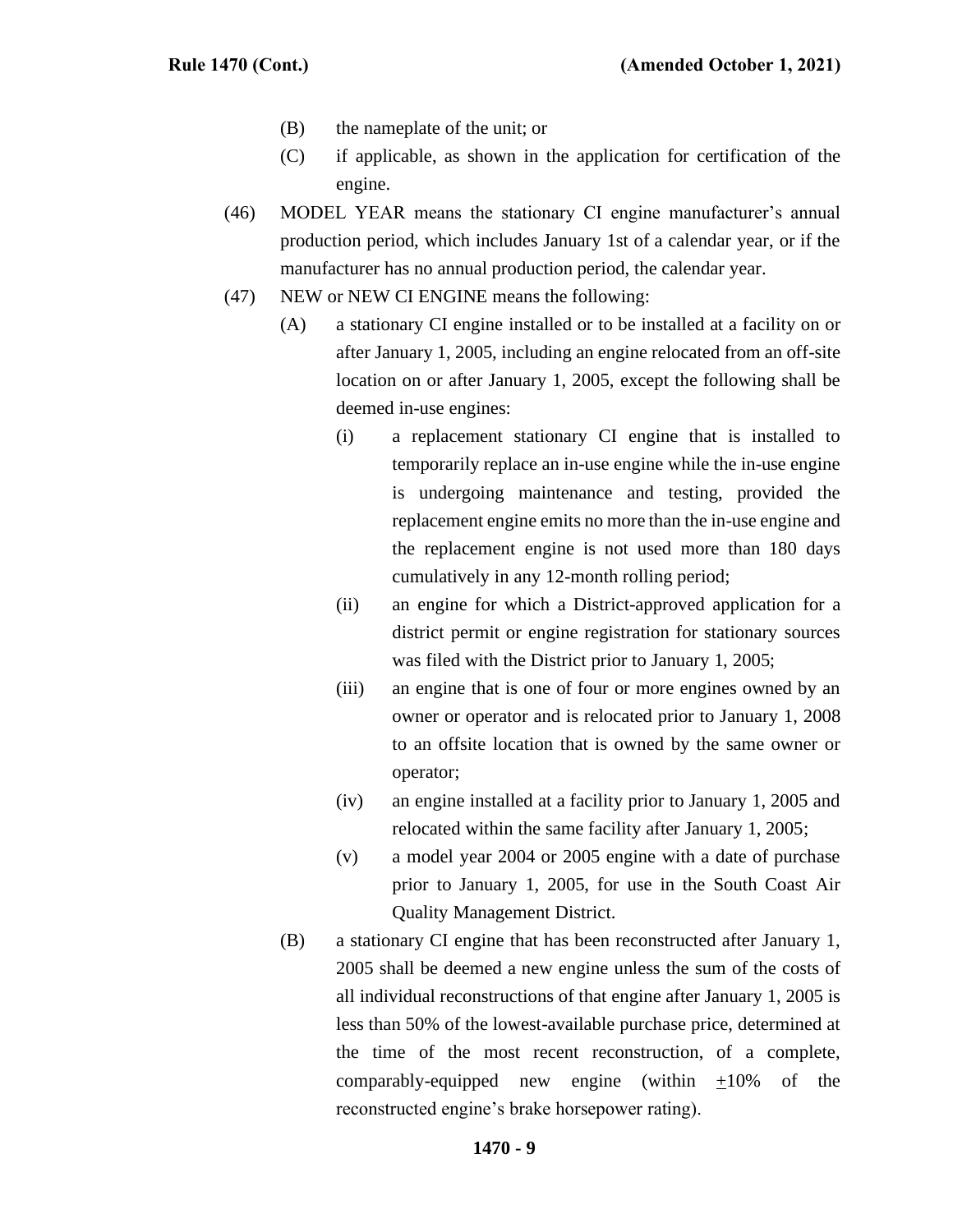For purposes of this definition, the cost of reconstruction and the cost of a comparable new engine shall not include the cost of equipment and devices required to meet the requirements of this rule.

- (48) NON-METHANE HYDROCARBONS (NMHC) means the sum of all hydrocarbon air pollutants except methane.
- (49) OWNER OR OPERATOR means any person subject to the requirements of this rule, including but not limited to:
	- (A) an individual, trust, firm, joint stock company, business concern, partnership, limited liability company, association, or corporation including but not limited to, a government corporation; and
	- (B) any city, county, district, commission, the state or any department, agency, or political subdivision thereof, any interstate body, and the federal government or any department or agency thereof to the extent permitted by law.
- (50) PORTABLE CI ENGINE means a compression ignition (CI) engine designed and capable of being carried or moved from one location to another, except as provided in paragraph (b)(63). Indicators of portability include, but are not limited to, wheels, skids, carrying handles, dollies, trailers, or platforms. The provisions of this definition notwithstanding, an engine with indicators of portability that remains at the same facility location for more than 12 consecutive rolling months or 365 rolling days, whichever occurs first, not including time spent in a storage facility, shall be deemed a stationary engine.
- (51) PRIME CI ENGINE means a stationary CI engine that is not an emergency standby CI engine.
- (52) PRIORITIZATION SCORE means the numeric value used to rank facilities in order of their potential to pose significant risk to human receptors. Prioritization scores are calculated per the process described in the "CAPCOA Air Toxics Hot Spots Program Facility Prioritization Guidelines," California Air Pollution Control Officer's Association (CAPCOA), July 1990, which is incorporated herein by reference.
- (53) RATED BRAKE HORSEPOWER (BHP) means:
	- (A) For in-use engines, the maximum brake horsepower output of an engine as determined from any of the following, whichever reflects the engine's configuration as of January 1, 2005: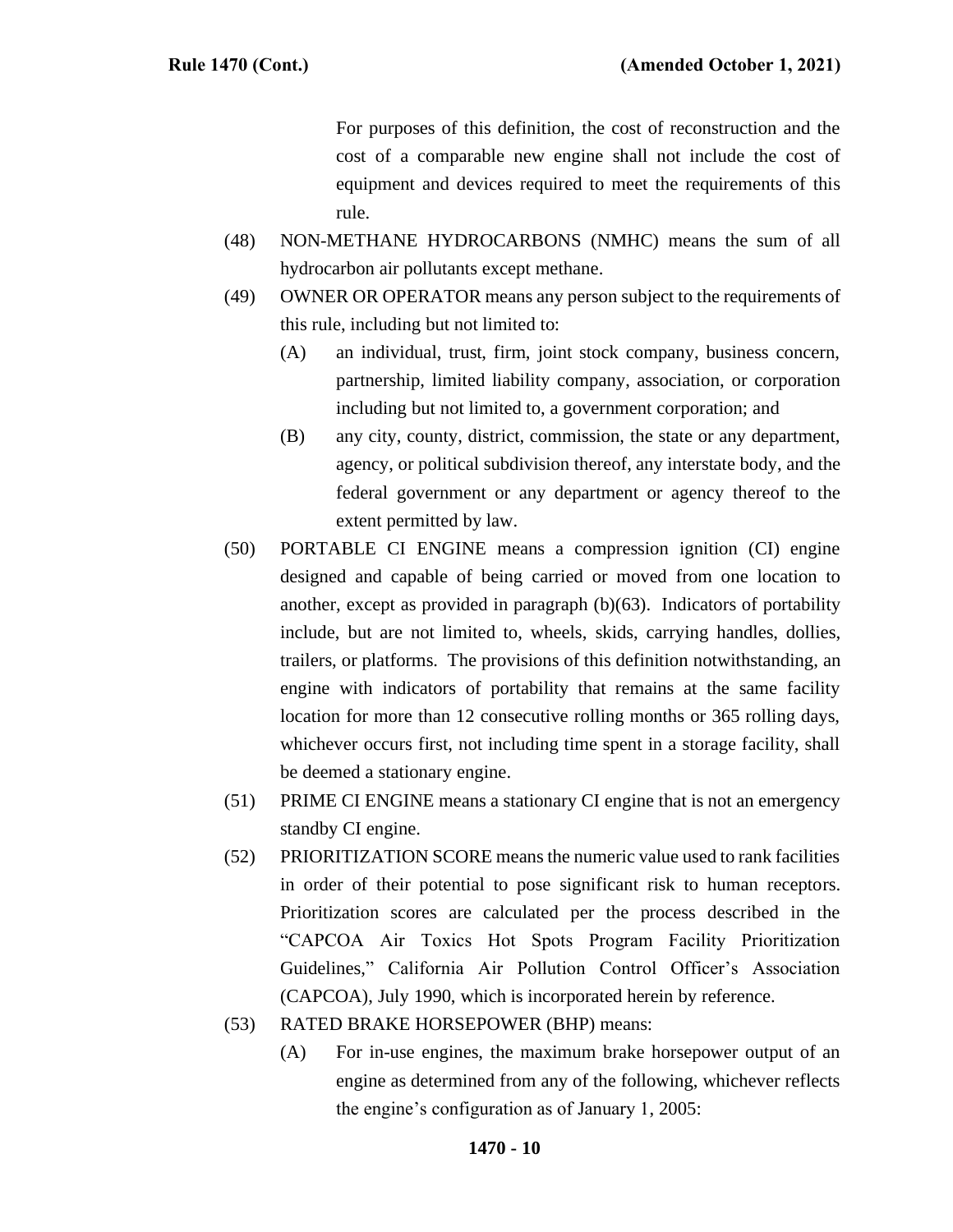- (i) The manufacturer's sales and service literature; or
- (ii) The nameplate of the engine; or
- (iii) If applicable, as shown in the application for certification of the engine.
- (B) For new engines, the maximum brake horsepower output of an engine as determined from any of the following, whichever reflects the engine's configuration upon the engine's initial installation at the facility:
	- (i) The manufacturer's sales and service literature; or
	- (ii) The nameplate of the engine; or
	- (iii) If applicable, as shown in the application for certification of the engine.
- (54) RECEPTOR LOCATION means any location outside the boundaries of a facility where a person may experience exposure to diesel exhaust due to the operation of a stationary diesel-fueled CI engine. Receptor locations include, but are not limited to, residences, businesses, hospitals, daycare centers, and schools.
- (55) RECONSTRUCTION means the rebuilding of the engine or the replacement of engine parts, including pollution control devices, but excluding operating fluids; lubricants; and consumables such as air filters, fuel filters, and glow plugs that are subject to regular replacement.
- (56) ROTATING OUTAGE means a controlled, involuntary curtailment of electrical power service to consumers as ordered by the Utility Distribution Company.
- (57) SCHOOL OR SCHOOL GROUNDS means any public or private school, including juvenile detention facilities and schools serving as the students' place of residence (e.g., boarding schools), used for purposes of the education of more than 12 children in kindergarten or any of grades 1 to 12, inclusive, but does not include any private school in which education is primarily conducted in private homes. School or School Grounds includes any building or structure, playground, athletic field, or other areas of school property, but does not include unimproved school property.
- (58) SELECTIVE CATALYTIC REDUCTION (SCR) SYSTEM means an emission control system that reduces NOx emissions through the catalytic reduction of NOx in diesel exhaust by injecting nitrogen-containing compounds into the exhaust stream, such as ammonia or urea.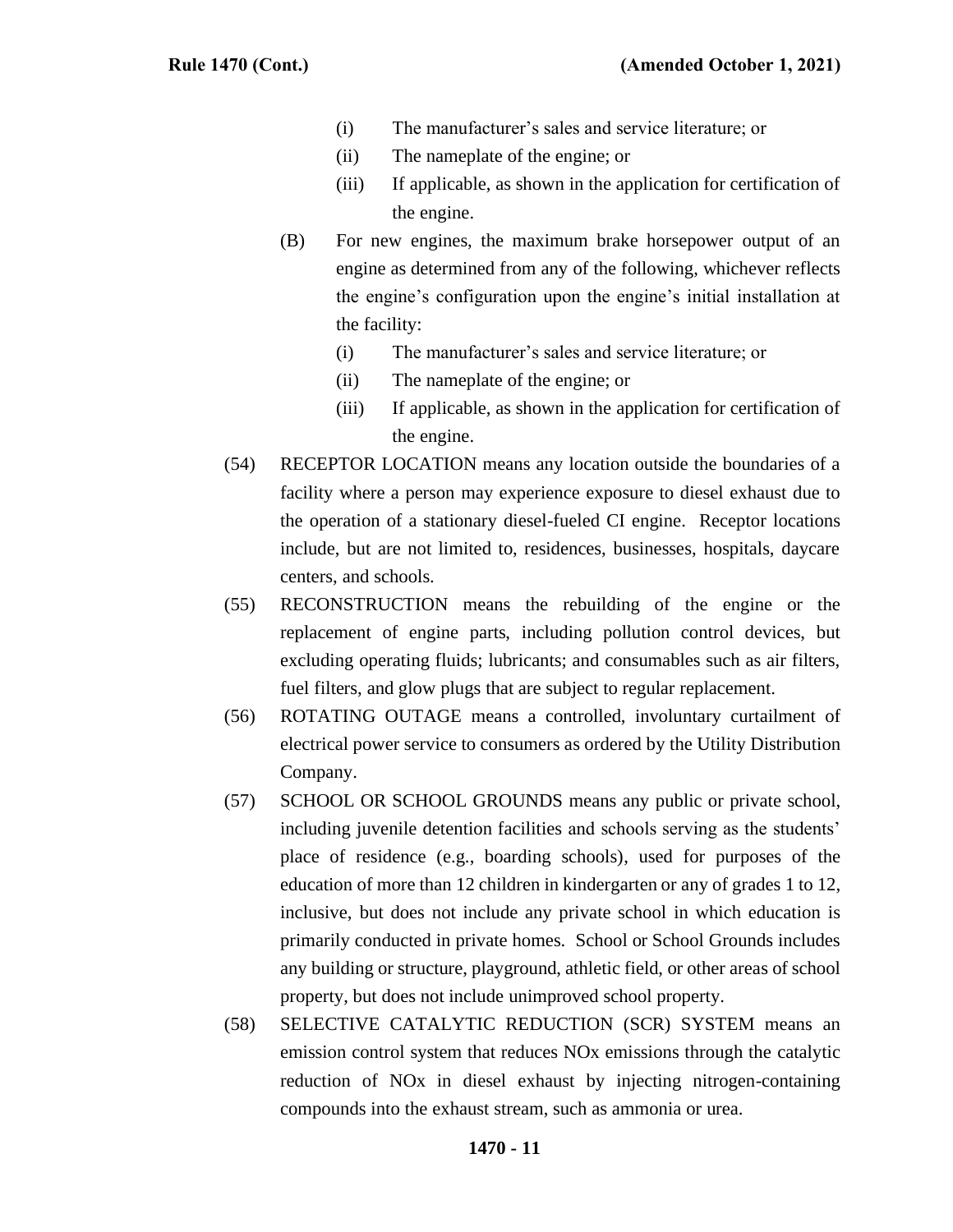- (59) SELLER means any person who sells, leases, or offers for sale any stationary diesel-fueled engine directly to end users.
- (60) SENSITIVE RECEPTOR means any residence including private homes, condominiums, apartments, and living quarters, schools as defined under paragraph (b)(57), preschools, daycare centers and health facilities such as hospitals or retirement and nursing homes. A sensitive receptor includes long term care hospitals, hospices, prisons, and dormitories or similar live-in housing.
- (61) STAGE 2 ALERT means an official forecast or declaration by the California Independent System Operator that the operating reserves of electrical power will fall or have fallen below 5 percent.
- (62) STAGE 3 ALERT means an official forecast or declaration by the California Independent System Operator that the operating reserves of electrical power will fall or have fallen below 1.5 percent.
- (63) STATIONARY CI ENGINE means a CI engine that is designed to stay in one location, or remains in one location. A CI engine is stationary if any of the following are true:
	- (A) the engine or its replacement is attached to a foundation, or if not so attached, resides at the same location for more than 12 consecutive months. Any engine such as backup or standby engines, that replaces an engine at a location and is intended to perform the same or similar function as the engine(s) being replaced, shall be included in calculating the consecutive time period. The cumulative time of all engine(s), including the time between the removal of the original engine(s) and installation of the replacement engine(s), will be counted toward the consecutive time period; or
	- (B) the engine remains or will reside at a location for less than 12 consecutive months if the engine is located at a seasonal source and operates during the full annual operating period of the seasonal source, where a seasonal source is a stationary source that remains in a single location on a permanent basis (at least two years) and that operates at that single location at least three months each year; or
	- (C) the engine is moved from one location to another in an attempt to circumvent the 12 month residence time requirement. The period during which the engine is maintained at a storage facility shall be excluded from the residency time determination.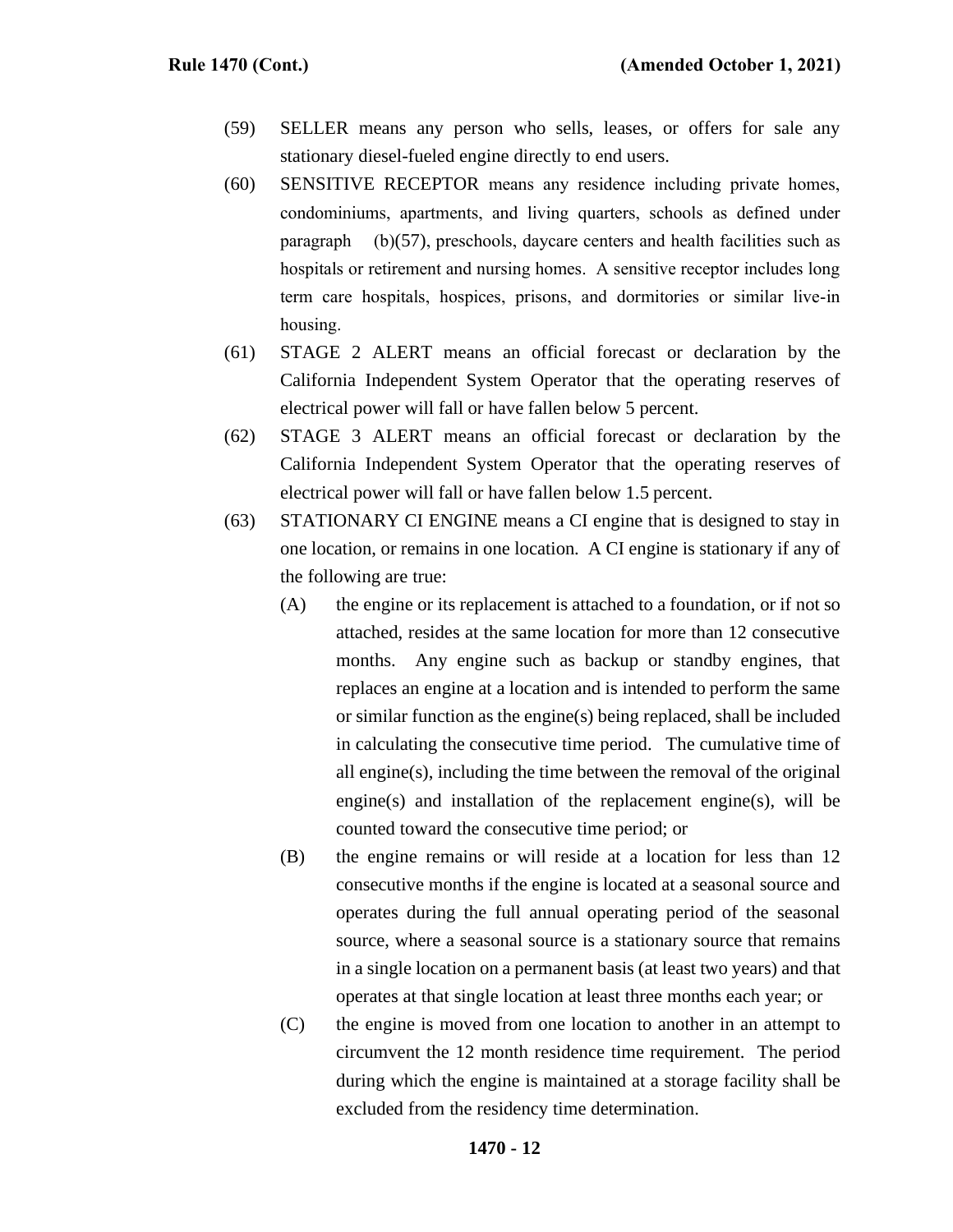- (64) STATIONARY SOURCE means any building, structure, facility, or installation that emits any affected pollutant directly or as fugitive emissions. Building, structure, facility, or installation includes all pollutant emitting activities which:
	- (A) are under the same ownership or operation, or which are owned or operated by entities which are under common control; and
	- (B) belong to the same industrial grouping either by virtue of falling within the same two-digit standard industrial code or by virtue of being part of a common industrial process, manufacturing process, or connected process involving a common raw material; and
	- (C) are located on one or more contiguous or adjacent properties.
- (65) TRANSMISSION CONSTRAINED AREA means the specific location that is subject to localized operating reserve deficiencies due to the failure of the normal electrical power distribution system.
- (66) TRANSMISSION EMERGENCY means an official forecast or declaration by the California Independent System Operator that the available electrical power transmission capacity to a transmission constrained area is insufficient and may result in an uncontrolled local grid collapse in the transmission constrained area.
- (67) UTILITY DISTRIBUTION COMPANY means one of several organizations that control energy transmission and distribution in California. Utility Distribution Companies include, but are not limited to, the Pacific Gas and Electric Company, the San Diego Gas and Electric Company, Southern California Edison, Los Angeles Department of Water and Power, the Imperial Irrigation District, and the Sacramento Municipal Utility District.
- (68) VERIFICATION PROCEDURE, WARRANTY AND IN-USE COMPLIANCE REQUIREMENTS FOR IN-USE STRATEGIES TO CONTROL EMISSIONS FROM DIESEL ENGINES (VERIFICATION PROCEDURE) means the CARB regulatory procedure codified in Title 13, CCR, Sections 2700-2710*,* which is incorporated herein by reference, that engine manufacturers, sellers, owners, or operators may use to verify the reductions of diesel PM or NOx from in-use diesel engines using a particular emission control strategy.
- (69) VERIFIED DIESEL EMISSION CONTROL STRATEGY means an emission control strategy, designed primarily for the reduction of diesel PM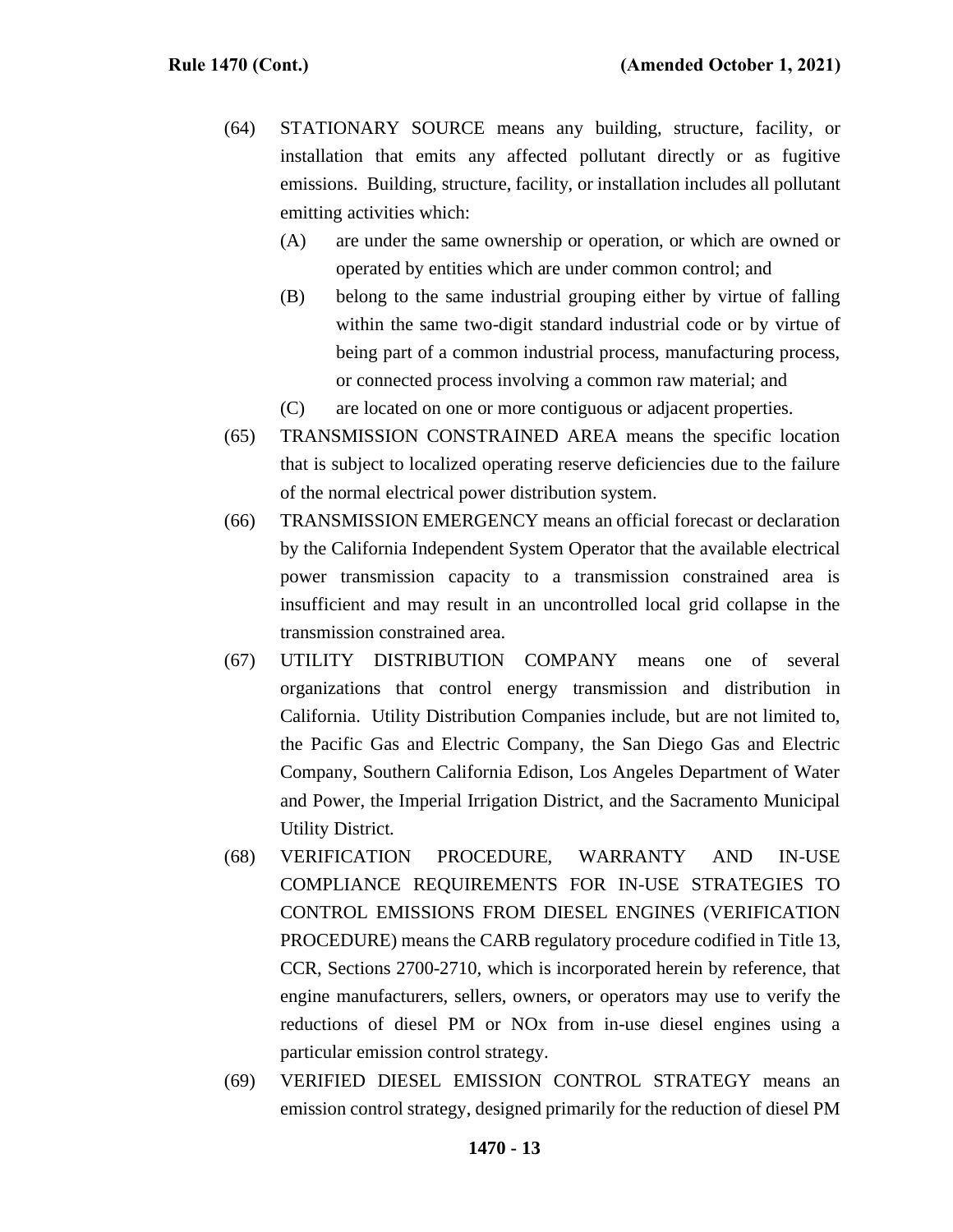emissions, which has been verified pursuant to the CARB "Verification Procedure".

- (70) VERY HIGH FIRE HAZARD SEVERITY ZONE means land designated by the California Department of Forestry and Fire Protection pursuant to Public Resources Code 4201- 4204 or a Local Agency pursuant to Government Code 51175-51189 as an area with a very high degree of fire hazard.
- (71) WATER OR SEWAGE FACILITY means a public entity that is responsible for water delivery operations, sewage pumping plants, sewage treatment, or water reclamation.
- (c) Requirements
	- (1) Fuel and Fuel Additive Requirements for New and In-Use Stationary CI Engines that Have a Rated Brake Horsepower of Greater than 50 (>50 bhp)
		- (A) As of January 1, 2006, except as provided in subdivision (h), no owner or operator of a new stationary CI engine or an in-use prime stationary diesel-fueled CI engine shall fuel the engine with any fuel unless the fuel is one of the following:
			- (i) CARB Diesel Fuel; or
			- (ii) an alternative diesel fuel as defined in paragraph (b)(3); or
			- (iii) any alternative diesel fuel that is not identified in paragraph (b)(3) and meets the requirements of the Verification Procedure for fuels; or
			- (iv) an alternative fuel; or
			- (v) CARB Diesel Fuel used with fuel additives that meets the requirements of the Verification Procedure for fuels; or
			- (vi) any combination of the fuels identified in clauses  $(c)(1)(A)(i)$  through  $(c)(1)(A)(v)$ , above.
		- (B) As of January 1, 2006, except as provided in subdivision (h), no owner or operator of an in-use emergency standby stationary dieselfueled CI engine shall add to the engine or any fuel tank directly attached to the engine any fuel unless the fuel is one of the following:
			- (i) CARB Diesel Fuel; or
			- (ii) an alternative diesel fuel as defined in paragraph (b)(3); or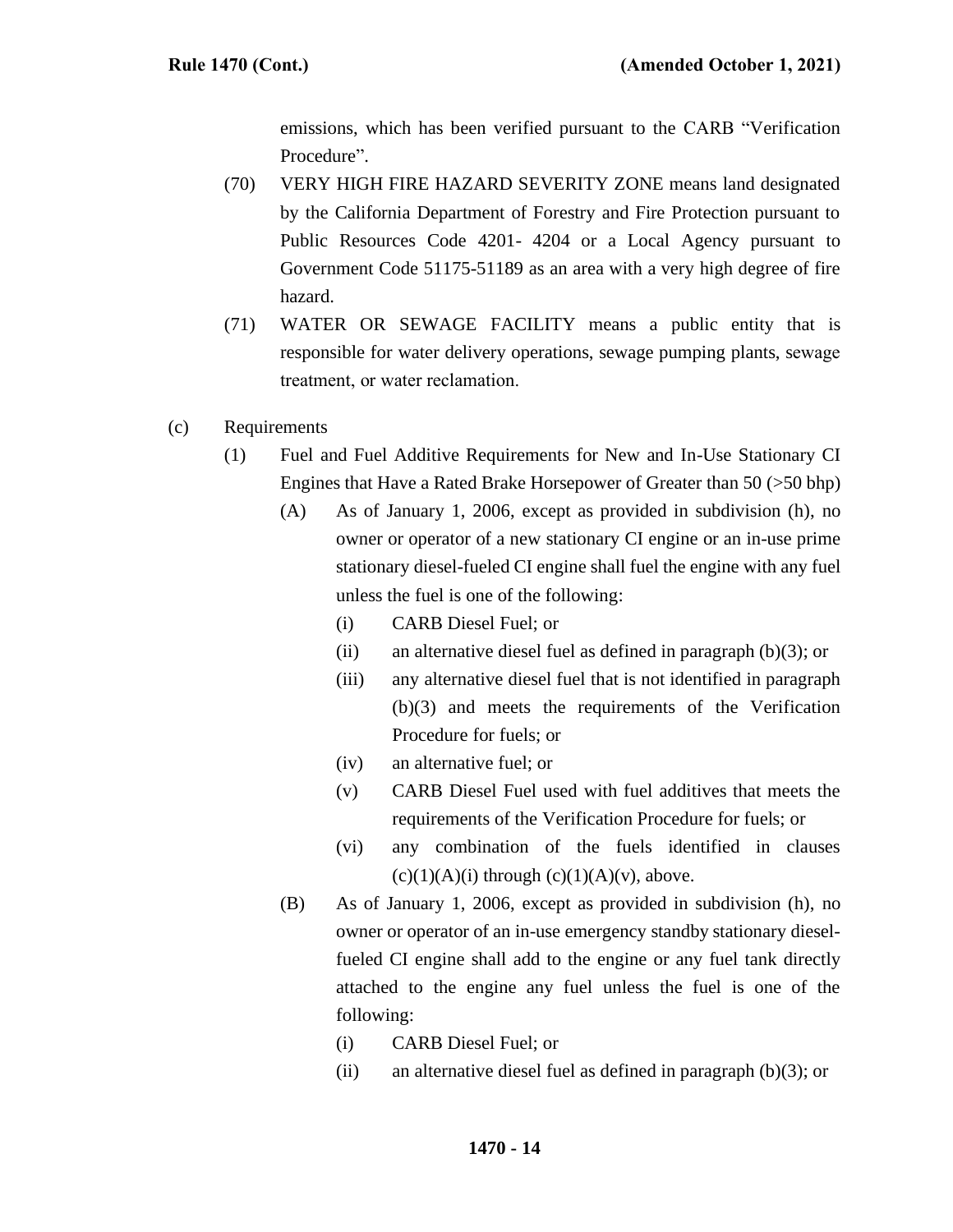- (iii) any alternative diesel fuel that is not identified in paragraph (b)(3) and meets the requirements of the Verification Procedure for fuels; or
- (iv) an alternative fuel; or
- (v) CARB Diesel Fuel used with fuel additives that meets the requirements of the Verification Procedure for fuels; or
- (vi) any combination of the fuels identified in clauses  $(c)(1)(B)(i)$ through  $(c)(1)(B)(v)$ , above.
- (2) Operating Requirements and Emission Standards for New Stationary Emergency Standby Diesel-Fueled CI Engines With a Rated Brake Horsepower of Greater than 50 (>50 bhp)
	- (A) Limit on Non-Emergency Operation

As of June 2, 2004 the owner or operator of a new emergency standby diesel-fueled CI engine located 500 feet or less from a school shall comply with the following applicable limits on nonemergency operation, which includes maintenance and testing:

- (i) An engine that is located on school grounds shall not be operated for non-emergency use whenever there is a school sponsored activity; and
- (ii) An engine that is located 100 meters (328 feet) or less from a school shall not be operated for nonemergency use between the hours of 7:30 a.m. and 4:30 p.m. on days when school is in session, until control equipment is in place, when the hours would be between 7:30 a.m. and 3:30 p.m.; and
- (iii) An engine that is located more than 100 meters (328 feet) and less than or equal to 500 feet from a school shall not be operated for non-emergency use between the hours of 7:30 a.m. and 3:30 p.m. on days when school is in session. An engine that emits diesel PM at a rate of 0.01 g/bhp-hr or less is not subject to this restriction.
- (B) No owner or operator of a new stationary emergency standby dieselfueled CI engine (>50 bhp) shall operate in response to the notification of an impending rotating outage, unless all the following criteria are met: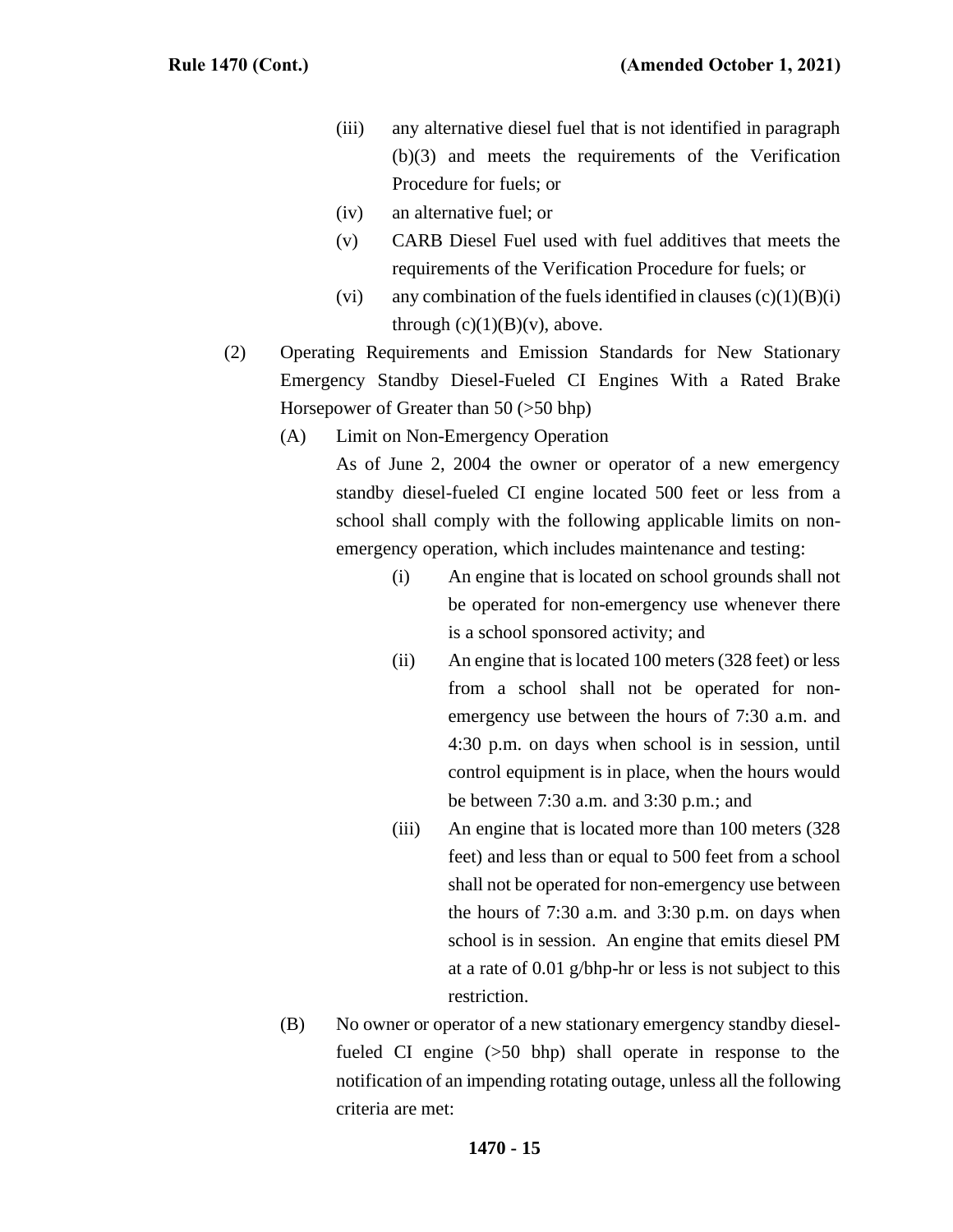- (i) the engine's permit to operate allows operation of the engine in anticipation of a rotating outage; and
- (ii) the Utility Distribution Company has ordered rotating outages in the control area where the engine is located, or has indicated it expects to issue such an order at a specified time; and
- (iii) the engine is located in a specific location that is subject to the rotating outage; and
- (iv) the engine is operated no more than 30 minutes prior to the time when the Utility Distribution Company officially forecasts a rotating outage in the control area; and
- (v) the engine operation is terminated immediately after the Utility Distribution Company advises that a rotating outage is no longer imminent or in effect.
- (C) Except as provided in subdivision (h), no person shall sell, offer for sale, purchase, lease for use, or operate in the South Coast Air Quality Management District any new stationary emergency standby diesel-fueled CI engine (>50 bhp), excluding new directdrive emergency standby fire pump engines and new direct-drive emergency standby flood control pump engines, unless it meets all of the following applicable operating requirements and emission standards, except new direct-drive emergency standby fire pump engines and new direct-drive emergency standby flood control pump engines shall comply with clause  $(c)(2)(C)(v)$ :
	- (i) Hours of Operating Requirements New stationary emergency standby diesel-fueled engines (>50 bhp) shall not operate more than 50 hours per year for maintenance and testing, as defined in paragraph (b)(43).
	- (ii) New stationary emergency standby diesel-fueled engines (>50 bhp) installed prior to January 1, 2011, shall emit diesel PM at a rate less than or equal to 0.15 g/bhp-hr, and meet the NMHC, NOx, NMHC + NOx and CO standards for off-road engines of the same model year and maximum rated power as specified in the Off-Road Compression-Ignition Engine Standards (Title 13, CCR, Section 2423). New stationary emergency standby diesel-fueled engines (>50 bhp) located

### **1470 - 16**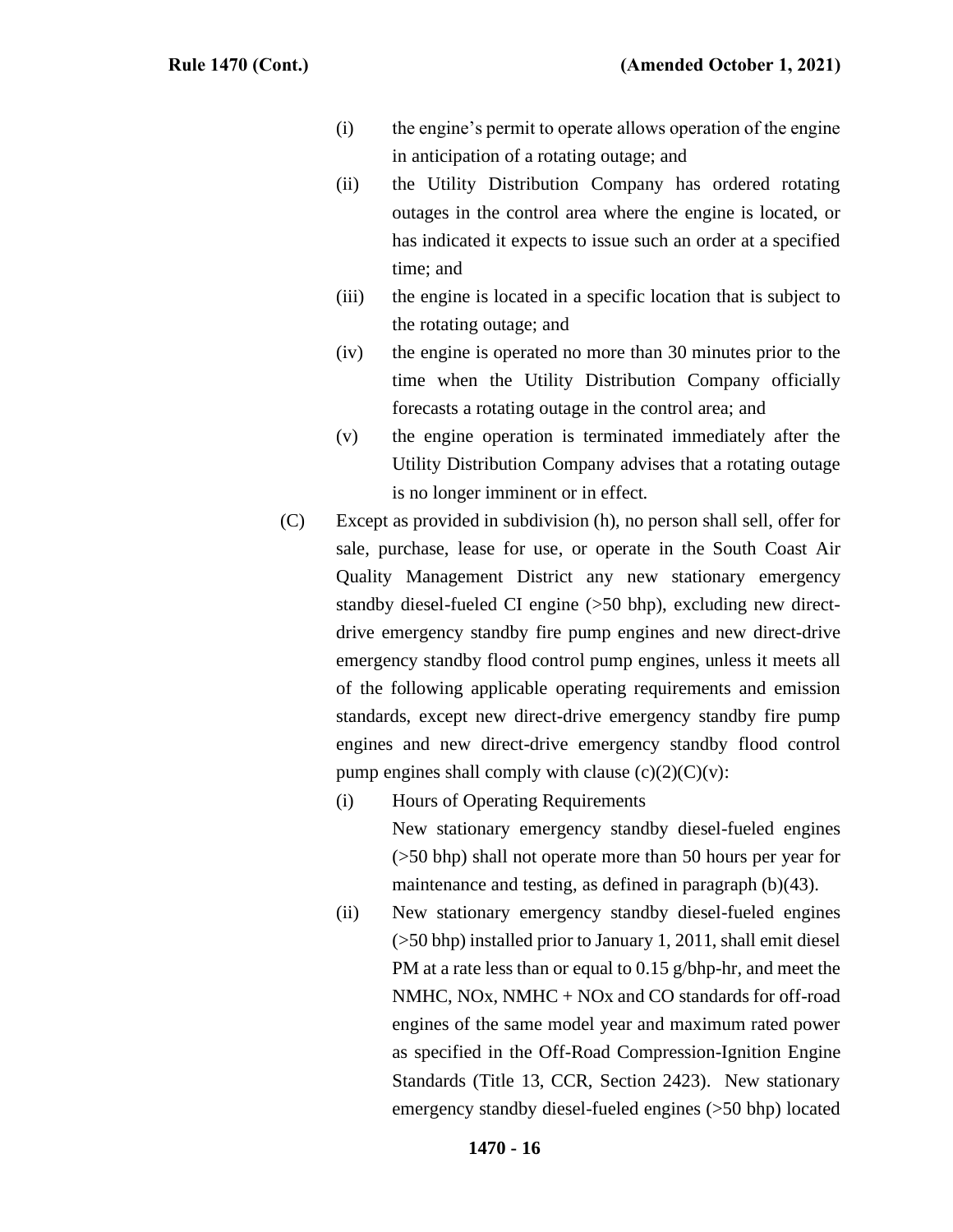on school grounds or 100 meters or less from a school shall comply with the diesel PM standards as specified in clause  $(c)(2)(C)(v).$ 

- (iii) New stationary emergency standby diesel-fueled engines (>50 bhp) installed or with an application for Permit to Construct or Permit to Operate deemed complete on or after January 1, 2011 and prior to January 1, 2013, shall be a certified CI engine that emits diesel PM at a rate less than or equal to 0.15 g/bhp-hr. New stationary emergency standby diesel-fueled engines (>50 bhp) located on school grounds or 100 meters or less from a school shall comply with the diesel PM standards as specified in clause  $(c)(2)(C)(v)$ .
- (iv) Diesel PM Standard
	- (I) Any new stationary emergency standby diesel-fueled engines (>50 bhp) installed and with an application for Permit to Construct or Permit to Operate deemed complete on or after January 1, 2013 and located at a sensitive receptor or 50 meters or less from a sensitive receptor, except those located on school grounds or 100 meters or less from a school which exists at the date the application for Permit to Construct or Permit to Operate is deemed complete, whichever is earlier, shall be a certified CI engine. The new stationary emergency standby diesel-fueled engine shall also meet the diesel PM standard for offroad engines of the same maximum rated power as specified in Table 1, in effect on the date of acquisition or submittal, as defined in subdivision (b).

**Table 1** – PM Emission Standards for New Stationary Emergency Standby Diesel-Fueled CI Engines Located at a Sensitive Receptor or 50 Meters or Less From a Sensitive Receptor – gram per brake horsepower-hour (g/bhp-hr)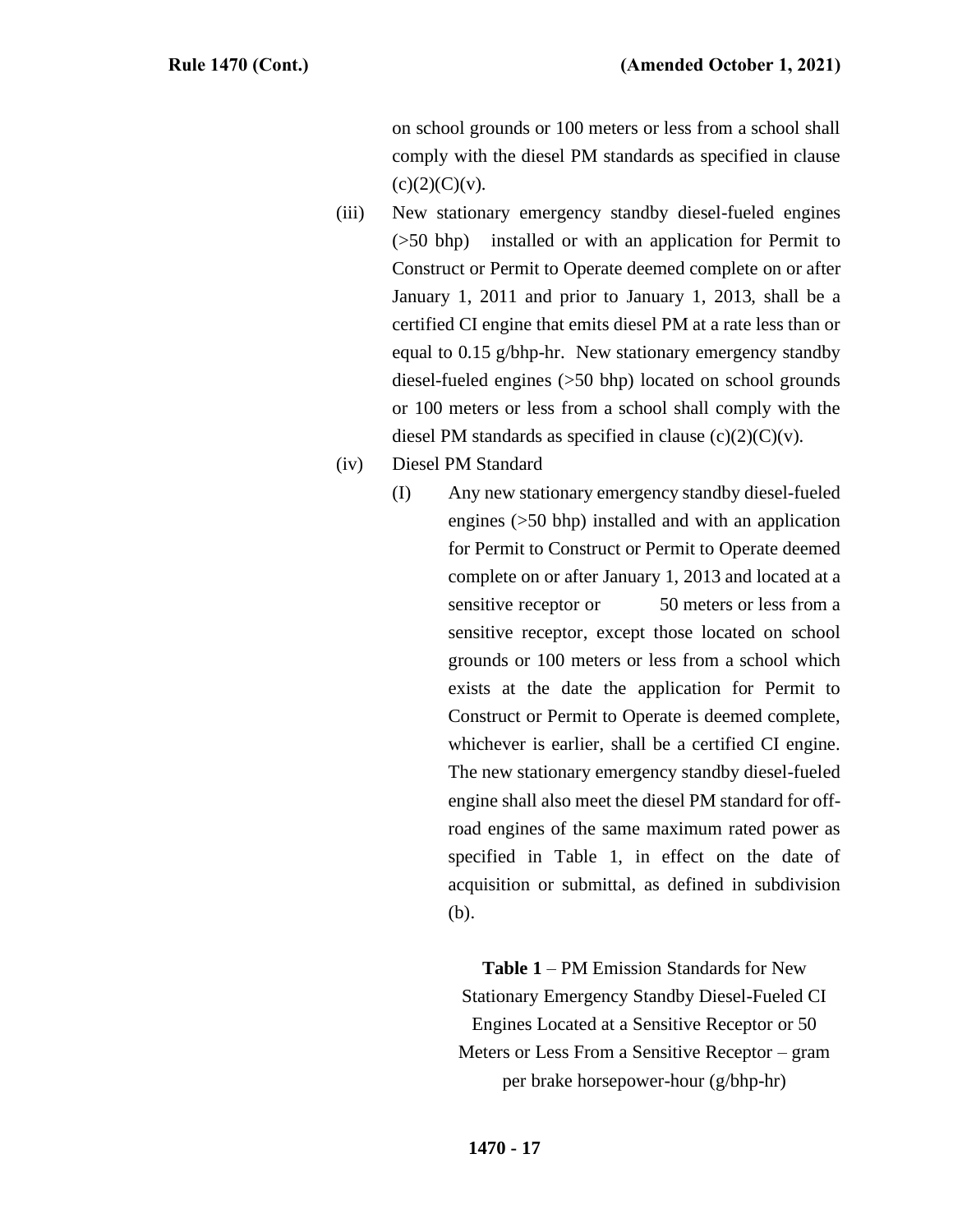| <b>Engine Size</b>     | <b>Requirement</b>            | <b>Emission Rate</b>         |
|------------------------|-------------------------------|------------------------------|
| $50 <$ HP $< 175$      | On or after January 1, 2013   | $0.15$ g/bhp-hr              |
| $175 \leq HP \leq 750$ | On or after January 1, 2013   | $0.01$ g/bhp-hr <sup>1</sup> |
| $>750$ HP              | January 1, 2013-June 30, 2015 | $0.075$ g/bhp-hr             |
|                        | On or after July 1, 2015      | $0.02$ g/bhp-hr <sup>1</sup> |

<sup>1</sup> Diesel PM standard as specified in the Off-Road

Compression Ignition Engine Standards for off-road engines with the same maximum rated power (Title 13CCR Section 2423).

- (II) Two or more new emergency standby engines that are individually rated below 175 bhp and located within 50 meters of the same sensitive receptor shall each emit diesel PM at a rate no greater than 0.01 g/bhp-hr if:
	- (aa) the cumulative maximum rated horsepower of such engines is equal to or greater than 175 bhp; and
	- (bb) applications for such engines are deemed complete for either a Permit to Construct or Permit to Operate on or after January 1, 2013; and
	- (cc) applications for such engines are deemed complete within 18 months of each other.
- (v) Diesel PM Standard for Engines Located On or Near School Grounds

New stationary emergency standby diesel-fueled engines (>50 bhp) located on school grounds or 100 meters or less from a school which exists at the date the application for Permit to Construct or Permit to Operate is deemed complete, whichever is earlier, shall emit diesel PM at a rate less than or equal to 0.01 g/bhp-hr.

(vi) Diesel PM Standards for New Stationary Emergency Standby Diesel-Fueled Engines Located Greater Than 50 Meters From Sensitive Receptors (except schools)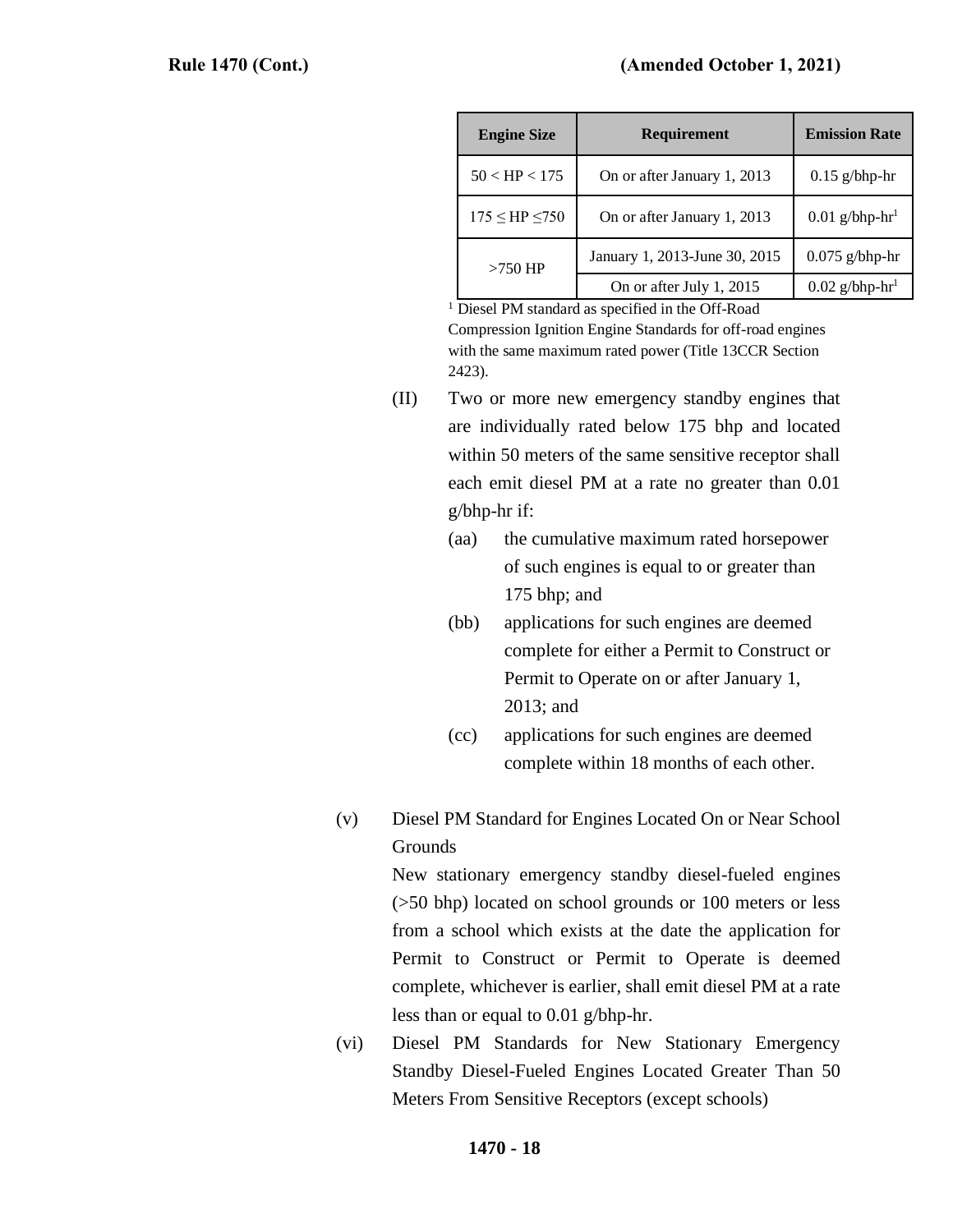Any new stationary emergency standby diesel-fueled engine (>50 bhp) installed and with an application for Permit to Construct or Permit to Operate deemed complete on or after January 1, 2013, and located greater than 50 meters from a sensitive receptor, except those located on school grounds or 100 meters or less from a school which exists at the date the application for Permit to Construct or Permit to Operate is deemed complete, whichever is earlier, shall be a certified CI engine that emits diesel PM at a rate less than or equal to 0.15 g/bhp-hr.

(vii) NMHC + NOx, and CO Standards

Any new stationary emergency standby diesel-fueled CI engines (> 50 bhp) installed and with an application for Permit to Construct or Permit to Operate deemed complete on or after January 1, 2011, shall meet the standards for offroad engines of the same maximum rated power as specified in Table 2 below: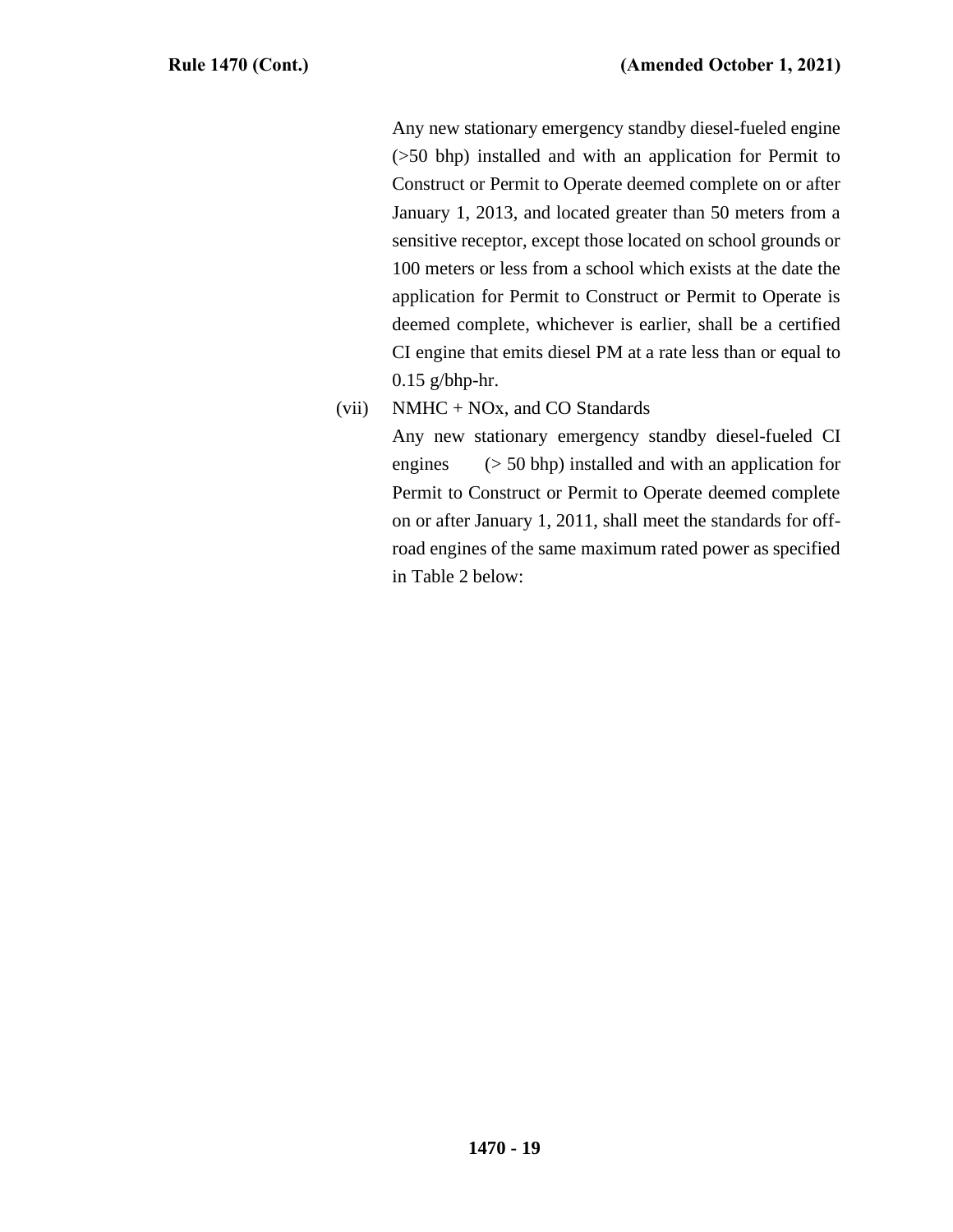| $g/bhp-hr (g/kW-hr)$                           |                                   |                           |  |
|------------------------------------------------|-----------------------------------|---------------------------|--|
| <b>Maximum Engine</b><br><b>Power</b>          | $NMHC+NOx$<br>$g/bhp-hr(g/kW-hr)$ | CO<br>$g/bhp-hr(g/kW-hr)$ |  |
| $50 <$ HP $< 100$<br>(37 < kW < 75)            | 3.5(4.7)                          | 3.7(5.0)                  |  |
| $100 \leq HP < 175$<br>(75 < kW < 130)         | 3.0(4.0)                          | 3.7(5.0)                  |  |
| $175 <$ HP $\leq 750$<br>$(130 < kW \leq 560)$ | 3.0(4.0)                          | 2.6(3.5)                  |  |
| HP > 750<br>(kW > 560)                         | 4.8(6.4)                          | 2.6(3.5)                  |  |

| <b>Table 2:</b> NMHC+NOx and CO Emission Standards for |  |
|--------------------------------------------------------|--|
| New Stationary Emergency Standby Diesel-Fueled CI      |  |

Engines –

**HP**- Horsepower

**kW**- Kilowatts

**g/bhp-hr** – grams per brake horsepower-hour

- (viii) The District shall determine an appropriate limit on the number of hours of operation for demonstrating compliance with District rules and initial start-up testing. Hours of operation used solely for testing and demonstration for compliance with District rules and for initial start-up testing shall not be included as part of the engine's cumulative annual hours specified in clause  $(c)(2)(C)(i)$ .
- (D) Emission Standards and Hours of Operating Requirements for Certain New Engines Installed After Specified Dates

On or after January 1, 2011, except as provided in subdivision (h) or clause  $(c)(2)(C)(v)$ , no person shall sell, offer for sale, purchase, lease for use, or operate in the South Coast Air Quality Management District any new stationary emergency standby diesel-fueled CI direct-drive fire pump engine, or new stationary emergency standby diesel-fueled CI direct-drive flood control pump engine (>50 bhp), unless it complies with all of the following applicable emission standards and operating requirements: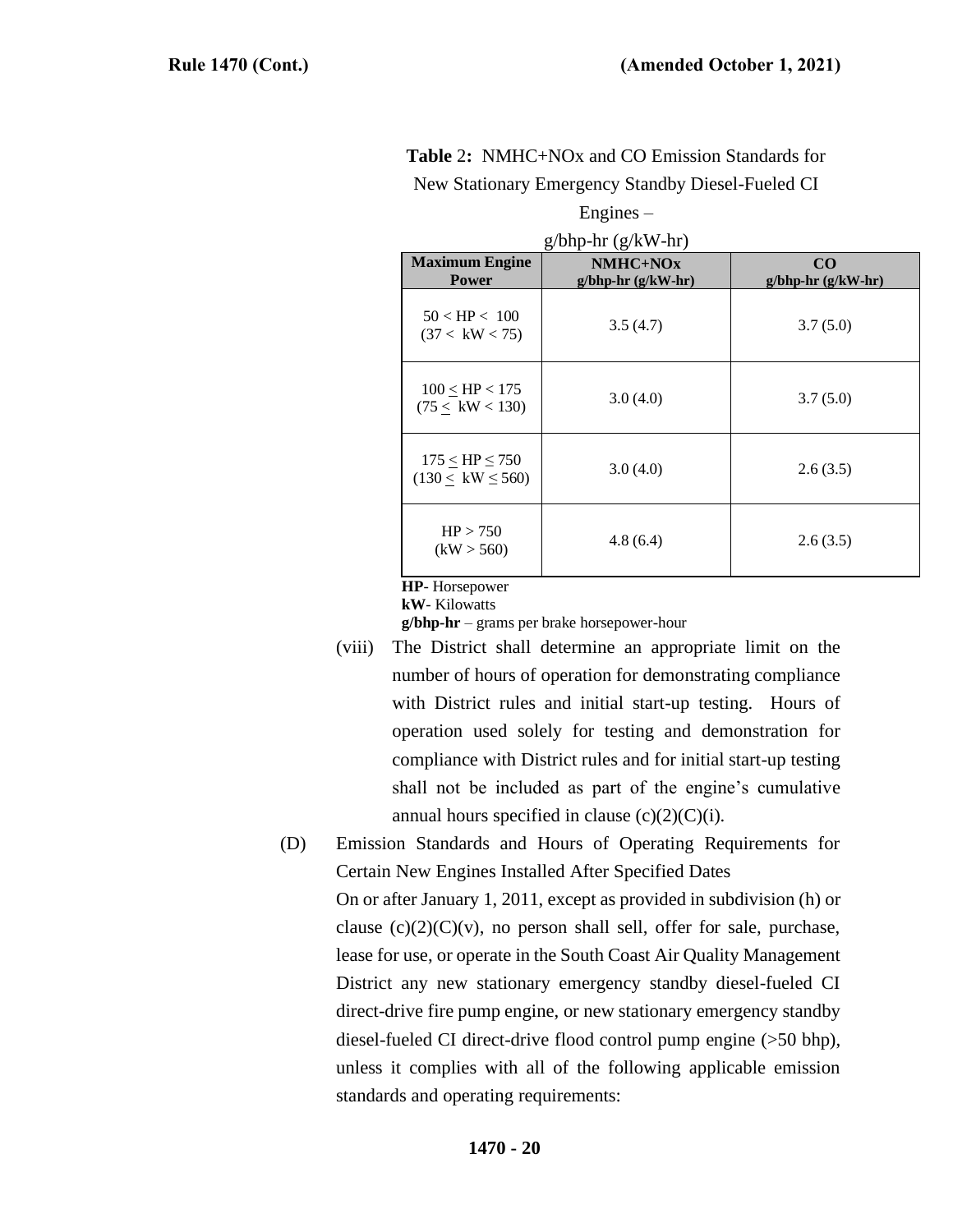- (i) Emissions Standards and Hours of Operating Requirements for New Stationary Emergency Standby Direct-Drive Fire Pump Engines
	- (I) New stationary emergency standby direct-drive fire pump engines installed and with an application for Permit to Construct or Permit to Operate deemed complete on or after January 1, 2011, shall meet the applicable emission standards for all pollutants for an engine with the same NFPA nameplate power rating, as specified in Table 3 – Emission Standards for New Stationary Emergency Standby Direct-Drive Fire Pump Engines; and

**Table 3:** Emission Standards for New Stationary Emergency Standby Diesel Fueled Direct-Drive

| <b>Maximum Engine</b><br><b>Power</b>          | <b>PM</b><br>$g/b$ hp-hr<br>$(g/kW-hr)$ | $NMHC+NOx$<br>$g/b$ hp-hr<br>$(g/kW-hr)$ | CO<br>$g/b$ hp-hr<br>$(g/kW-hr)$ |
|------------------------------------------------|-----------------------------------------|------------------------------------------|----------------------------------|
| $50 <$ HP $< 100$<br>(37 < kW < 75)            | 0.30(0.40)                              | 3.5(4.7)                                 | 3.7(5.0)                         |
| $100 <$ HP $< 175$<br>(75 < kW < 130)          | 0.22(0.30)                              | 3.0(4.0)                                 | 3.7(5.0)                         |
| $175 <$ HP $\leq 750$<br>$(130 < kW \leq 560)$ | 0.15(0.20)                              | 3.0(4.0)                                 | 2.6(3.5)                         |
| HP > 750<br>(kW > 560)                         | 0.15(0.20)                              | 4.8(6.4)                                 | 2.6(3.5)                         |

Fire Pump Engines - g/bhp-hr (g/kW-hr)

**HP**- Horsepower

**kW**- Kilowatts

**g/bhp-hr** – grams per brake horsepower-hour

(II) meet the applicable stationary emergency standby direct-drive fire pump engine certification requirements and emission standards required by 40 CFR § 60.4202(d); and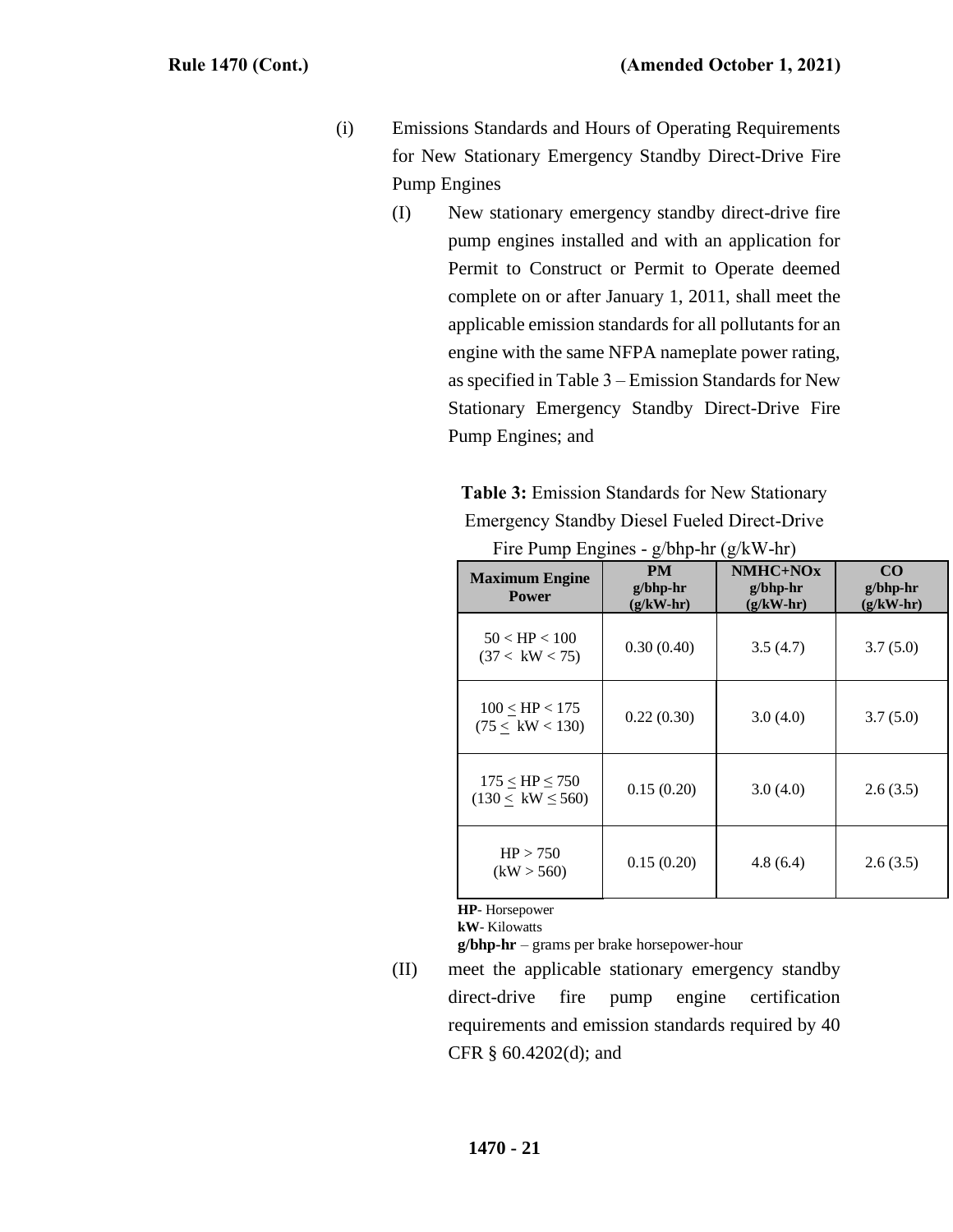- (III) not operate more than the number of hours necessary to comply with the maintenance and testing requirements of the 2002 edition or the most current edition of the National Fire Protection Association (NFPA) 25 – "Standard for the Inspection, Testing, and Maintenance of Water-Based Fire Protection Systems," which is incorporated herein by reference.
- (ii) Emissions Standards and Hours of Operating Requirements for New Stationary Emergency Standby Direct-Drive Flood Control Pump Engines
	- (I) New stationary emergency standby direct-drive flood control pump engines installed and with an application for Permit to Construct or Permit to Operate deemed complete on or after January 1, 2011, shall be a certified CI engine that emits diesel PM at a rate less than or equal to 0.15 g/bhp-hr; and
	- (II) shall meet the NMHC+NOx and CO standards for off-road engines of the same maximum rated power as specified in Table 2 of clause  $(c)(2)(C)(vi)$ ; and
	- (III) shall not operate more than 50 hours per year for maintenance and testing, as defined in paragraph  $(b)(43)$ .
- (E) Backpressure Relief Option for New Stationary Emergency Standby Engines

Owners or operators using a diesel particulate filter to comply with the diesel PM standards of this rule may install an engine exhaust backpressure relief device, provided all of the following conditions are met:

(i) the new stationary emergency standby engine is located at an Essential Public Service as defined in Rule 1302 or health facility and shall be a certified CI engine that meets, without the use of a diesel particulate filter, a diesel PM rate less than or equal to 0.15 g/bhp-hr and the applicable NMHC+NOx and CO standards specified in Table 2 of clause  $(c)(2)(C)(\n{\rm vii})$ ; and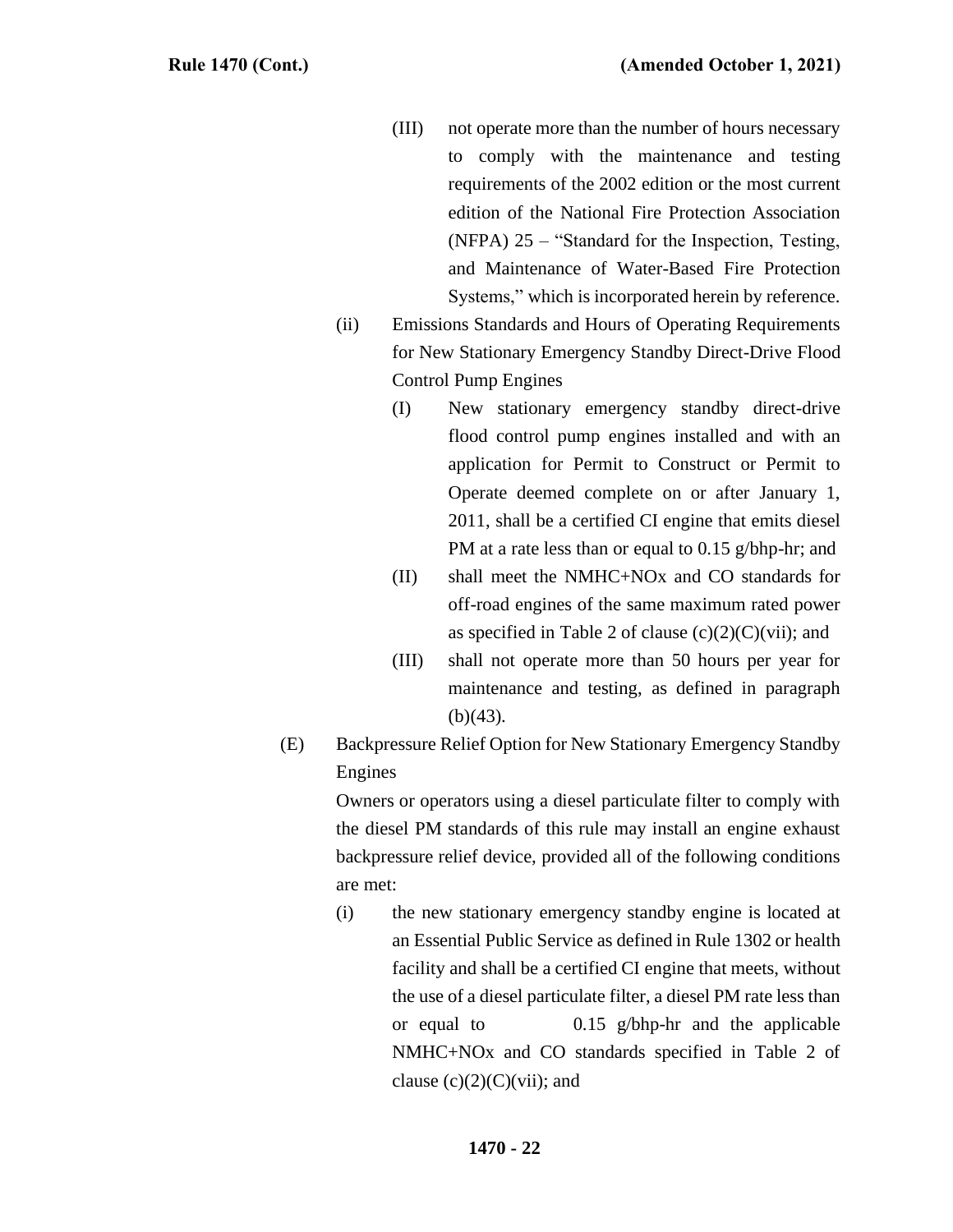- (ii) the engine exhaust backpressure relief device bypasses the diesel particulate filter only when the engine exhaust backpressure approaches the high backpressure limit, as specified by the engine and/or diesel particulate filter manufacturer; and
- (iii) the engine exhaust gases discharged through the backpressure relief device shall be vented away from enclosed spaces, building occupants, equipment operators, and sensitive receptors; and
- (iv) in addition to a backpressure monitor, as required in subparagraph  $(d)(5)(B)$ , the engine owner shall install an electronic device that is capable of measuring and recording engine exhaust backpressure associated with the diesel particulate filter and engine exhaust temperature data, including the date and time of measurement. The device shall continually record exhaust backpressure and temperature data during all actual engine operation. Records of exhaust temperature and backpressure measurements shall be retained for a period of 36 months and made available to the District upon request; and
- (v) the owner or operator shall repair the diesel particulate filter and reset the exhaust backpressure relief device no more than 5 working days after the backpressure relief device has been activated or no more than 5 working days after the conclusion of the emergency in which the device was activated. If new or replacement parts are necessary for the repair of the diesel particulate filter and/or exhaust backpressure relief device, as detailed in the breakdown notification, the owner or operator shall be allowed an additional 10 working days after the conclusion of the emergency to complete any necessary repairs to the diesel particulate filter and/or exhaust backpressure relief device; and
- (vi) the owner or operator shall submit a written breakdown notification to the Executive Officer within 24 hours of activation of the engine exhaust backpressure relief device.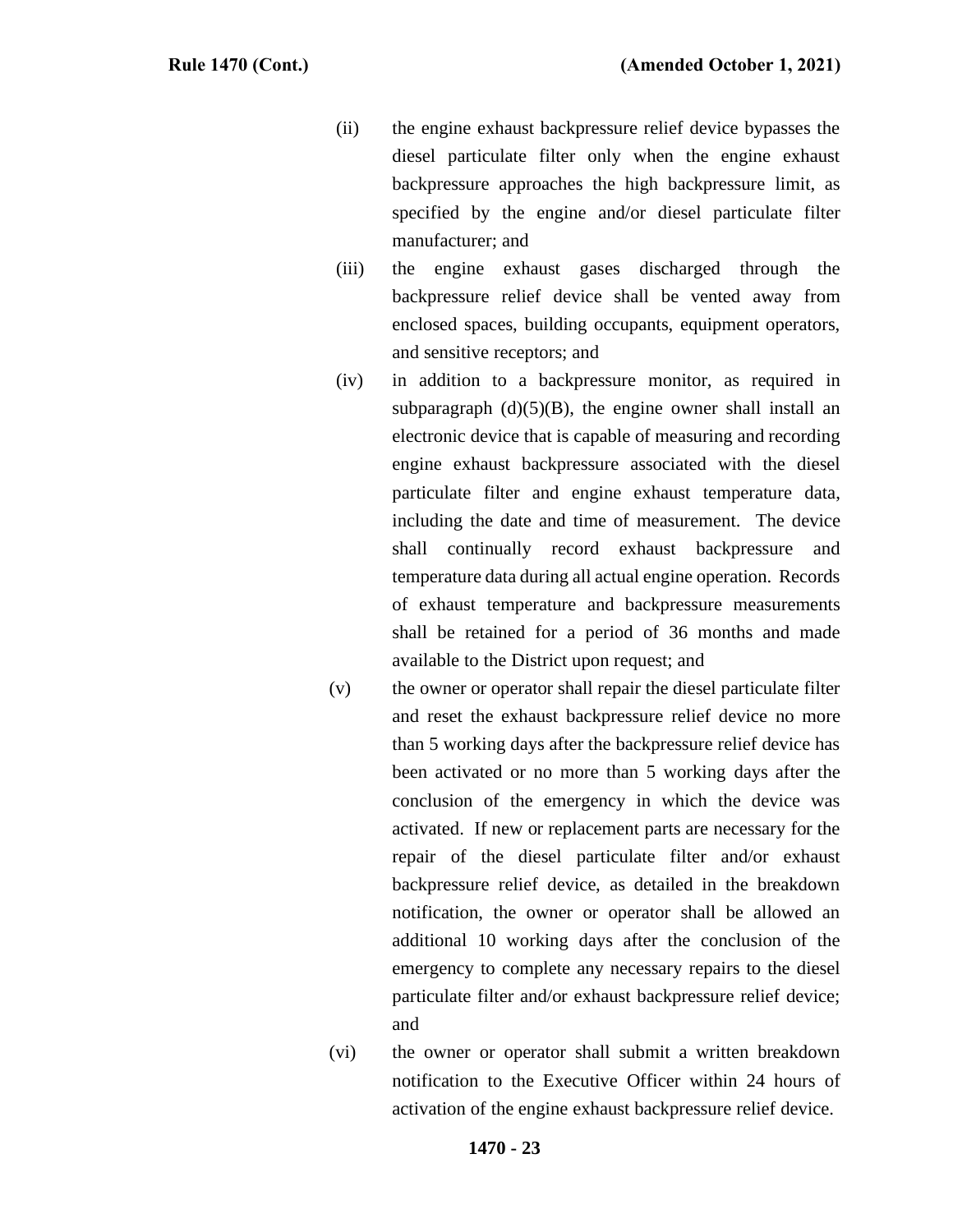(F) Diesel Particulate Filter Cleaning Option for New Emergency Standby Engines

Owners or operators using a diesel particulate filter to comply with the diesel PM standards of this rule may remove the control equipment filter media for cleaning, provided all of the following conditions are met:

- (i) the new emergency standby engine shall not be operated for maintenance and testing or any other non-emergency use while the diesel particulate filter media is removed;
- (ii) the control equipment filter media shall be returned and reinstalled within 10 working days from the date of removal;
- (iii) the owner or operator shall maintain records indicating the date(s) the control equipment filter media was removed for cleaning and the date(s) the filter media was re-installed. Records shall be retained pursuant to the requirements specified in subparagraph  $(d)(7)(C)$ .
- (3) Operating Requirements and Emission Standards for In-Use Emergency Standby Diesel-Fueled CI Engines that Have a Rated Brake Horsepower of Greater than  $50$  ( $> 50$  bhp).
	- (A) No owner or operator shall operate any in-use stationary emergency standby diesel-fueled CI engine in response to the notification of an impending rotating outage unless all the following criteria are met:
		- (i) the engine's permit to operate allows operation of the engine in anticipation of a rotating outage; and
		- (ii) the Utility Distribution Company has ordered rotating outages in the control area where the engine is located, or has indicated it expects to issue such an order at a certain time; and
		- (iii) the engine is located in a specific location that is subject to the rotating outage; and
		- (iv) the engine is operated no more than 30 minutes prior to the time when the Utility Distribution Company officially forecasts a rotating outage in the control area; and
		- (v) the engine operation is terminated immediately after the Utility Distribution Company advises that a rotating outage is no longer imminent or in effect.

# **1470 - 24**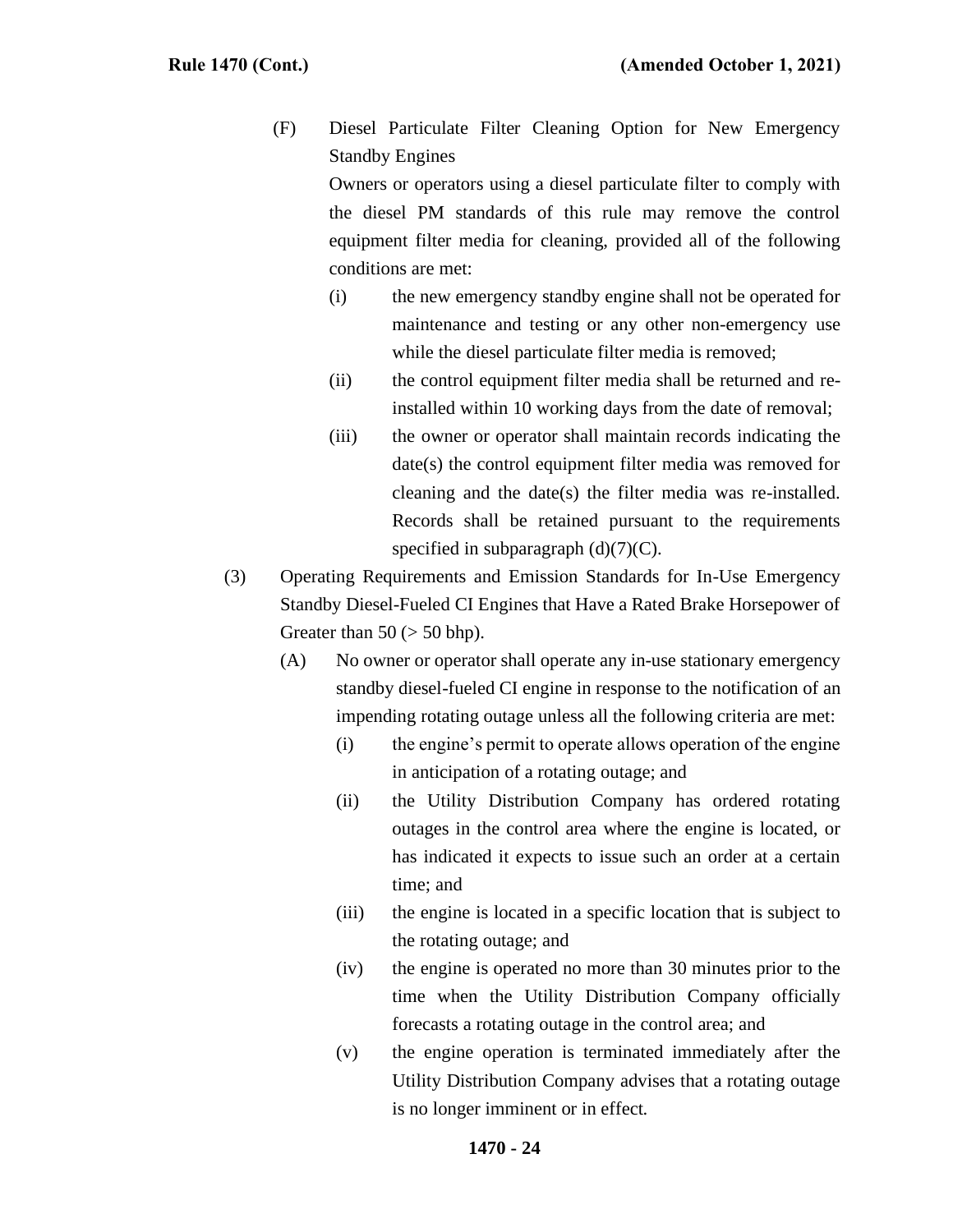#### (B) Limit on Non-Emergency Operation

As of June 2, 2004 the owner or operator of an in-use emergency standby diesel-fueled CI engine located 500 feet or less from a school shall comply with the following applicable limits on nonemergency operation, which includes maintenance and testing:

- (i) An engine that is located on school grounds shall not be operated for non-emergency use whenever there is a school sponsored activity; and
- (ii) An engine that is located 100 meters (328 feet) or less from a school shall not be operated for non-emergency use between the hours of 7:30 a.m. and 4:30 p.m. on days when school is in session, until control equipment is in place, when the hours would be between 7:30 a.m. and 3:30 p.m.; and
- (iii) An engine that is located more than 100 meters (328 feet) and less than or equal to 500 feet from a school shall not be operated for non-emergency use between the hours of 7:30 a.m. and 3:30 p.m. on days when school is in session. An engine that emits diesel PM at a rate of 0.01 g/bhp-hr or less is not subject to this restriction.
- (C) Except as provided in subdivision (h), no owner or operator shall operate an in-use stationary emergency standby diesel-fueled CI engine  $(> 50$  hp) in the South Coast Air Quality Management District unless it meets, in accordance with the applicable compliance schedules specified in subdivision (e), the following requirements:
	- (i) Diesel PM Standard and Hours of Operating Requirements The owner or operator of in-use stationary emergency standby diesel-fueled engines (>50 bhp), except those located on school grounds or 100 meters or less from an existing, as of April 2, 2004, school shall meet the following requirements:
		- (I) No owner or operator shall operate an in-use stationary emergency standby diesel-fueled CI engine (>50 bhp) that emits diesel PM at a rate greater than 0.40 g/bhp-hr more than 20 hours per year for maintenance and testing purposes unless the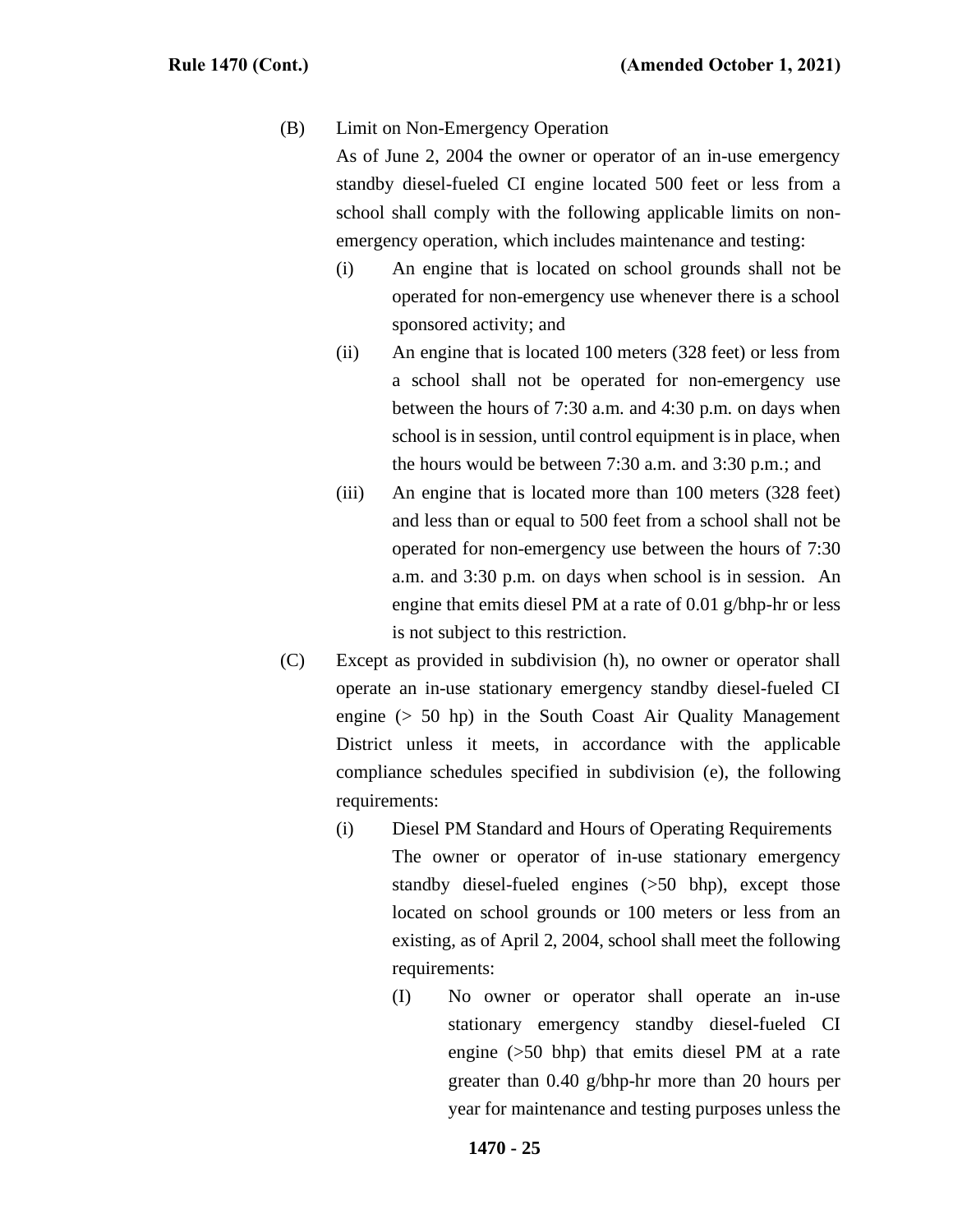alternative maintenance and testing requirements of subclause  $(c)(3)(C)(i)(III)$  are met. In-use emergency standby diesel fueled CI engines operated at health facilities shall be allowed up to 10 additional hours per year for maintenance and testing purposes. This subclause does not limit engine operation for emergency use and for emission testing to show compliance with subparagraph  $(c)(3)(C)$ .

- (II) No owner or operator shall operate an in-use stationary emergency standby diesel-fueled CI engine (>50 bhp) that emits diesel PM at a rate less than or equal to 0.40 g/bhp-hr more than 30 hours per year for maintenance and testing purposes, except as provided in clause  $(c)(3)(C)(ii)$ . This subclause does not limit engine operation for emergency use and for emission testing to show compliance with subparagraph  $(c)(3)(C)$ .
- (III) An owner or operator of a water or sewage facility with an in-use stationary emergency standby dieselfueled CI engine (>50 bhp) located in a very high fire hazard severity zone, excluding engines located in SB 535 Disadvantaged Communities as identified by the California Office of Environmental Health Hazard Assessment's CalEnviroScreen, that elects to meet an alternative maintenance and testing schedule shall not conduct maintenance and testing for more than 20 hours averaged over a consecutive three-year rolling period, with no individual calendar year exceeding 30 hours where a South Coast Air Quality Management District operating permit incorporates the alternative maintenance and testing schedule. The determination of whether an engine is located in a very high fire hazard severity zone and disadvantaged community shall be determined at the time that the permit application is deemed complete. The consecutive three-year rolling period shall start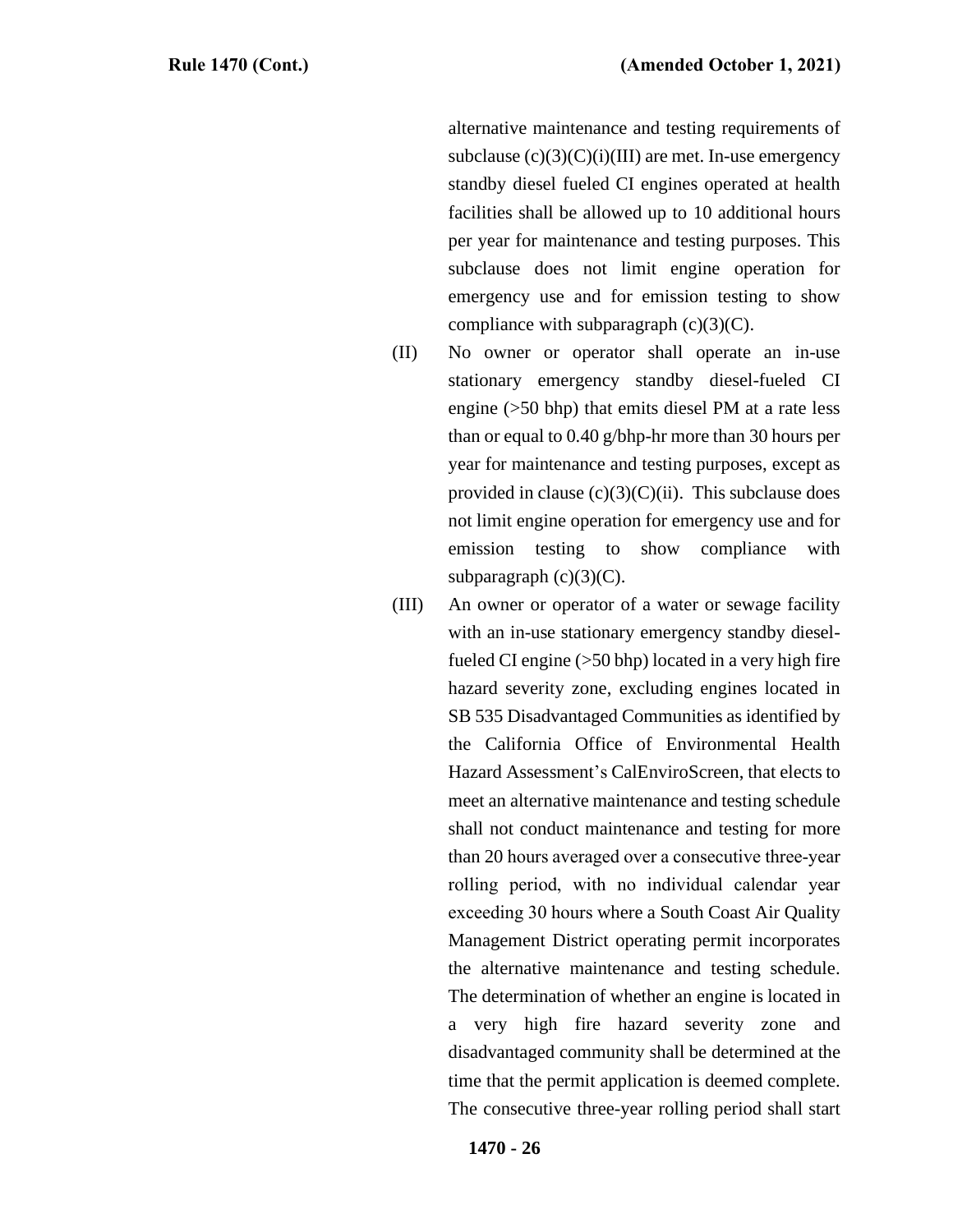the calendar year in which the permit is modified to incorporate the alternative maintenance and testing schedule. This subclause does not limit engine operation for emergency use and for emission testing to show compliance with subparagraph  $(c)(3)(C)$ .

(ii) Alternative Diesel PM Standard and Hours of Operating Requirements

> The Executive Officer may allow the owner or operator of an in-use emergency standby diesel-fueled CI engine (> 50 hp), except those located on school grounds or 100 meters or less from an existing, as of April 2, 2004, school, to operate more than 30 hours per year for maintenance and testing purposes on a site-specific basis, provided the following limits are met:

- (I) Up to 50 annual hours of operation are allowed for maintenance and testing purposes if the diesel PM emission rate is less than or equal to 0.15 g/bhp-hr.
- (II) Up to 100 annual hours of operation are allowed for maintenance and testing purposes if the diesel PM emission rate is less than or equal to 0.01 g/bhp-hr.
- (iii) Diesel PM Standards and Hours of Operating Requirements For In-Use Stationary Emergency Standby Diesel-Fueled Engines (>50 Bhp) Located on School Grounds or 100 Meters or Less from an Existing, as of April 2, 2004, Schools All in-use emergency diesel-fueled CI engines (> 50 bhp), subject to this clause, certified in accordance with the Off-Road Compression-Ignition Engine Standards (Title 13, CCR, Section 2423) shall comply with either option 1 or option 2 below. All engines not certified in accordance with the Off-Road Compression-Ignition Engine Standards (Title 13, CCR, Section 2423) shall comply with option 1, option 2, or option 3 below:
	- (I) Option 1: Reduce the diesel PM emission rate by at least 85 percent, by weight, from the baseline level, in accordance with the appropriate compliance schedule specified in subdivision (e) and operate 75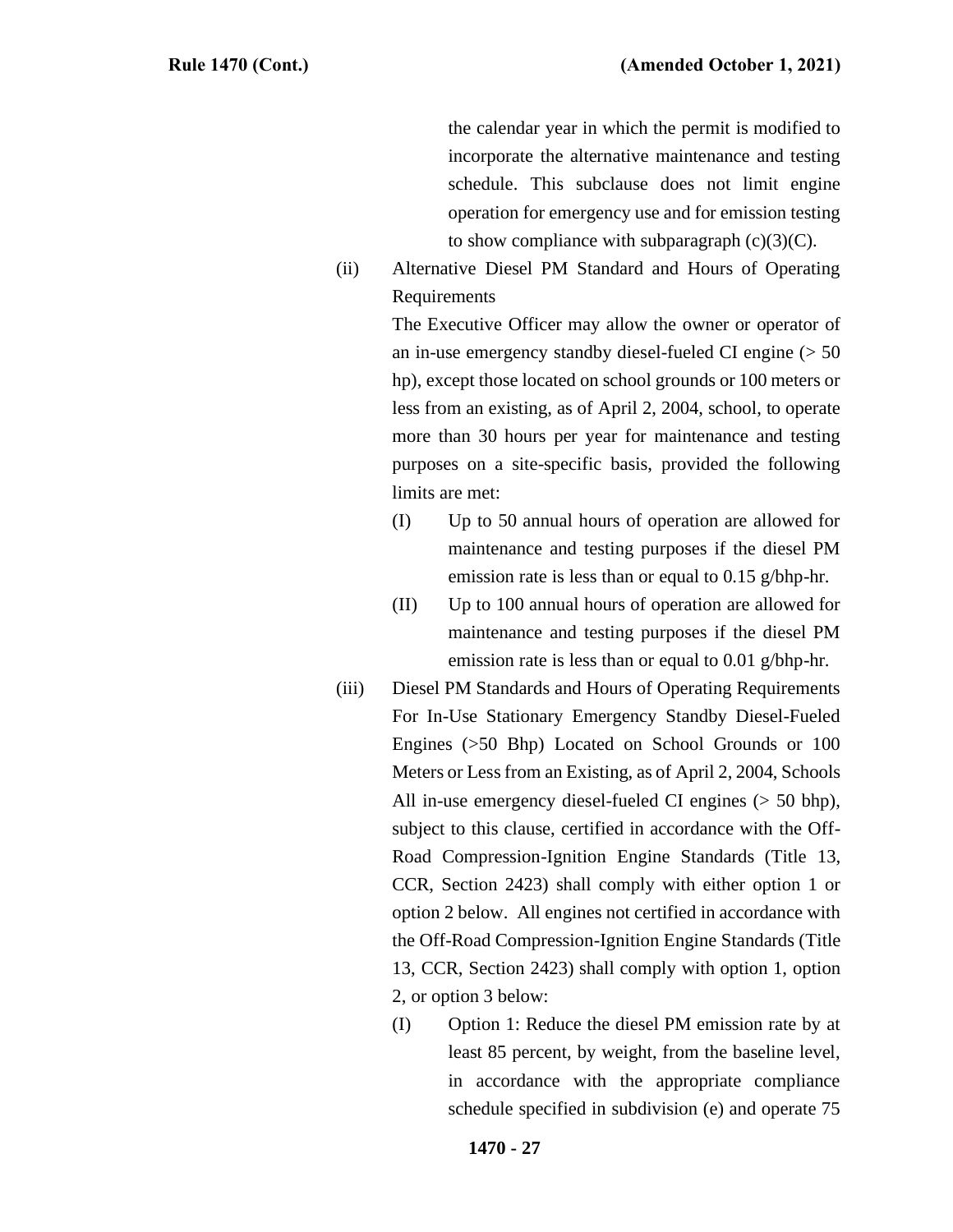hours or less per year for maintenance and testing purposes. This subclause does not limit engine operation for emergency use and for emission testing to show compliance with subparagraph  $(c)(3)(C)$ ; or

- (II) Option 2: Emit diesel PM at a rate less than or equal to 0.01 g/bhp-hr in accordance with the appropriate compliance schedule as specified in subdivision (e) and operate 100 hours or less per year for maintenance and testing purposes. This subclause does not limit engine operation for emergency use and for emission testing to show compliance with subparagraph  $(c)(3)(C)$ ; or
- (III) Option 3: Reduce the diesel PM emission rate by at least 30% from the baseline level and operate 20 hours or less per year for maintenance and testing purposes, by no later than January 1, 2006, and emit diesel PM at a rate of 0.01 g/bhp-hr or less and operate 100 hours or less per year for maintenance and testing purposes by no later than July 1, 2011. This subclause does not limit engine operation for emergency use and for emission testing to show compliance with subparagraph  $(c)(3)(C)$ .
- (iv) Additional Standards:

Owners or operators that choose to meet the diesel PM standards defined in clauses  $(c)(3)(C)(i)$  through  $(c)(3)(C)(iii)$  with emission control strategies that are not verified through the Verification Procedure shall either:

(I) Meet the applicable HC, NOx, NMHC+NOx, and CO standards for off-road engines of the same model year and maximum rated power as specified in the Off-Road Compression-Ignition Engine Standards (Title 13, CCR, Section 2423). If no standards have been established for an off-road engine of the same model year and maximum rated power as the in-use stationary emergency standby diesel-fueled CI engine, then the in-use stationary emergency standby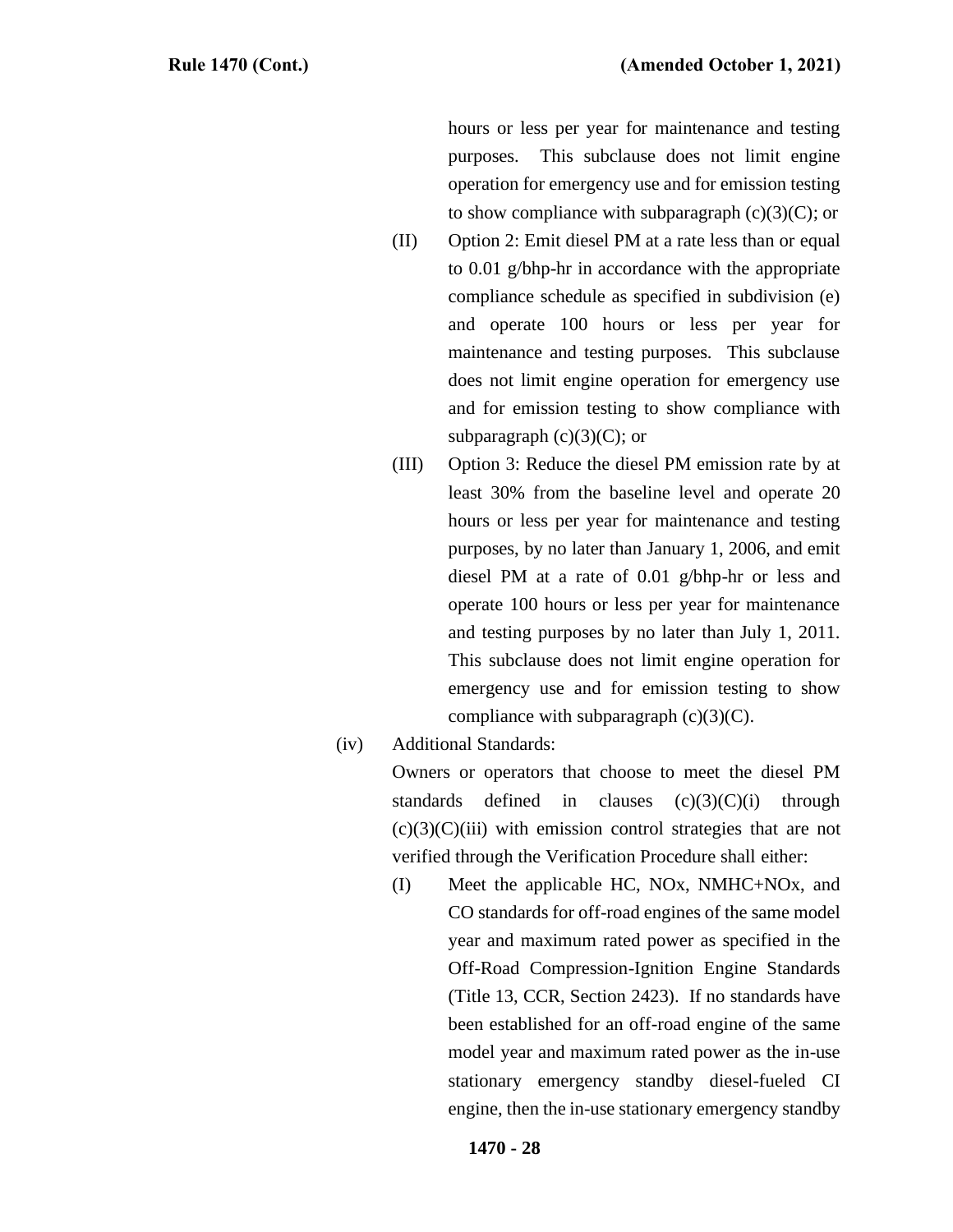diesel-fueled CI engine shall meet the Tier 1 standards in Title 13, CCR, Section 2423 for an offroad engine of the same maximum rated power, irrespective of the in-use stationary emergency standby diesel-fueled CI engine's model year; or

- (II) Not increase CO emission rates by more than 10% above baseline and not increase HC or NOx emission rates by more than 10% above baseline, or not increase the sum of NMHC and NOx emission rates above baseline.
- (v) The District shall determine an appropriate limit on the number of hours of operation for demonstrating compliance with District rules. Hours of operation used solely for testing and demonstration for compliance with District rules shall not be included as part of the engine's cumulative annual hours specified in clauses  $(c)(3)(C)(i)$  through  $(c)(3)(C)(iii)$ .
- (vi) Backpressure Relief Option for In-Use Stationary Emergency Standby Engines

Owners or operators of an in-use stationary emergency standby engine located at an Essential Public Service, as defined in Rule 1302, or health facility using a diesel particulate filter to comply with the diesel PM standards of this rule may install an engine exhaust backpressure relief device, provided all of the conditions specified in  $(c)(2)(E)(ii)$  through  $(c)(2)(E)(vi)$  are met.

- (vii) Diesel Particulate Filter Cleaning Option for In-Use Emergency Standby Engines Owners or operators using a diesel particulate filter to comply with the diesel PM standards of this rule may remove the control equipment filter media for cleaning, provided all of the following conditions are met:
	- (i) the in-use emergency standby engine shall not be operated for maintenance and testing or any other non-emergency use while the diesel particulate filter media is removed;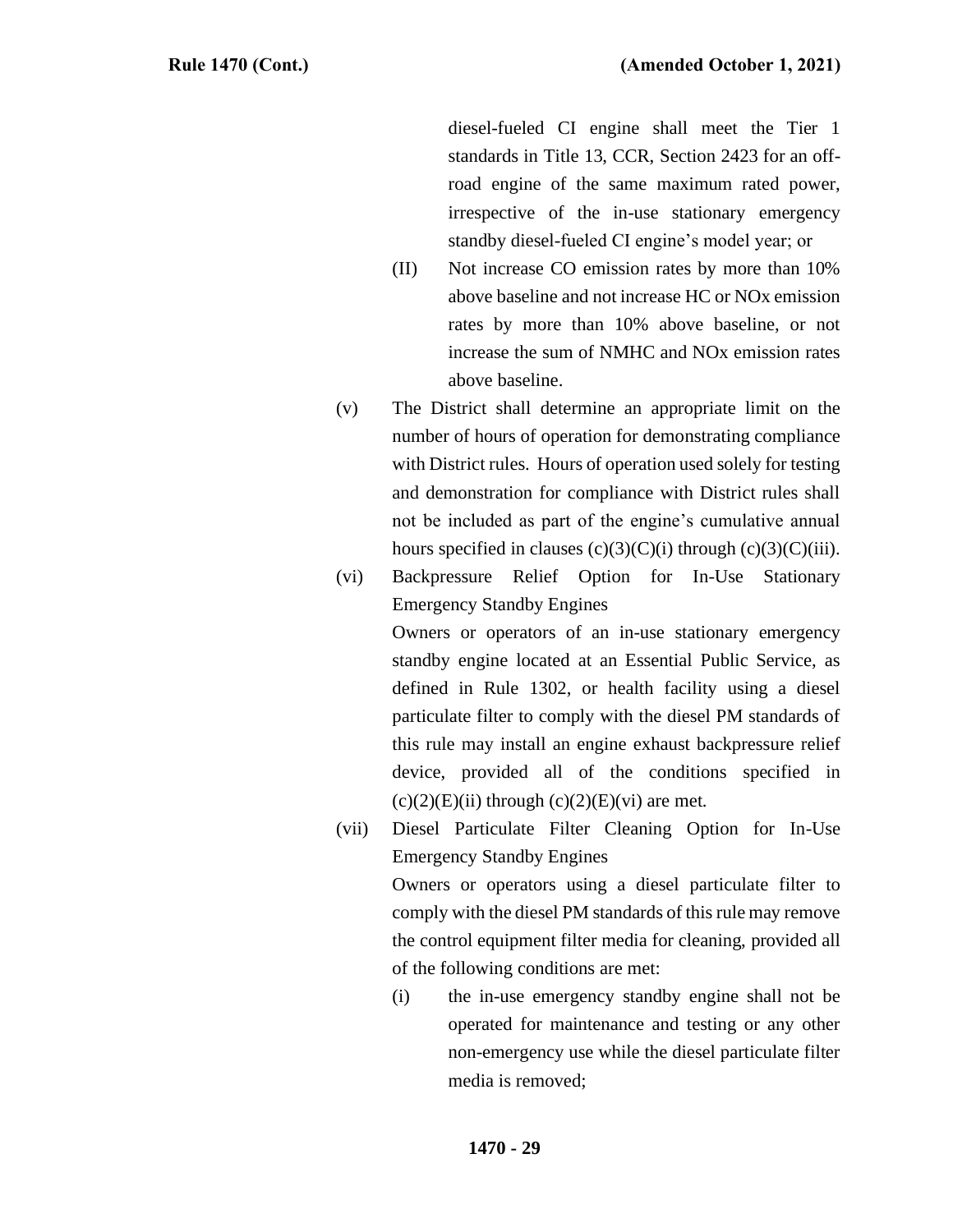- (ii) the control equipment filter media shall be returned and re-installed within 10 working days from the date of removal;
- (iii) the owner or operator shall maintain records indicating the date(s) the control equipment filter media was removed for cleaning and the date(s) the filter media was re-installed. Records shall be retained pursuant to the requirements specified in subparagraph  $(d)(7)(C)$ .
- (4) New Stationary Prime Diesel-Fueled CI Engines that Have a Rated Brake Horsepower of Greater than 50 (> 50 bhp)

As of January 1, 2005, except as provided in subdivision (h), no person shall sell, purchase, offer for sale, or lease for use in the South Coast Air Quality Management District a new stationary prime diesel-fueled CI engine (>50 bhp) unless it meets the following applicable emission standards, and no person shall operate any new stationary prime diesel-fueled CI engine (>50 bhp) unless it meets all of the following emission standards and operational requirements:

(A) Diesel PM Standard

All new stationary prime diesel-fueled CI engines (> 50 bhp) shall either emit diesel PM at a rate that is less than or equal to 0.01 grams diesel PM per brake-horsepower-hour (g/bhp-hr) or shall meet the diesel PM standard, as specified in the Off-Road Compression Ignition Engine Standards for off-road engines with the same maximum rated power (Title 13, CCR, Section 2423), in effect on the date of acquisition or submittal, as defined in subdivision (b), whichever is more stringent;

- $(B)$  HC, NOx, NMHC + NOx, and CO Standards All new stationary prime diesel-fueled CI engines (> 50 bhp) shall meet the applicable emission standards specified in South Coast Air Quality Management District Rule 1110.2 – Emissions From Gaseous and Liquid-Fueled Engines.
- (5) Emission Standards for In-Use Stationary Prime Diesel-Fueled CI Engines that Have a Rated Brake Horsepower of Greater than 50 (>50 bhp) Except as provided in subdivision (h), all in-use stationary prime dieselfueled CI engines (> 50 bhp) operated in the South Coast Air Quality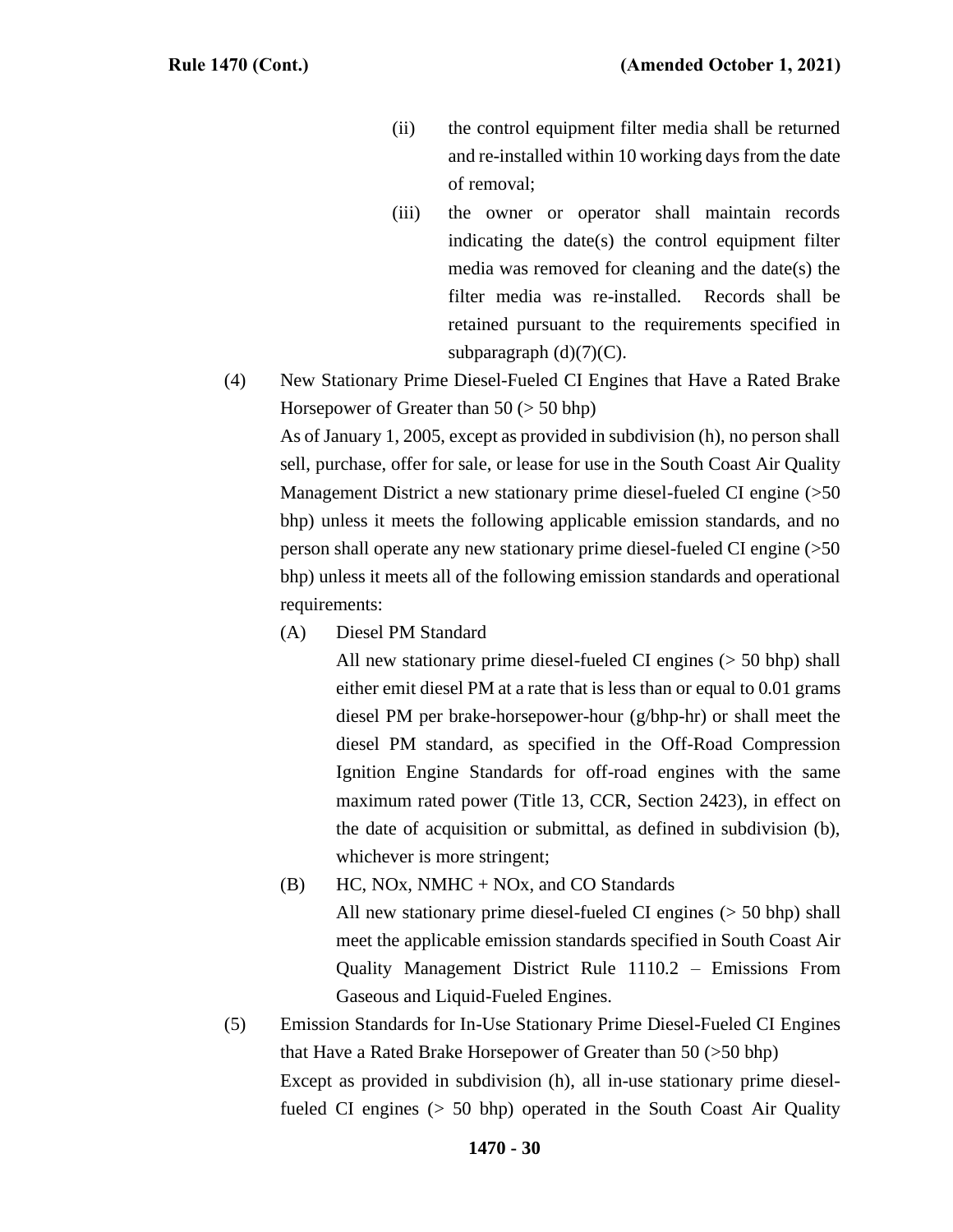Management District shall meet the following requirements, according to specified dates:

(A) Diesel PM Standards

All in-use stationary prime diesel-fueled CI engines (> 50 bhp) certified in accordance with the Off-Road Compression-Ignition Engine Standards (Title 13, CCR, Section 2423) shall comply with either option 1 or option 2 below. All engines not certified in accordance with the Off-Road Compression-Ignition Engine Standards (Title 13, CCR, Section 2423) shall comply with option 1, option 2, or option 3 below:

- (i) Option 1: Reduce the diesel PM emission rate by at least 85 percent, by weight, from the baseline level, in accordance with the appropriate compliance schedule specified in subdivision (e); or
- (ii) Option 2: Emit diesel PM at a rate less than or equal to 0.01 g/bhp-hr in accordance with the appropriate compliance schedule as specified in subdivision (e); or
- (iii) Option 3: Reduce the diesel PM emission rate by at least 30% from the baseline level, by no later than January 1, 2006, and emit diesel PM at a rate of 0.01 g/bhp-hr or less by no later than July 1, 2011.
- (B) Additional Standards

Owners or operators that choose to meet the diesel PM limits defined in subparagraph  $(c)(5)(A)$  with emission control strategies that are not verified through the Verification Procedure shall:

- (i) Meet the applicable HC, NOx, NMHC+NOx, and CO emission standards specified in South Coast Air Quality Management District Rule 1110.2 – Emissions From Gaseous and Liquid-Fueled Engines.
- (6) New and In-Use Stationary Diesel-Fueled CI Engines Used in Agricultural Operations  $(> 50$  bhp)

New and in-use stationary diesel-fueled CI engines used in agricultural operations (>50 bhp) shall comply with all applicable requirements of title 17, CCR, sections 93115.2, 93115.3, 93115.4, and 93115.8 of the California Air Resources Board's "Airborne Toxic Control Measure for Stationary Compression Ignition Engines."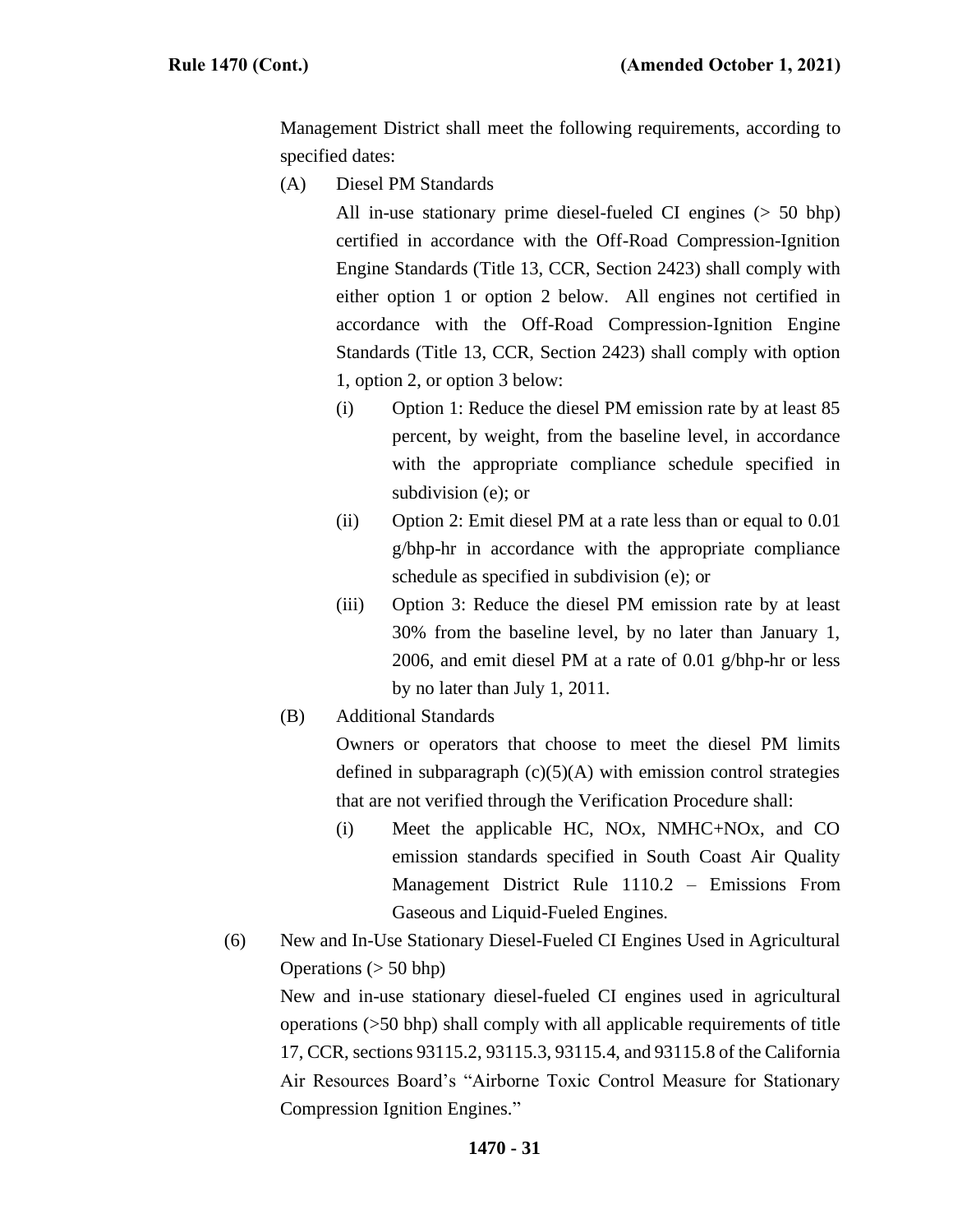- (7) Operating Requirements and Emission Standards for New Emergency Standby Diesel-Fueled CI Engines that Have a Rated Brake Horsepower of Greater than 50 (> 50 bhp) Used in Demand Response Programs (DRP Engines)
	- (A) Limit on Non-Emergency Operation

As of June 2, 2004 the owner or operator of a new stationary emergency standby diesel-fueled CI DRP engine located 500 feet or less from a school shall comply with the following applicable limits on non-emergency operation, which includes maintenance and testing:

- (i) An engine that is located on school grounds shall not be operated for non-emergency use whenever there is a school sponsored activity; and
- (ii) An engine that is located 100 meters (328 feet) or less from a school shall not be operated for non-emergency use between the hours of 7:30 a.m. and 4:30 p.m. on days when school is in session, until control equipment is in place, when the hours would be between 7:30 a.m. and 3:30 p.m.; and
- (iii) An engine that is located more than 100 meters (328 feet) and less than or equal to 500 feet from a school shall not be operated for non-emergency use between the hours of 7:30 a.m. and 3:30 p.m. on days when school is in session. An engine that emits diesel PM at a rate of 0.01 g/bhp-hr or less is not subject to this restriction.
- (B) No owner or operator shall operate any new stationary emergency standby diesel-fueled CI DRP engine (>50 bhp) in response to the notification of an impending rotating outage, unless all of the following criteria are met:
	- (i) the engine's permit to operate allows operation of the engine in anticipation of a rotating outage; and
	- (ii) the Utility Distribution Company has ordered rotating outages in the control area where the engine is located, or has indicated it expects to issue such an order at a certain time; and
	- (iii) the engine is in a specific location that is subject to the rotating outage in the control area; and

# **1470 - 32**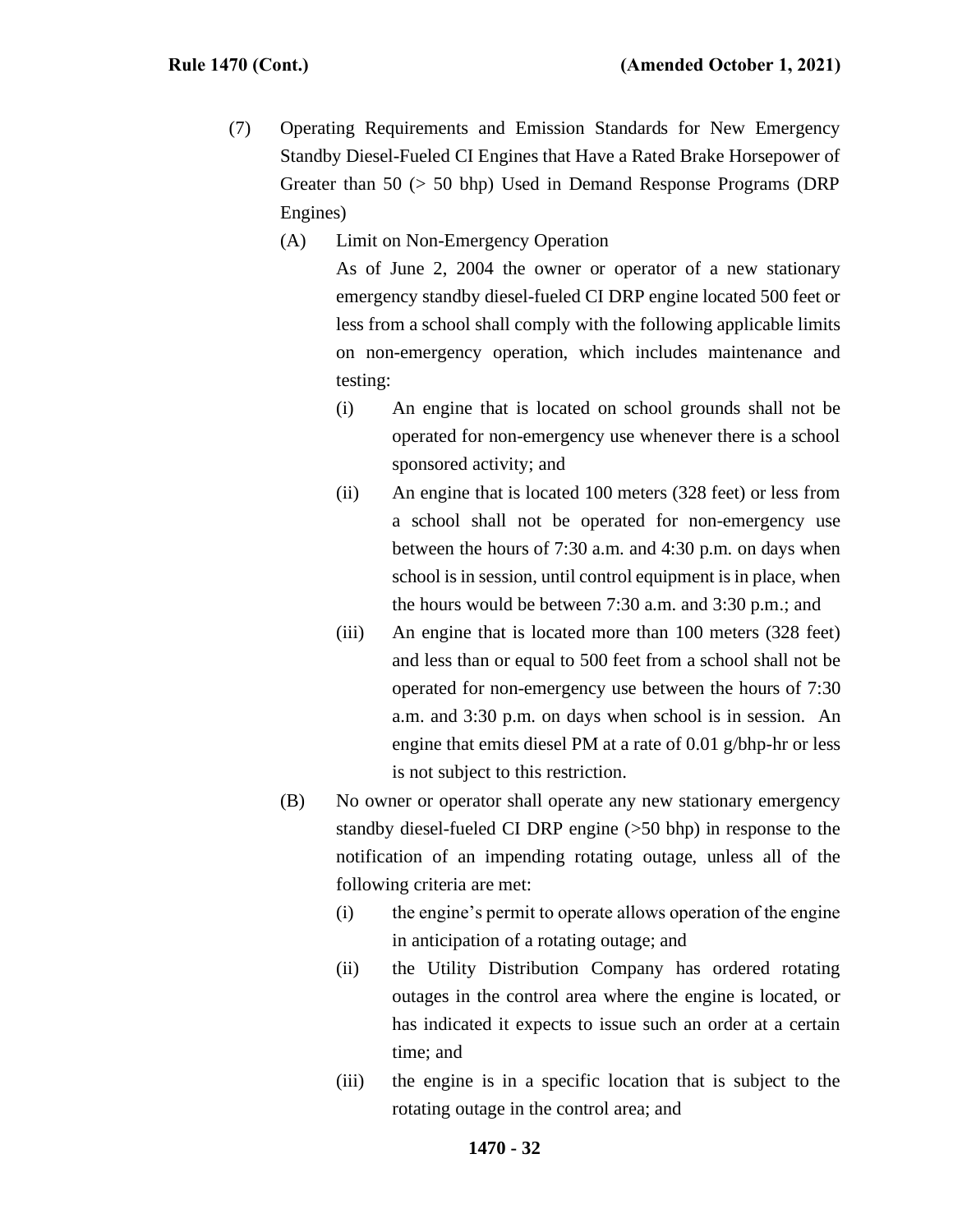- (iv) the engine is operated no more than 30 minutes prior to the time when the Utility Distribution Company officially forecasts a rotating outage in the control area; and
- (v) the engine operation is terminated immediately after the Utility Distribution Company advises that a rotating outage is no longer imminent or in effect.
- (C) Except as provided in subdivision (h), no person shall operate any new stationary emergency standby diesel-fueled CI DRP engine (>50 bhp), unless it meets all of the following applicable operating requirements and emission standards:
	- (i) Diesel PM Standard and Hours of Operating Requirements New DRP engines enrolled in an ISC on or after January 1, 2005 shall:
		- (I) meet a diesel PM standard of 0.01 g/bhp-hr or less or meet the current model year diesel PM standard as specified in the Off-Road Compression Ignition Engine Standards for off-road engines with the same horsepower rating (Title 13 CCR Section 2423), in effect on the date of ISC enrollment, whichever is more stringent; and
		- (II) comply with the limitations on the hours of operation for maintenance and testing as specified in clause  $(c)(2)(C)(i)$ ; and
		- (III) not operate more than 150 hours per year for ISC operation.
	- (ii) HC, NOx, NMHC + NOx, and CO standards

No owner or operator shall operate any new stationary emergency standby diesel-fueled CI DRP engines (>50 bhp), unless it meets the more stringent of the following emission standards for HC, NOx, NMHC + NOx, and CO:

(I) The emission requirements specified for spark ignition emergency internal combustion engines pursuant to the most current version of SCAQMD Best Available Control Technology Guidelines, Part D – BACT Guidelines for Non-Major Polluting Facilities, or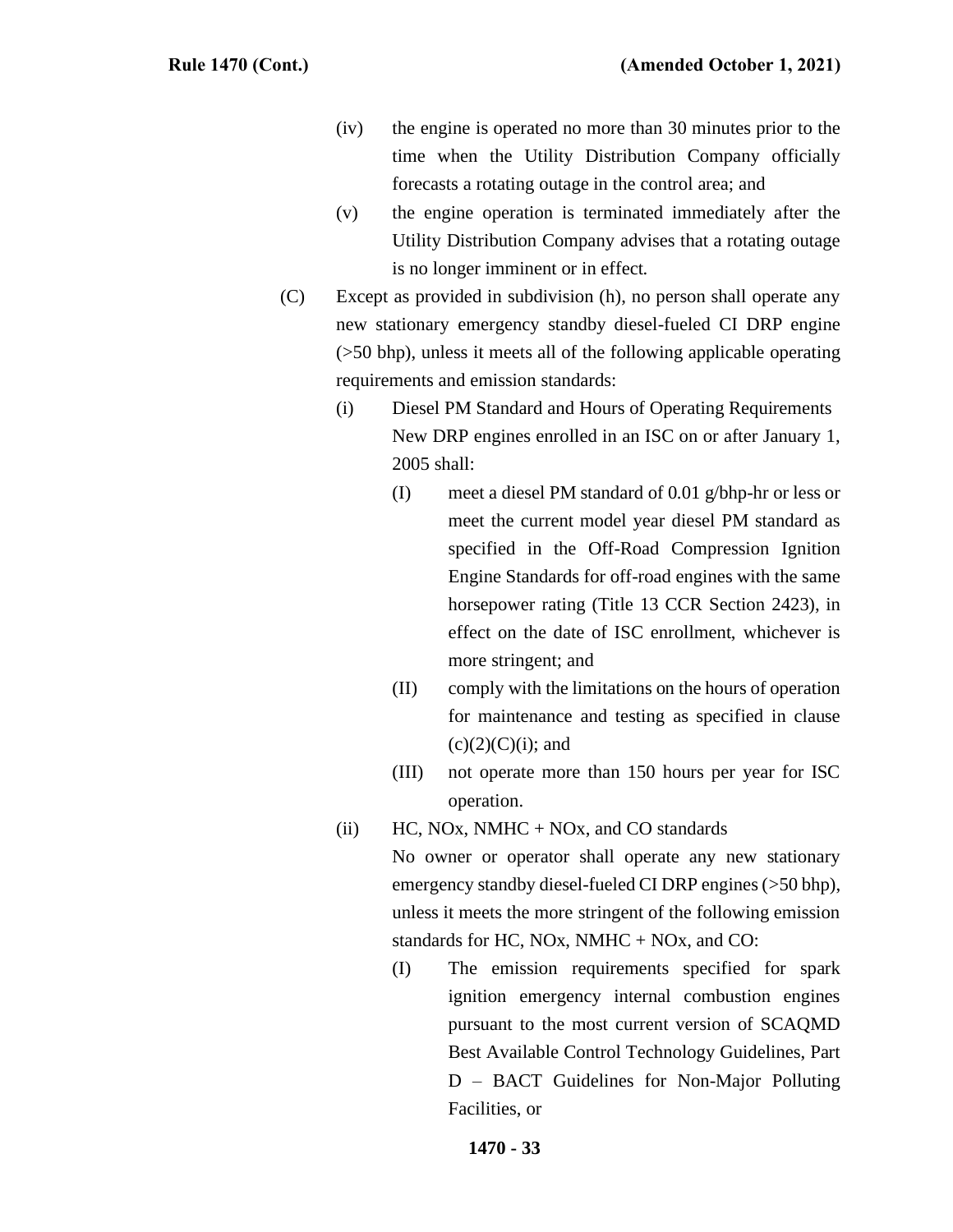- (II) The standards for off-road engines of the same model year and maximum rated power as specified in the Off-Road Compression-Ignition Engine Standards (Title 13, CCR, Section 2423). If no standards have been established for an off-road engine of the same model year and maximum rated power as the new stationary emergency standby diesel-fueled CI DRP engine, then the new stationary emergency standby diesel-fueled CI DRP engine shall meet the Tier 1 standards in Title 13, CCR, Section 2423, for an offroad engine of the same maximum rated power, irrespective of the new stationary emergency standby diesel-fueled CI DRP engine's model year.
- (iii) The District shall determine an appropriate limit on the number of hours of operation for demonstrating compliance with District rules. Hours of operation used solely for testing and demonstration for compliance with District rules and for initial start-up testing shall not be included as part of the engine's cumulative annual hours.
- (8) Operating Requirements and Emission Standards for In-Use Emergency Standby Diesel-Fueled CI DRP Engines that Have a Rated Brake Horsepower of Greater than 50 (> 50 bhp)
	- (A) Limit on Non-Emergency Operation

As of June 2, 2004 the owner or operator of an in-use stationary emergency standby diesel-fueled CI DRP engine located 500 feet or less from a school shall comply with the following applicable limits on non-emergency operation, which includes maintenance and testing:

- (i) An engine that is located on school grounds shall not be operated for non-emergency use whenever there is a school sponsored activity; and
- (ii) An engine that that is located 100 meters (328 feet) or less from a school shall not be operated for non-emergency use between the hours of 7:30 a.m. and 4:30 p.m. on days when school is in session, until control equipment is in place, when the hours would be between 7:30 a.m. and 3:30 p.m.; and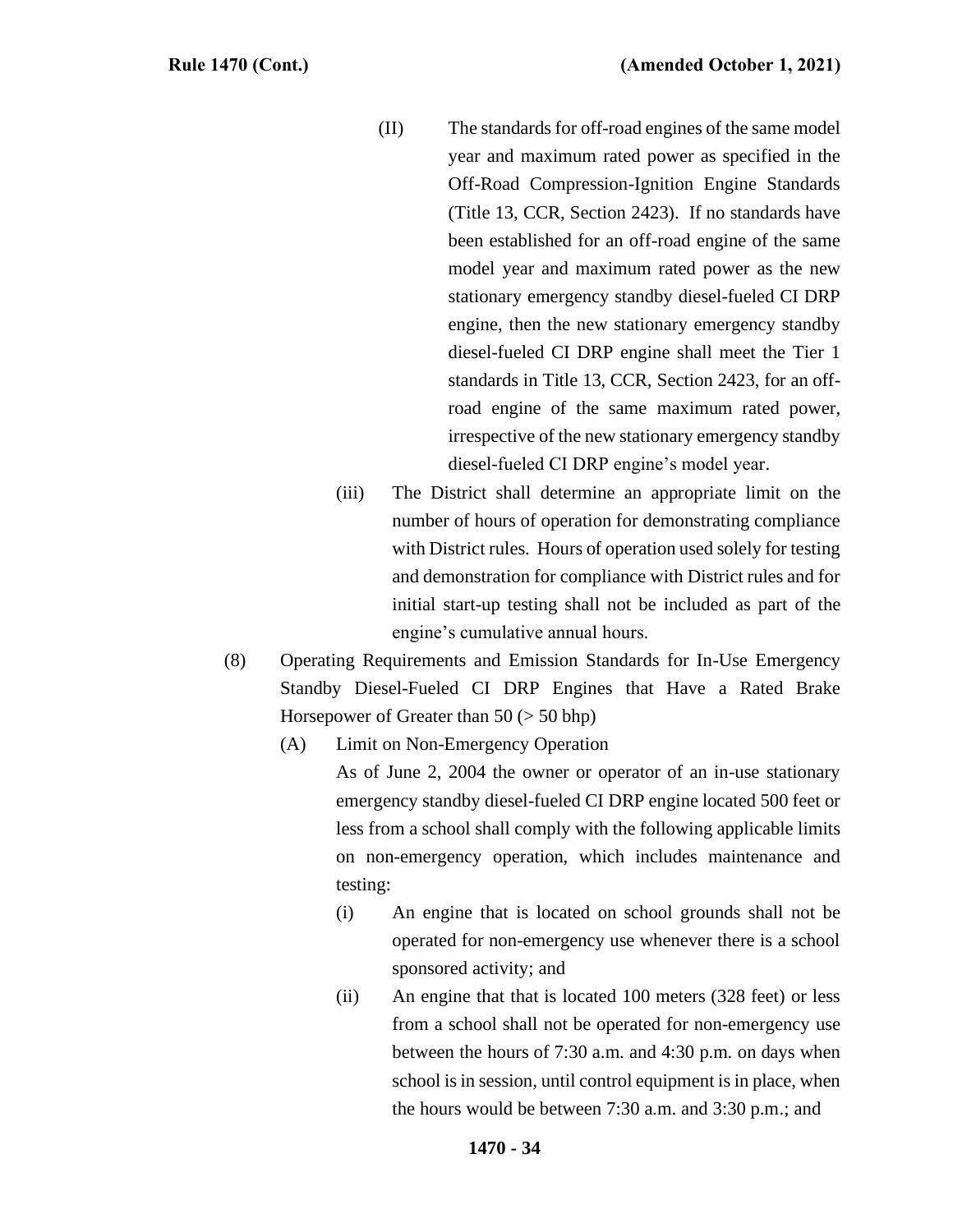- (iii) An engine that is located more than 100 meters (328 feet) and less than or equal to 500 feet from a school shall not be operated for non-emergency use between the hours of 7:30 a.m. and 3:30 p.m. on days when school is in session, except an engine that emits diesel PM at a rate of 0.01 g/bhp-hr and less, which is not subject to this restriction.
- (B) No owner or operator shall operate any in-use stationary emergency standby diesel-fueled CI DRP engine (>50 bhp) in response to the notification of an impending rotating outage, unless all of the following criteria are met:
	- (i) the engine's permit to operate allows operation of the engine in anticipation of a rotating outage; and
	- (ii) the Utility Distribution Company has ordered rotating outages in the control area where the engine is located, or has indicated it expects to issue such an order at a certain time; and
	- (iii) the engine is in a specific location that is subject to the rotating outage in the control area; and
	- (iv) the engine is operated no more than 30 minutes prior to the time when the Utility Distribution Company officially forecasts a rotating outage in the control area; and
	- (v) the engine operation is terminated immediately after the Utility Distribution Company advises that a rotating outage is no longer imminent or in effect.
- (C) Except as provided in subdivision (h), no person shall operate any in-use stationary emergency standby diesel-fueled CI DRP engine (>50 bhp) unless it meets all of the following applicable operating requirements and emission standards:
	- (i) Diesel PM Standard and Hours of Operating Requirements for in-use DRP engines enrolled in an ISC prior to January 1, 2005, shall as of January 1, 2006:
		- (I) meet a diesel PM standard of 0.15 g/bhp-hr or less diesel PM; and
		- (II) meet the requirements specified in clauses  $(c)(3)(C)(i)$  through  $(c)(3)(C)(v)$  for maintenance and testing hours of operation; and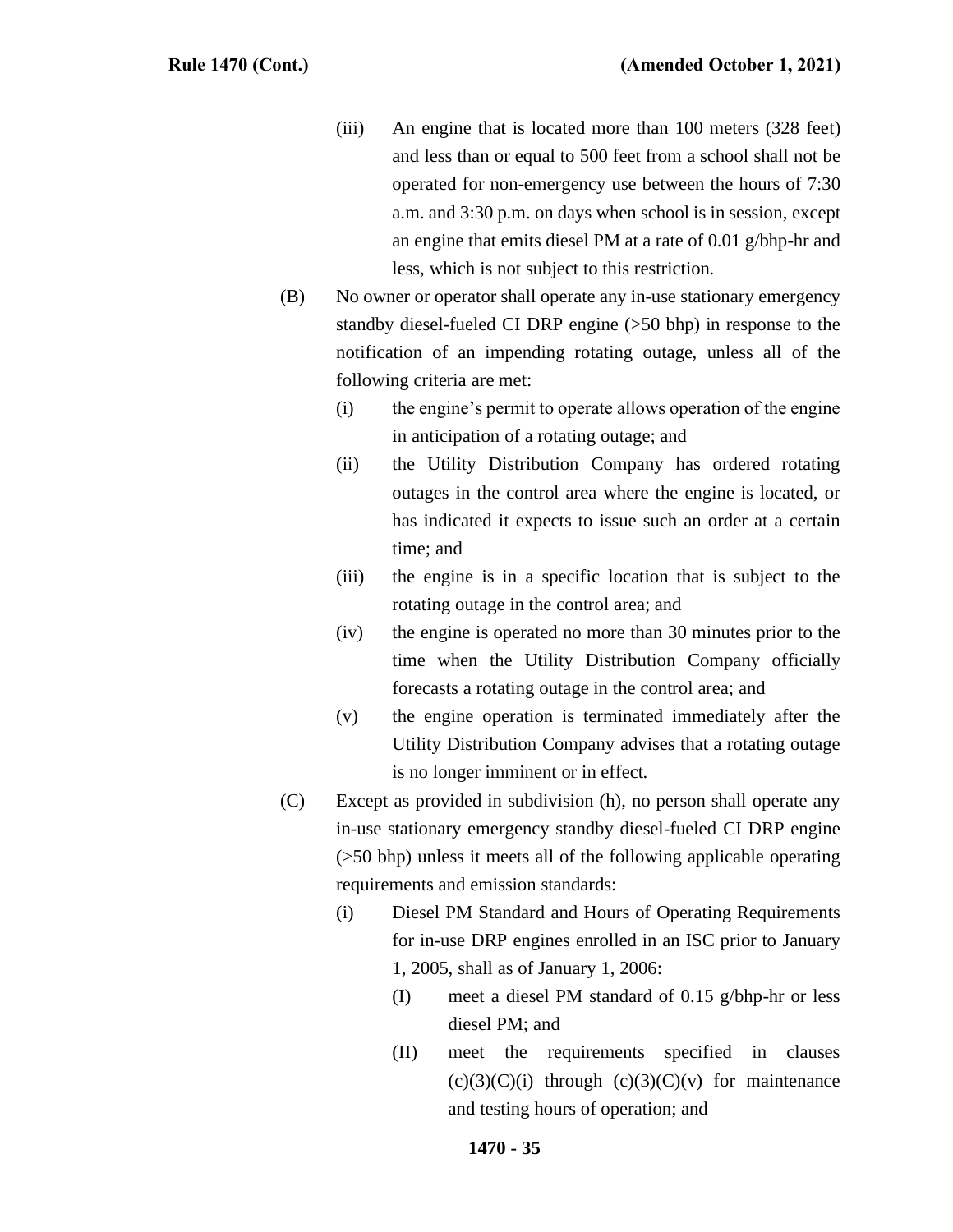- (III) not operate more than 150 hours per year for ISC operation.
- (ii) Diesel PM Standard and Hours of Operating Requirements for in-use DRP engines enrolled in an ISC on or after January 1, 2005, and prior to January 1, 2008:
	- (I) meet a diesel PM standard of 0.15 g/bhp-hr or less diesel PM; and
	- (II) meet the requirements specified in clauses  $(c)(3)(C)(i)$  through  $(c)(3)(C)(v)$  for maintenance and testing hours of operation; and
	- (III) not operate more than 150 hours per year for ISC operation.
- (iii) Diesel PM Standard and Hours of Operating Requirements for in-use DRP engines enrolled in an ISC after January 1, 2008:
	- (I) meet a diesel PM standard of 0.01 g/bhp-hr or less diesel PM; and
	- (II) meet the requirements specified in clauses  $(c)(3)(C)(i)$  through  $(c)(3)(C)(v)$  for maintenance and testing hours of operation; and
	- (III) not operate more than 150 hours per year for ISC operation.
- (iv) Additional Standards:

Owners or operators that choose to meet the diesel PM limits and hour of operation limits defined in clauses  $(c)(8)(C)(i)$ through  $(c)(8)(C)(iii)$  with emission control strategies that are not verified through the Verification Procedure shall either:

(I) Meet the applicable HC, NOx, NMHC+NOx, and CO standards for off-road engines of the same model year and maximum rated power as specified in the Off-Road Compression-Ignition Engine Standards (Title 13, CCR, Section 2423). If no standards have been established for an off-road engine of the same model year and maximum rated power as the in-use stationary emergency standby diesel-fueled CI DRP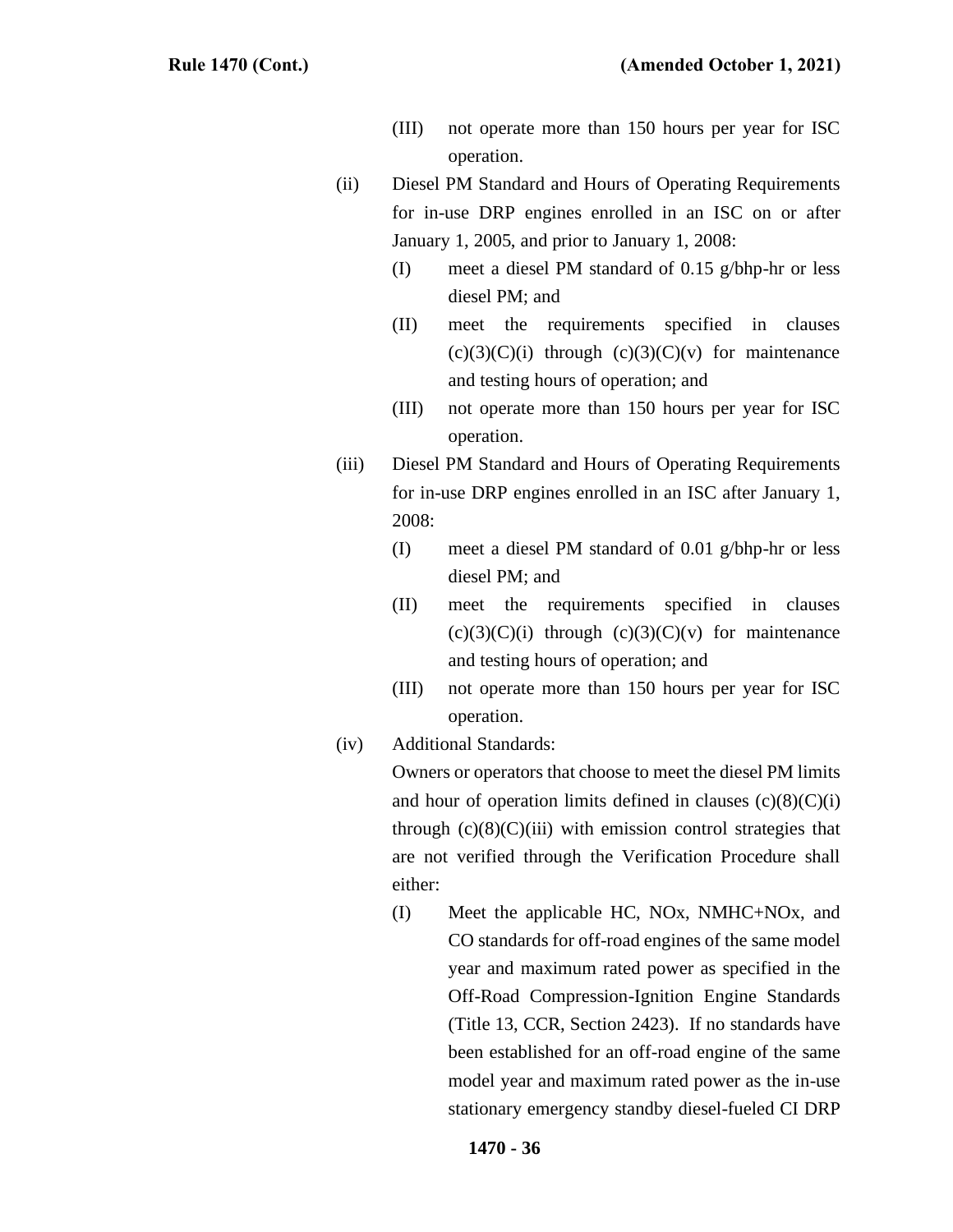engine, then the in-use stationary emergency standby diesel-fueled CI DRP engine shall meet the Tier 1 standards in Title 13, CCR, Section 2423 for an offroad engine of the same maximum rated power, irrespective of the in-use stationary emergency standby diesel-fueled CI DRP engine's model year; or

- (II) not increase CO emission rates by more than 10% above baseline and not increase HC or NOx emission rates by more than 10% above baseline, or not increase the sum of NMHC and NOx emission rates above baseline.
- (v) The District shall determine an appropriate limit on the number of hours of operation for demonstrating compliance with District rules. Hours of operation used solely for testing and demonstration for compliance with District rules shall not be included as part of the time for maintenance and testing purposes allowed under clauses  $(c)(3)(C)(i)$  through  $(c)(3)(C)(v).$
- (9) Requirements Applicable to DRP Engines After a DRP is Terminated After a DRP is terminated by either the Utility Distribution Company or the engine owner or operator, the DRP engine shall remain subject to the requirements of paragraphs  $(c)(7)$  and  $(c)(8)$  as if the DRP were still in effect.
- (10) Emission Standards for New Stationary Diesel-Fueled CI Engines Less than or Equal to 50 Brake Horsepower ( $\leq 50$  bhp) New stationary diesel-fueled CI engines with a rated brake horsepower less than or equal to 50 shall comply with all applicable requirements of Title 17, CCR, section 93115.9 of the California Air Resources Board's "Airborne Toxic Control Measure for Stationary Compression Ignition Engines."
- (d) Recordkeeping, Reporting, and Monitoring Requirements
	- (1) Reporting Requirements for Owners or Operators of New and In-Use Stationary CI Engines, Including Non-Diesel-Fueled CI Engines, Having a Rated Horsepower Greater than 50 (>50 bhp)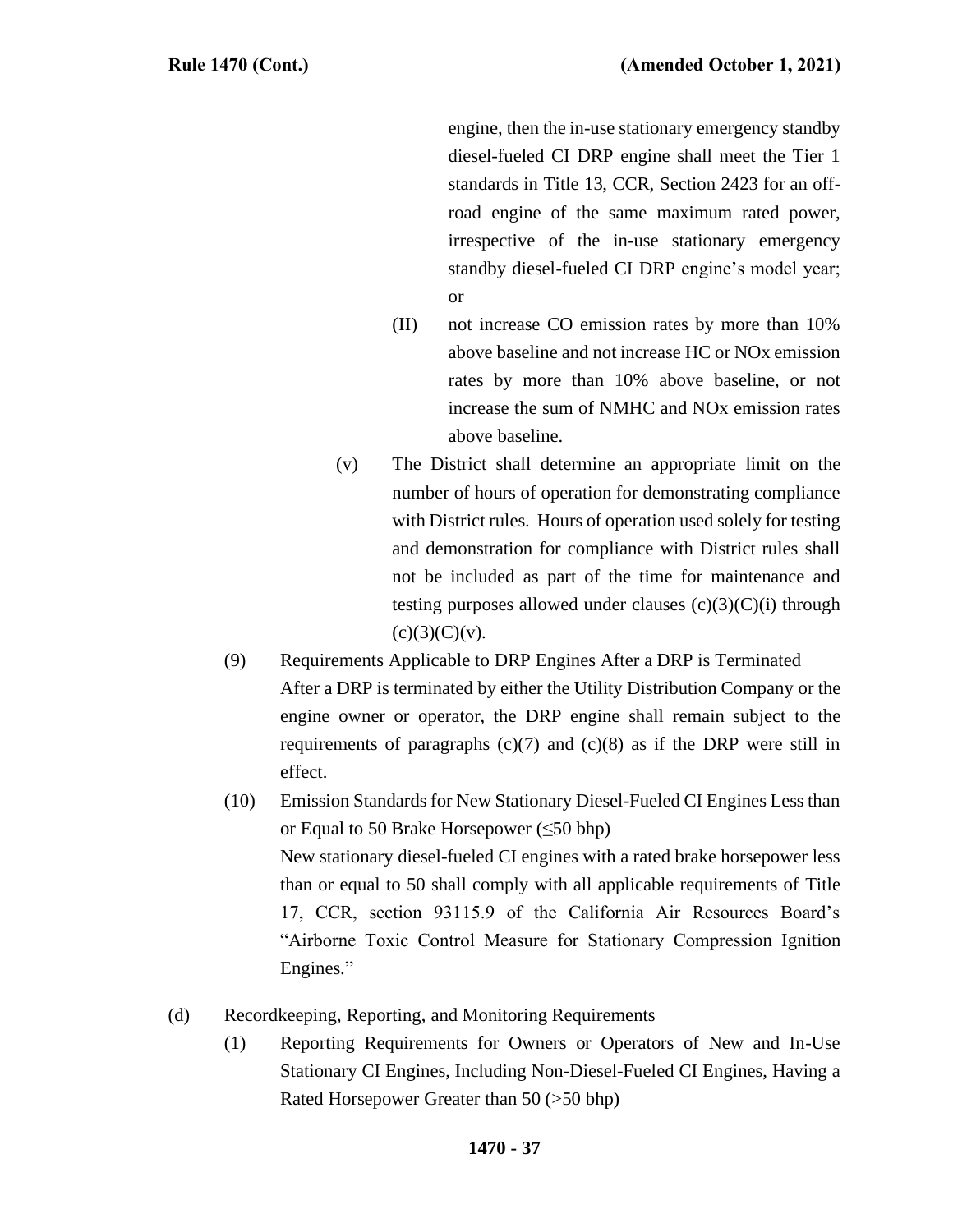- (A) Except as provided in subdivision (h) and subparagraph  $(d)(1)(D)$ below, prior to the installation of any new stationary CI engine (> 50 bhp) at a facility, each owner or operator shall provide the information identified in subparagraph  $(d)(1)(C)$  to the Executive Officer.
- (B) Except as provided in subdivision (h) and subparagraph  $(d)(1)(D)$ below, and no later than July 1, 2005, each owner or operator of an in-use stationary CI engine  $($  > 50 bhp) shall provide the information specified in subparagraph  $(d)(1)(C)$  to the Executive Officer.
- (C) Each owner or operator shall submit to the Executive Officer all of the following information for each new and in-use stationary CI engine (>50 bhp), in accordance with the requirements of subparagraphs  $(d)(1)(A)$  and  $(d)(1)(B)$  above:
	- (i) Owner/Operator Contact Information
		- (I) Company name
		- (II) Contact name, phone number, address, e-mail address
		- (III) Address of engine(s)
	- (ii) Engine Information
		- (I) Make
		- (II) Model
		- (III) Engine Family
		- (IV) Serial number
		- (V) Year of manufacture (if unable to determine, approximate age)
		- (VI) Rated Brake Horsepower
		- (VII) Exhaust stack height from ground
		- (VIII) Engine Emission Factors and supporting data for PM, NOx and NMHC separately or NMHC+NOx, and CO, (if available) from manufacturers data, source tests, or other sources (specify)
		- (IX) Diameter of stack outlet
		- (X) Direction of outlet (horizontal or vertical)
		- (XI) End of stack (open or capped)
		- (XII) Control equipment (if applicable)
			- (aa) Turbocharger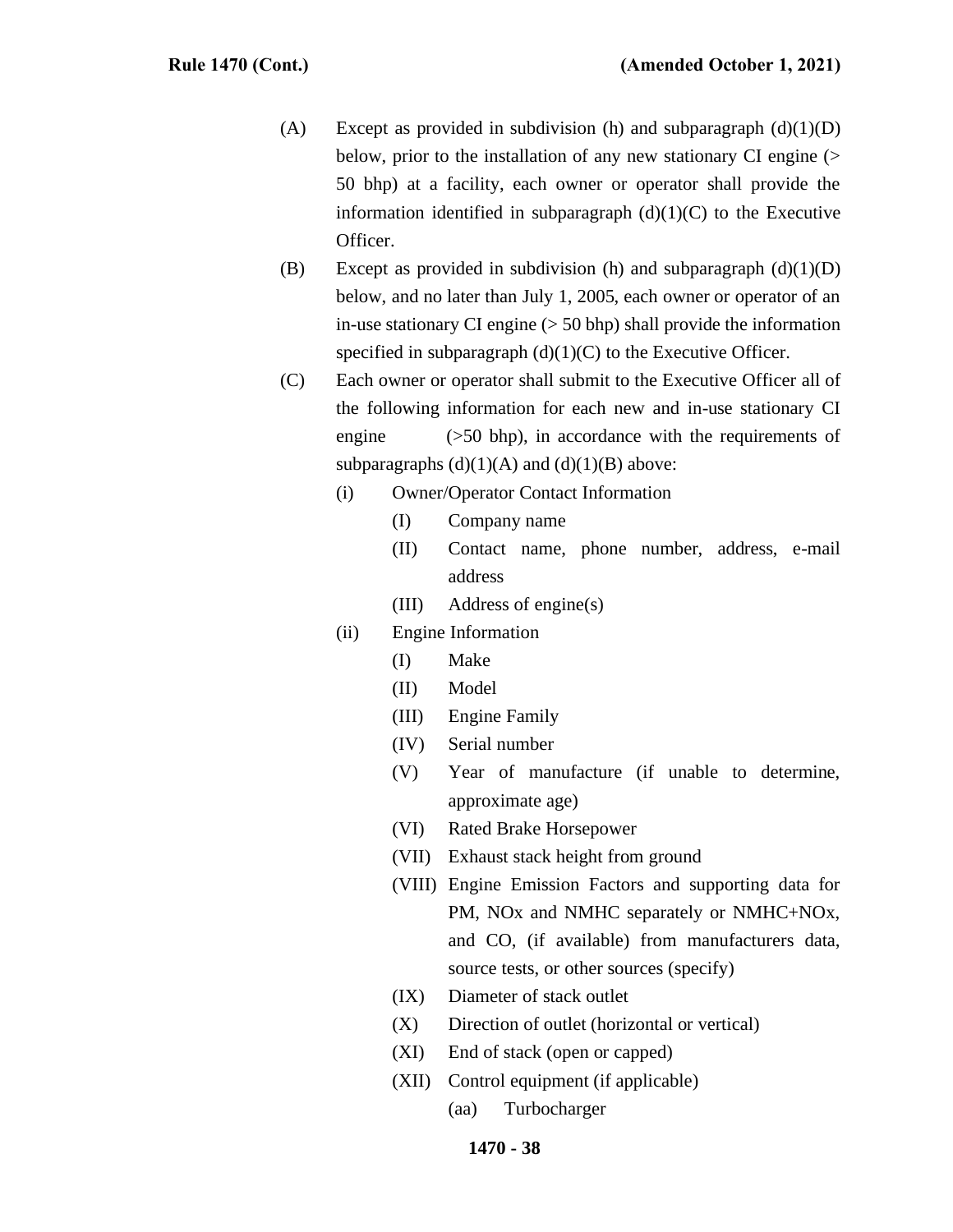- (bb) Aftercooler
- (cc) Injection Timing Retard
- (dd) Catalyst
- (ee) Diesel Particulate Filter
- (ff) Other
- (iii) Fuel(s) Used
	- (I) CARB Diesel
	- (II) Jet fuel
	- (III) Diesel
	- (IV) Alternative diesel fuel (specify)
	- (V) Alternative fuel (specify)
	- (VI) Combination (Dual fuel) (specify)
	- (VII) Other (specify)
- (iv) Operation Information
	- (I) Description of general use of engine
	- (II) Typical load (percent of maximum bhp rating)
	- (III) Typical annual hours of operation
	- (IV) If seasonal, months of year operated and typical hours per month operated
	- (V) Fuel usage rate (if available)
- (v) Receptor Information
	- (I) Nearest receptor description (receptor type)
	- (II) Distance to nearest receptor (feet or meters)
	- (III) Distance to nearest school
- (vi) State whether the engine is included in an existing AB2588 emission inventory.
- (D) The Executive Officer may exempt the owner or operator from providing all or part of the information identified in subparagraph  $(d)(1)(C)$  if there is a current record of the information in the owner or operator's permit to operate, permit application, or District records.
- (2) Demonstration of Compliance with Emission Limits
	- (A) Prior to the installation of a new stationary diesel-fueled CI engine at a facility, the owner or operator of the new stationary dieselfueled CI engine(s) subject to the requirements of subparagraph (c)(2)(C), (c)(2)(D), (c)(4)(A), (c)(4)(B), (c)(7)(A), or (c)(7)(C)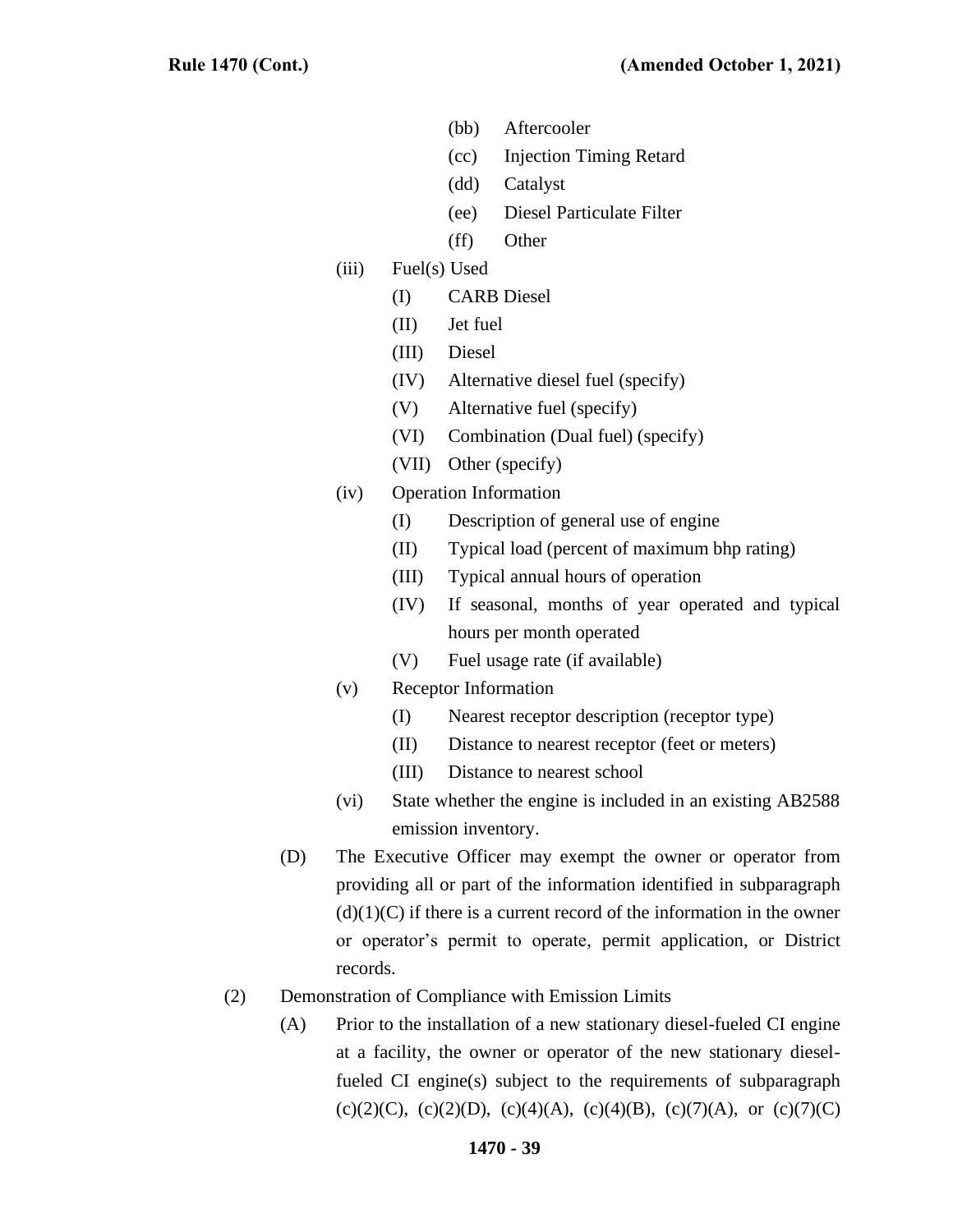shall provide emission data to the Executive Officer in accordance with the requirements of subdivision (f) for purposes of demonstrating compliance.

(B) By no later than the earliest applicable compliance date specified in subdivision (e), the owner or operator of an in-use stationary dieselfueled CI engine(s) subject to the requirements of subparagraphs  $(c)(3)(C)$ ,  $(c)(5)(A)$ , or  $(c)(8)(C)$  shall provide emissions and/or operational data to the Executive Officer in accordance with the requirements of subdivision (f) for purposes of demonstrating compliance.

(3) Notification of Non-Compliance

Owners or operators who have determined that they are operating their stationary diesel-fueled engine(s) in violation of the requirements specified in paragraphs  $(c)(1)$  through  $(c)(9)$  shall notify the Executive Officer immediately upon detection of the violation and shall be subject to district enforcement action.

- (4) Notification of Loss of Exemption
	- (A) Owners or operators of in-use stationary diesel-fueled CI engines, who are subject to an exemption specified in subdivision (h) from all or part of the requirements of paragraphs  $(c)(2)$  through  $(c)(9)$ , shall notify the Executive Officer immediately after they become aware that the exemption no longer applies. No later than 180 days after notifying the Executive Officer, the owner or operator shall demonstrate compliance with the requirements of paragraphs  $(c)(2)$ through (c)(9). An owner or operator of an in-use stationary dieselfueled CI engine(s) subject to the requirements of paragraphs  $(c)(2)$ through (c)(9) shall provide emission data to the Executive Officer in accordance with the requirements of subdivision (f) for purposes of demonstrating compliance.
	- (B) The Executive Officer shall notify owners or operators of in-use stationary diesel-fueled CI engines, who are subject to the exemption specified in paragraph (h)(7) from the requirements of paragraphs  $(c)(1)$  through  $(c)(9)$ , when the exemption no longer applies. No later than 180 days after notification by the Executive Officer, the owner or operator shall demonstrate compliance with the requirements of paragraphs  $(c)(1)$  through  $(c)(9)$ . An owner or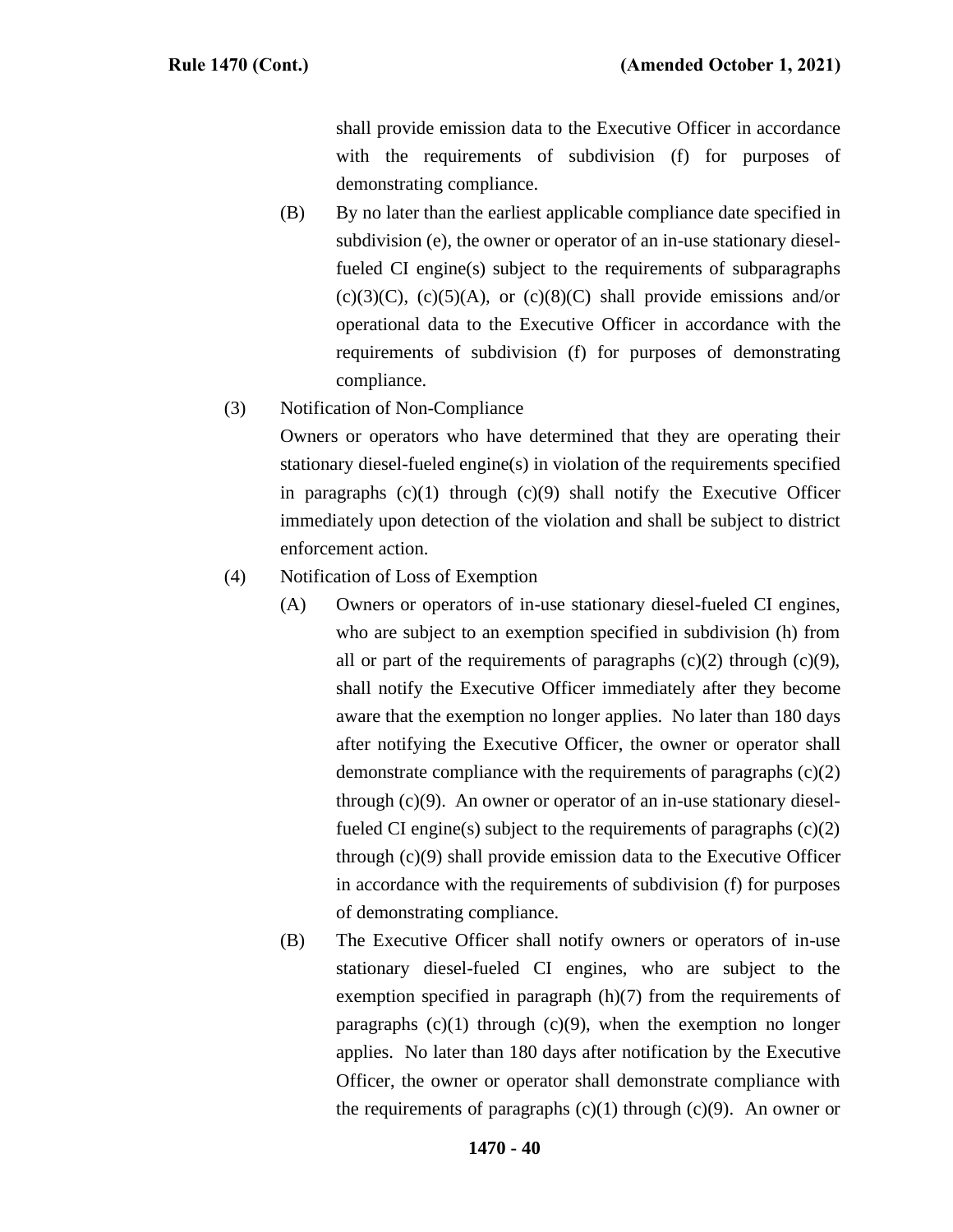operator of an in-use stationary diesel-fueled CI engine(s) subject to the requirements of paragraphs  $(c)(2)$  through  $(c)(9)$  shall provide emissions data to the Executive Officer in accordance with the requirements of subdivision (f) for purposes of demonstrating compliance.

- (5) Monitoring Equipment
	- (A) A non-resettable hour meter with a minimum display capability of 9,999 hours shall be installed on all engines subject to any of the requirements of paragraphs (c)(2) through (c)(9), unless the District determines on a case-by-case basis that a non-resettable hour meter with a different minimum display capability is appropriate in consideration of the historical use of the engine and the owner or operator's compliance history.
	- (B) All DPFs installed pursuant to the requirements in paragraphs (c)(2) through (c)(9) must be installed with a backpressure monitor to notify the owner or operator when the high backpressure limit of the engine is approached.
	- (C) The Executive Officer may by permit condition require the owner or operator to install and maintain additional monitoring equipment for the particular emission control strategy(ies) used to meet the requirements of paragraphs  $(c)(2)$  through  $(c)(9)$ , upon determining that such equipment is necessary to ensure the effectiveness of the selected control strategy.

# (6) Reporting Provisions for Exempted Prime Engines

An owner or operator of an engine subject to paragraphs  $(h)(4)$  or  $(h)(9)$ shall keep records of the number of hours the engines are operated on a monthly basis. Such records shall be retained for a minimum of 36 months from the date of entry. Record entries made within 24 months of the most recent entry shall be retained on-site, either at a central location or at the engine's location, and made immediately available to District staff upon request. Record entries made from 25 to 36 months from the most recent entry shall be made available to District staff within 5 working days from the district's request.

- (7) Reporting Requirements for Emergency Standby Engines
	- (A) Starting January 1, 2005, each owner or operator of an emergency standby diesel-fueled CI engine shall keep a monthly log of usage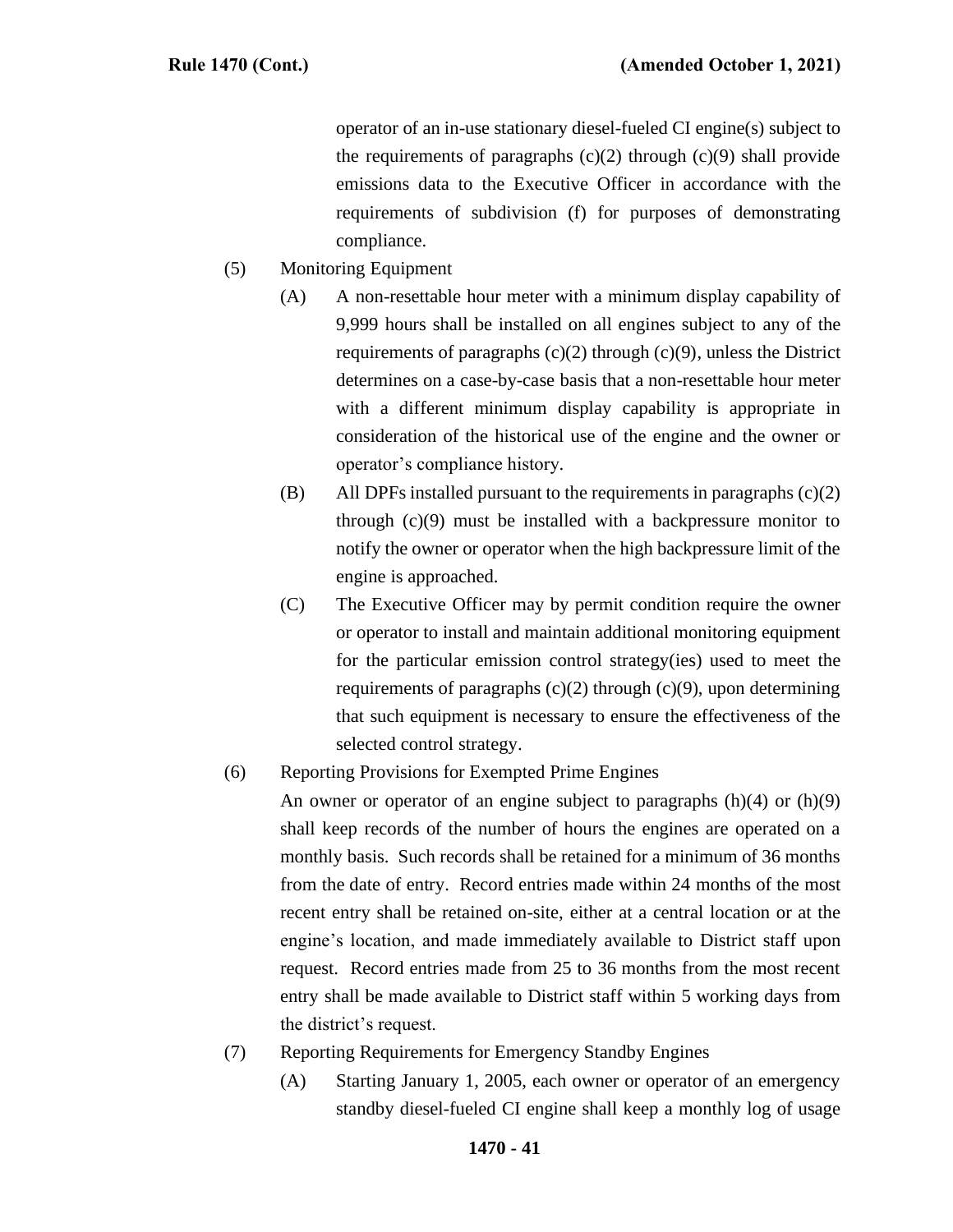that shall list and document the nature of use in each of the following areas:

- (i) emergency use hours of operation;
- (ii) maintenance and testing hours of operation;
- (iii) hours of operation for emission testing to show compliance with subparagraphs  $(c)(2)(C)$  and  $(c)(3)(C)$ ;
- (iv) initial start-up and testing hours;
- (v) hours of operation for all uses other than those specified in clauses  $(d)(7)(A)(i)$  through  $(d)(7)(A)(iv)$  above;
- (vi) if applicable, hours of operation to comply with the requirements of NFPA 25;
- (vii) if applicable, DRP engine hours of operation;
- (viii) hours of operation to demonstrate compliance with District rules; and
- (ix) the fuel used.
	- (I) For engines operated exclusively on CARB Diesel Fuel, the owner or operator shall document the use of CARB Diesel Fuel through the retention of fuel purchase records indicating that the only fuel purchased for supply to an emergency standby engine was CARB Diesel Fuel; or
	- (II) For engines operated on any fuel other than CARB Diesel Fuel, fuel records demonstrating that the only fuel purchased and added to an emergency standby engine or engines, meets the requirements of paragraph  $(c)(1)$ .
- (B) Alternative Fuel Recordkeeping Requirements for Owners and/or Operators of Emergency Standby Engines

In lieu of a log of usage, as specified in clause  $(d)(7)(A)(ix)$ , the owner and/or operator may maintain a monthly summary of fuel purchases for the engine.

(C) Records shall be retained for a minimum of 36 months. Records for the prior 24 months shall be retained on-site, either at a central location or at the engine's location, or at an offsite central location within California, and shall be made immediately available to the District staff upon request. Records for the prior 25 to 36 months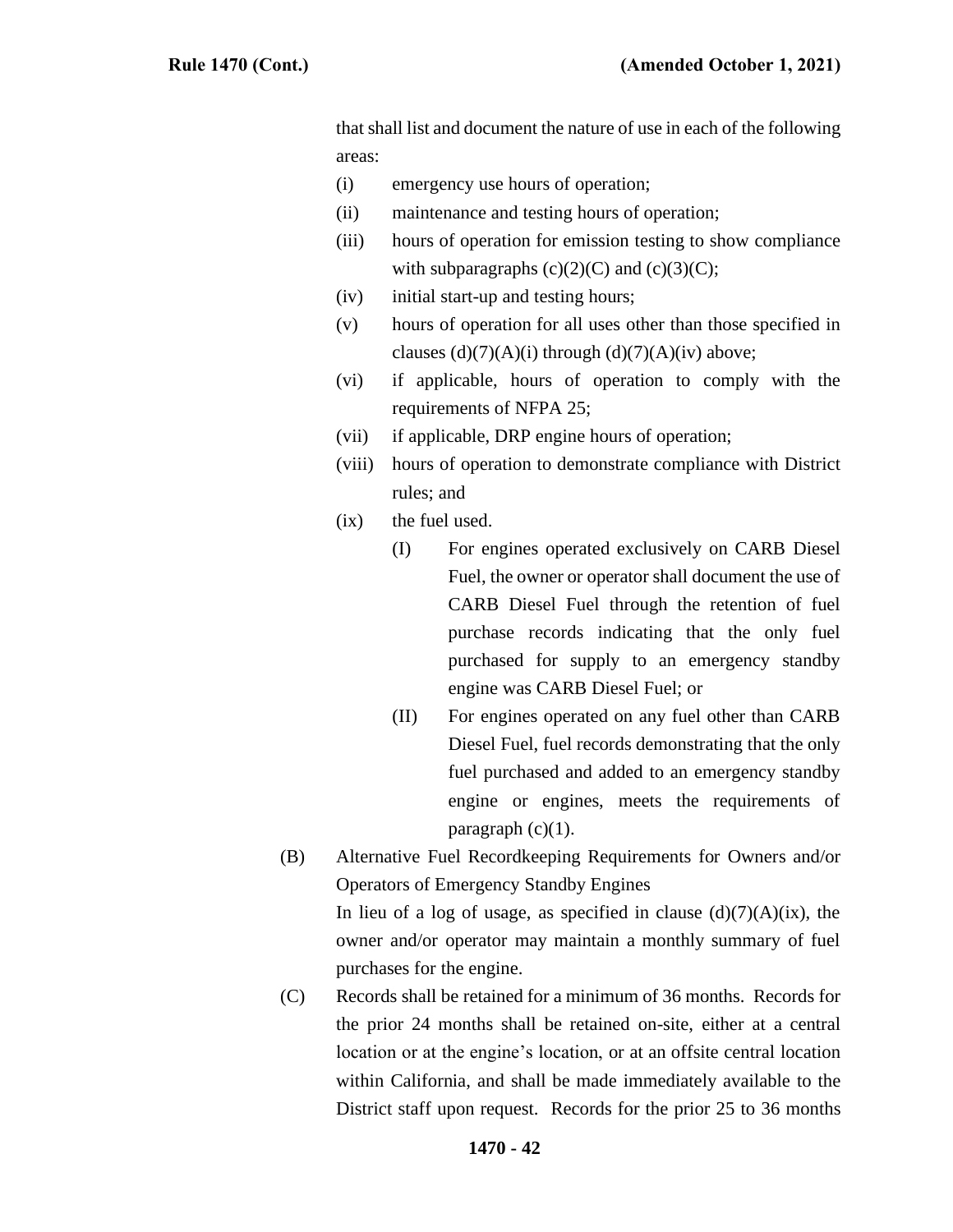shall be made available to District staff within 5 working days from request.

(8) Additional Reporting Requirements for Stationary Emergency Diesel-Fueled CI Engines Used to Fulfill the Requirements of an Interruptible Service Contract (ISC)

The owner or operator of an ISC engine shall provide to the District the following information, as necessary to the extent the District does not already have the information:

- (A) For each diesel-fueled engine enrolled in an ISC:
	- (i) Owner's Company Name (if applicable);
	- (ii) Contact name, phone number, and e-mail address;
	- (iii) Model year and engine manufacturer;
	- (iv) Annual hours of engine operation under ISC and emergency use; and
	- (v) Diesel PM emission rate of the engine (g/bhp-hr).
- (B) The owner or operator shall update the information identified in subparagraph  $(d)(8)(A)$  as necessary to reflect the current inventory of ISC engines and shall provide a complete and updated inventory annually to the District and the California Air Resources Board no later than 90 days after December  $31<sup>st</sup>$  of any given year thereafter.
	- (i) The California Air Resources Board shall evaluate the submitted inventory and information annually to determine whether any subsequent year's submittal is necessary.
	- (ii) If the California Air Resources Board determines a submittal is not necessary for any subsequent year, the California Air Resources Board will notify the owner or operator by December  $31<sup>st</sup>$  of any given year of such determination.
- (C) The owner or operator may identify to the Executive Officer documentation demonstrating that all or part of the information required under paragraph (d)(8) has been previously submitted. If acceptable to the Executive Officer, the owner or operator shall be exempted from resubmitting the information.
- (e) Compliance Schedule and Permit Application Dates
	- (1) For each in-use emergency standby diesel-fueled CI engine  $(> 50$  bhp), that will meet the requirements of paragraph  $(c)(3)$  solely through maintaining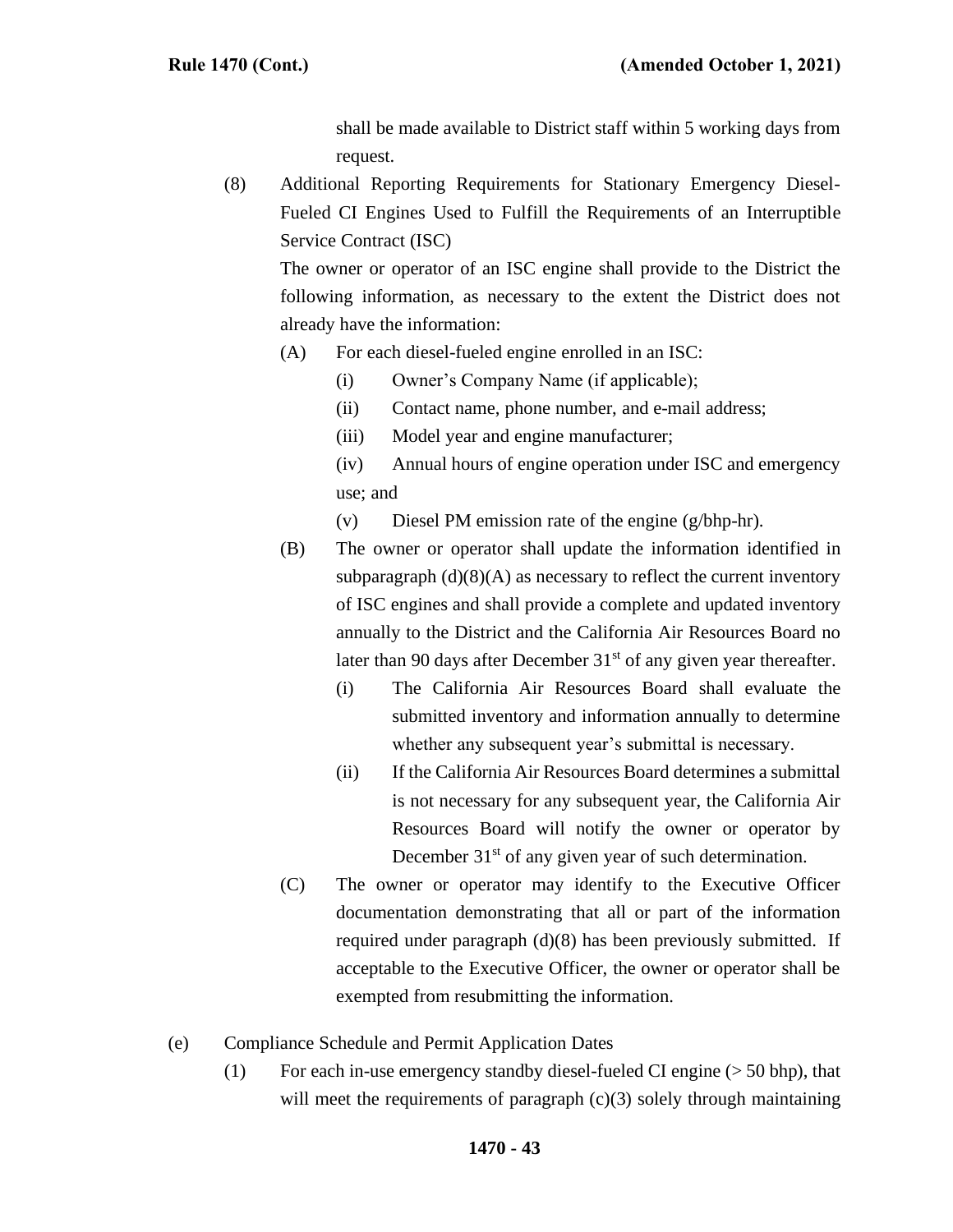or reducing the current annual hours of operation for maintenance and testing, the owner or operator shall be in compliance with the annual hours of operation limits beginning January 1, 2006.

(2) For Owners or Operators of Three or Fewer Engines in the South Coast Air Quality Management District

For each in-use emergency standby diesel-fueled CI engine  $(> 50$  bhp), that does not comply with paragraph  $(e)(1)$  in order to meet the requirements of paragraph  $(c)(3)$  and each stationary diesel-fueled CI engine ( $> 50$  bhp) complying with emission limitations specified in paragraphs  $(c)(3)$  or  $(c)(5)$ , the owner or operator shall meet the following requirements in accordance with the following schedule:

- (A) All pre-1989 through 1989 model year engines, inclusive, shall be in compliance by no later than January 1, 2006;
- (B) All 1990 through 1995 model year engines, inclusive, shall be in compliance by no later than January 1, 2007;
- (C) All 1996 and later model year engines shall be in compliance by no later than January 1, 2008.
- (3) For Owners or Operators of Four or More Engines in the South Coast Air Quality Management District

For each emergency standby diesel-fueled CI engine (> 50 bhp) under common ownership or operation that does not comply with paragraph (e)(1) in order to meet the requirements of paragraph  $(c)(3)$  and stationary dieselfueled CI engines (> 50 bhp) complying with emission limitations specified in paragraphs  $(c)(3)$  or  $(c)(5)$ , the owner or operator shall comply with the following:

- (A) No later than July 1, 2005, the owner or operator shall submit a compliance plan, pursuant to paragraph (e)(4); and
- (B) Meet the requirements of paragraphs  $(c)(3)$  or  $(c)(5)$ , in accordance with the following schedule:

| Pre-1989 Through 1989 Model Year Engines, Inclusive |  |
|-----------------------------------------------------|--|
| Compliance date                                     |  |
| January 1, 2006                                     |  |
| January 1, 2007                                     |  |
| <b>January 1, 2008</b>                              |  |
| January 1, 2009                                     |  |
|                                                     |  |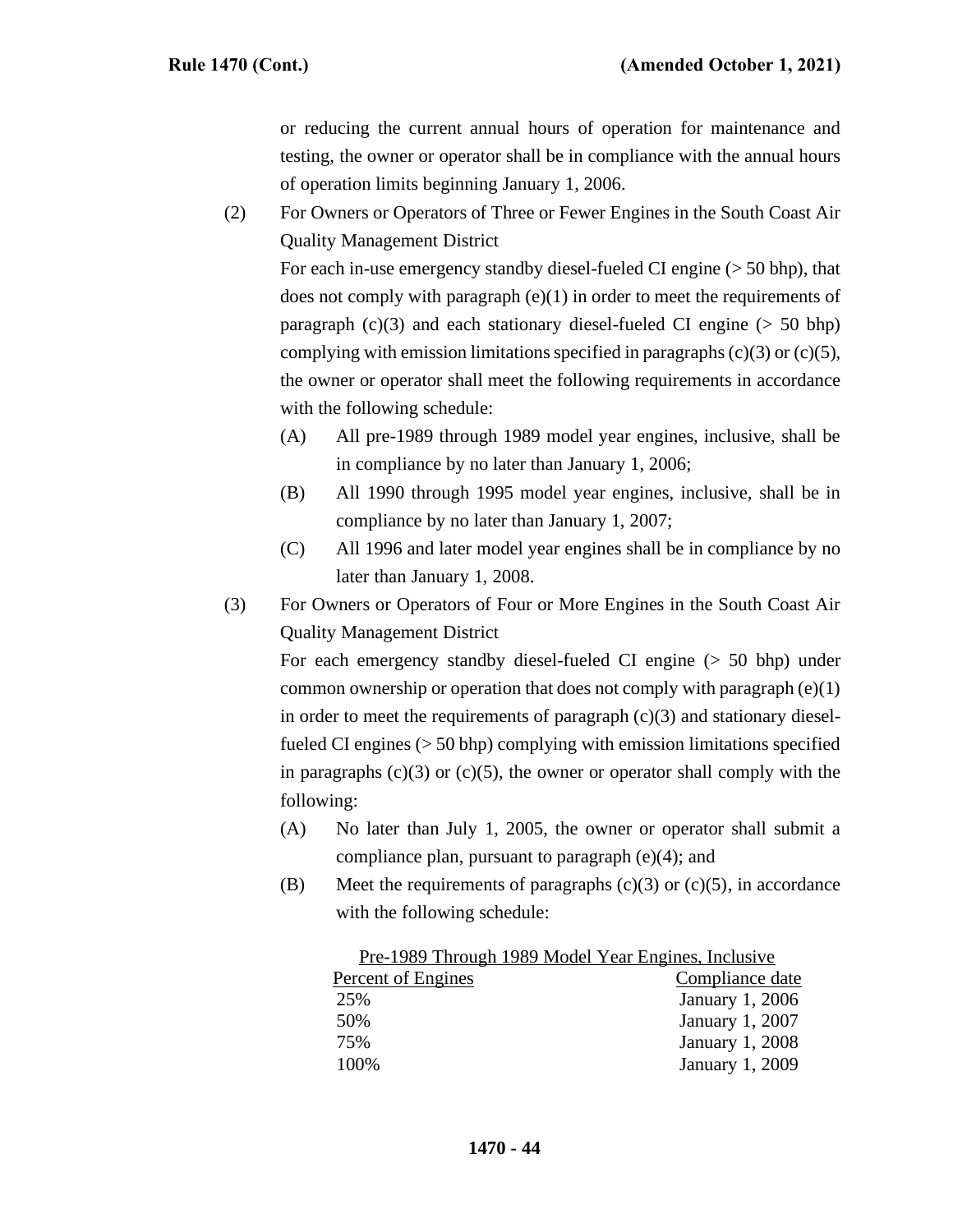|                                   | 1990 through 1995 Model Year Engines, Inclusive |
|-----------------------------------|-------------------------------------------------|
| Percent of Engines                | Compliance date                                 |
| 30%                               | January 1, 2007                                 |
| 60%                               | January 1, 2008                                 |
| 100%                              | January 1, 2009                                 |
| 1006 and Later Model Vear Engines |                                                 |

|                    | 1996 and Later Model Year Engines |
|--------------------|-----------------------------------|
| Percent of Engines | Compliance date                   |
| 50%                | January 1, 2008                   |
| 100%               | January 1, 2009                   |
|                    |                                   |

(4) Compliance Plan

- (A) A submitted compliance plan shall be subject to plan fees specified in Rule 306 and shall include the following information:
	- (i) Owner/operator contact information (company name, AQMD facility identification number, contact name, phone number, address, e-mail address); and
	- (ii) AQMD permit number(s) and address(es) of engine(s) for engines subject to subparagraph  $(e)(3)(A)$ ; and
	- (iii) Identification of the control strategy for each stationary dieselfueled CI engine that when implemented will result in compliance with the applicable requirements of paragraphs  $(c)(3)$  and  $(c)(5)$ . If applicable, the information should include the Executive Order number issued by the Executive Officer of the Air Resources Board for a Diesel Emission Control Strategy that has been approved by the Executive Officer of the Air Resources Board through the Verification Procedure; and
	- (iv) Consistent with the dates specified in paragraphs  $(e)(2)$  and  $(e)(3)$ , a schedule showing key milestone dates for each engine demonstrating how the engine will be brought into compliance with the applicable requirements of paragraphs  $(c)(3)$  and  $(c)(5)$ . In instances where engines are located on school grounds or 100 meters or less from an existing, as of April 2, 2004, school, the schedule shall give priority to bringing these engines into compliance with the applicable requirements of paragraphs  $(c)(3)$  and  $(c)(5)$ .
- (B) The owner or operator may identify to the Executive Officer documentation demonstrating that all or part of the information required under subparagraph  $(e)(4)(A)$  has been previously submitted. If acceptable to the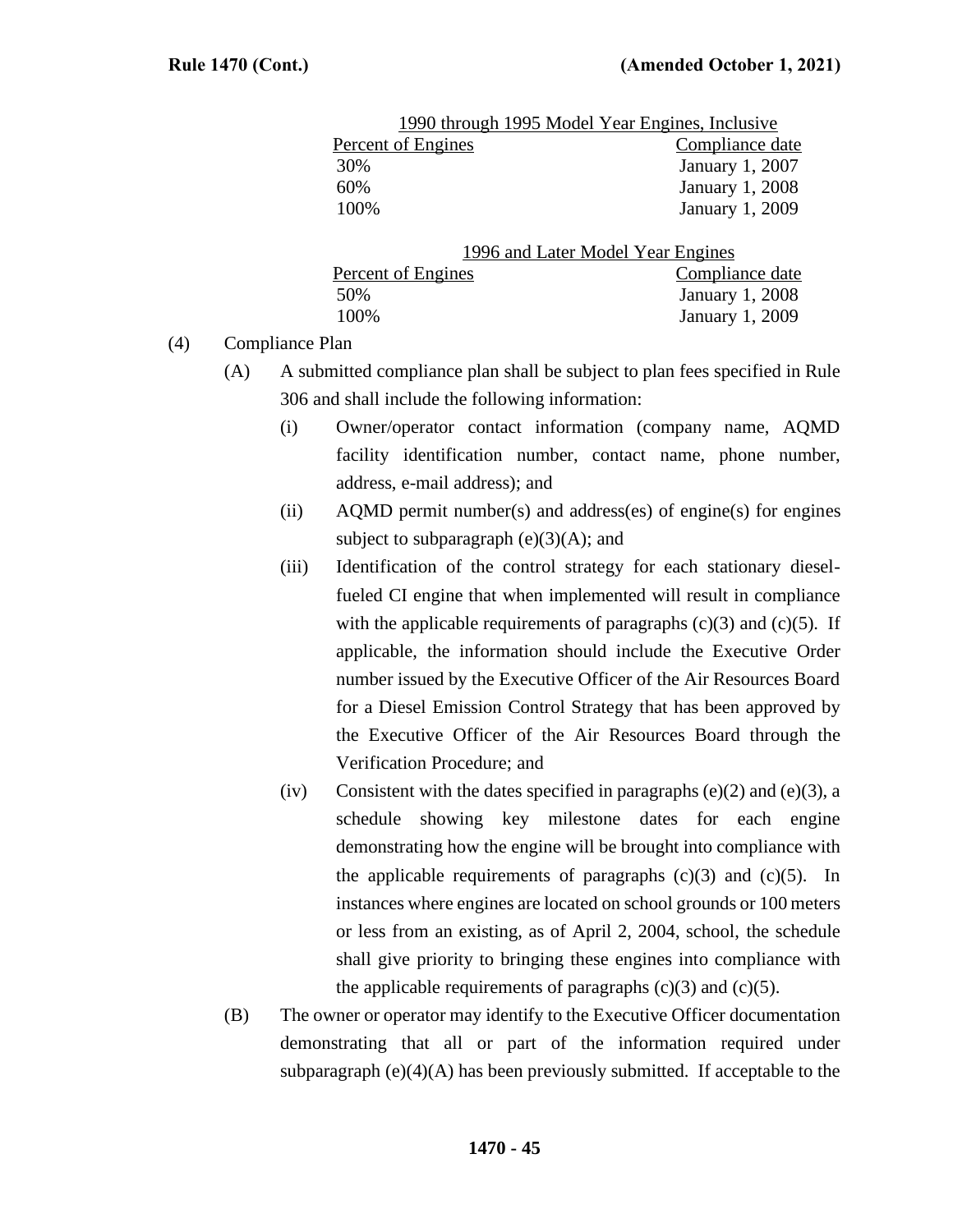Executive Officer, the owner or operator shall be exempted from resubmitting the information.

(5) Permit Application Dates

Permit applications necessary to achieve compliance with paragraphs (c)(3) and  $(c)(5)$  shall be submitted no later than six  $(6)$  months prior to the compliance dates specified in paragraphs  $(e)(1)$  through  $(e)(3)$ .

- (f) Emissions Data
	- (1) Upon approval by the Executive Officer, the following sources of data may be used in whole or in part to demonstrate compliance with the emissions standards or requirements of paragraphs  $(c)(2)$  through  $(c)(10)$ :
		- (A) off-road engine certification test data for the stationary diesel-fueled CI engine;
		- (B) engine manufacturer test data;
		- (C) emissions test data from a similar engine; or
		- (D) emissions test data used in meeting the requirements of the Verification Procedure for the emission control strategy implemented.
	- (2) Emissions testing of a stationary diesel-fueled CI engine, for purposes of showing compliance with the requirements of paragraphs  $(c)(2)$  through (c)(10), shall be done in accordance with the methods specified in subdivision  $(g)$ .
	- (3) For purposes of emissions testing, the particulate matter (PM) emissions from a dual-fueled stationary CI engine, which uses as its fuel a mixture of diesel fuel and other fuel(s), shall be deemed to be 100% diesel PM.
	- (4) Emissions testing for the purposes of determining the percent change from baseline shall include baseline and emission control strategy testing subject to the following conditions:
		- (A) Baseline testing may be conducted with the emission control strategy in place, provided the test sample is taken upstream of the emission control strategy and the presence of the emission control strategy is shown to the Executive Officer's satisfaction as having no influence on the emission test results;
		- (B) Control strategy testing shall be performed on the stationary dieselfueled CI engine with full implementation of the emission control strategy;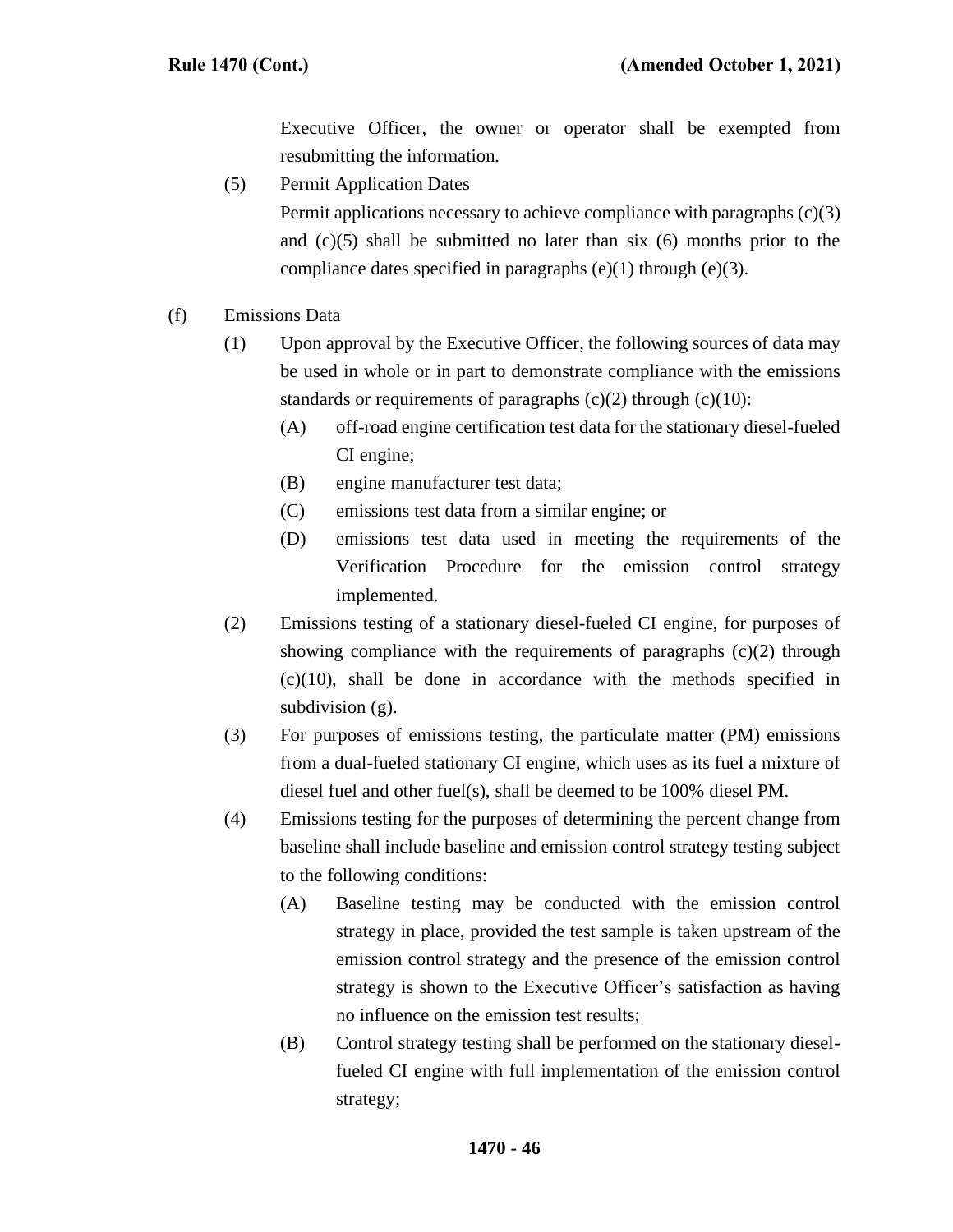- (C) The percent change from baseline shall be calculated as the baseline emissions minus control strategy emissions, with the difference being divided by the baseline emissions and the result expressed as a percentage; and
- (D) The same test method shall be used for determining both baseline emissions and control strategy emissions.
- (5) Emission testing for the purposes of demonstrating compliance with an emission level shall be performed on the stationary diesel-fueled CI engine with the emission control strategy fully implemented.
- (6) Alternative Compliance Demonstration

The owner or operator of a new or in-use stationary diesel-fueled CI engine (> 50 bhp) may demonstrate compliance with the 0.01 g/bhp-hr PM emission standard of paragraphs  $(c)(2)$  through  $(c)(8)$  by using one of the following:

- (A) a level 3 Verified Diesel Emission Control Strategy in combination with a certified CI engine that meets a 0.15 g/bhp-hr or less PM emission standard; or
- (B) an alternative diesel PM control method that is equally or more effective than a level 3 Verified Diesel Emission Control Strategy in combination with a certified CI engine that meets a 0.15 g/bhp-hr or less PM emission standard, and is approved for use by the Executive Officer.
- (g) Test Methods
	- (1) The following test methods shall be used to determine diesel PM, HC, NOx, CO and NMHC emission rates:
		- (A) Diesel PM emission testing shall be done in accordance with one of the following methods:
			- (i) California Air Resources Board Method 5 (ARB Method 5), *Determination of Particulate Matter Emissions from Stationary Sources*, as amended July 28, 1997, which is incorporated herein by reference.
				- (I) For purposes of this clause, diesel PM shall be measured only by the probe catch and filter catch and shall not include PM captured in the impinger catch or solvent extract.

### **1470 - 47**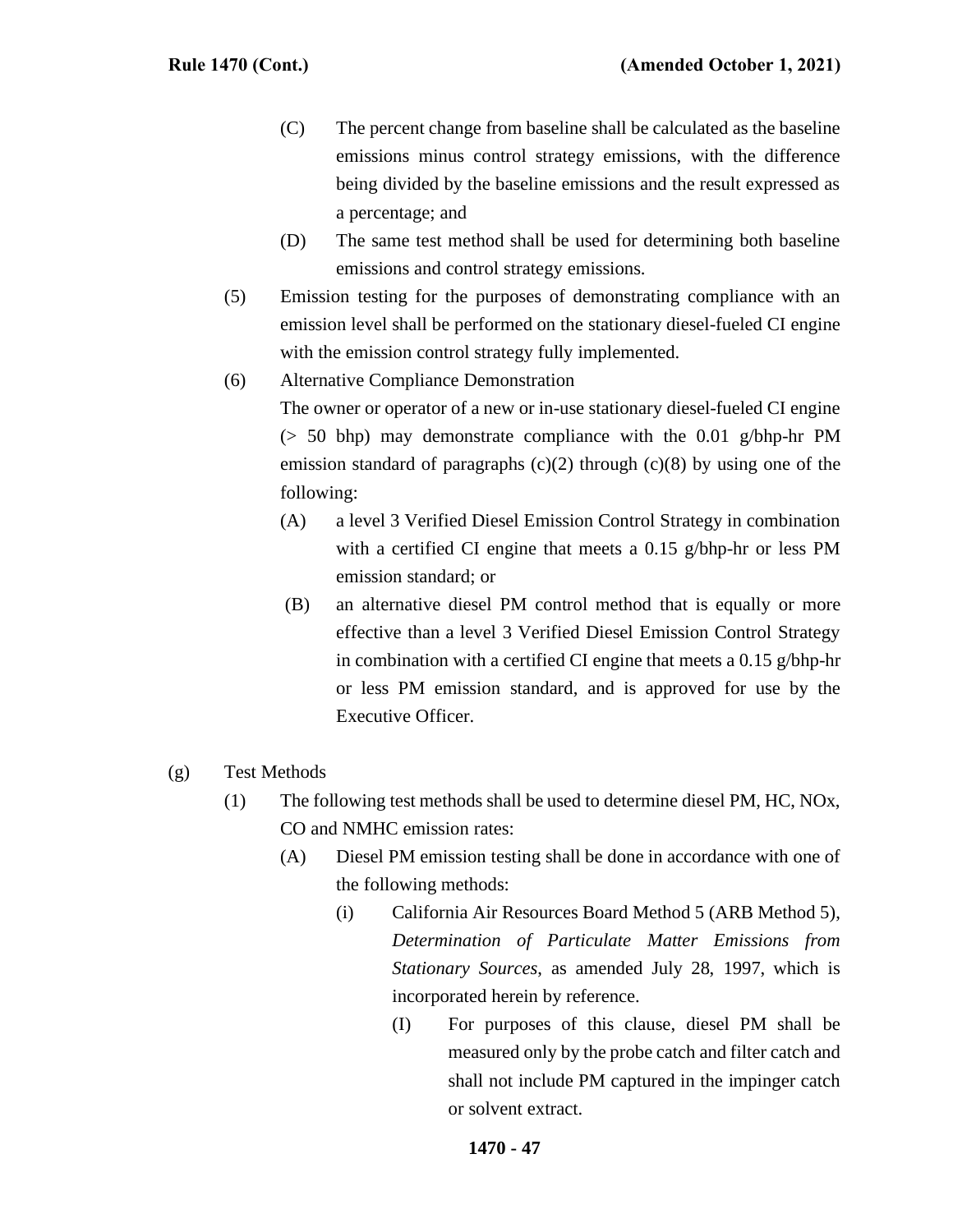- (II) The tests are to be carried out under steady state operation. Test cycles and loads shall be in accordance with ISO-8178 Part 4 or alternative test cycle approved by the Executive Officer.
- (III) The Executive Officer may require additional engine or operational duty cycle data if an alternative test cycle is requested; or
- (ii) International Organization for Standardization (ISO) 8178 Test procedures: ISO 8178-1:1996(E) ("ISO 8178 Part 1"); ISO 8178-2: 1996(E) ("ISO 8178 Part 2"); and ISO 8178-4: 1996(E) ("ISO 8178 Part 4"), which are incorporated herein by reference; or
- (iii) Title 13, California Code of Regulations, Section 2423, *Exhaust Emission Standards and Test Procedures –Off-Road Compression Ignition Engines*, which is incorporated herein by reference.
- (B) NOx, CO and HC emission testing shall be done in accordance with one of the following methods:
	- (i) California Air Resources Board Method 100 (ARB Method 100), *Procedures for Continuous Gaseous Emission Stack Sampling*, as amended July 28, 1997, which is incorporated herein by reference.
		- (I) Tests using ARB Method 100 shall be carried out under steady state operation. Test cycles and loads shall be in accordance with ISO-8178 Part 4 or alternative test cycle approved by the Executive Officer.
		- (II) The Executive Officer may require additional engine or operational duty cycle data if an alternative test cycle is requested; or
	- (ii) International Organization for Standardization (ISO) 8178 Test procedures: ISO 8178-1:1996(E) ("ISO 8178 Part 1"); ISO 8178-2: 1996(E) ("ISO 8178 Part 2"); and ISO 8178-4: 1996(E) ("ISO 8178 Part 4"), which are incorporated herein by reference; or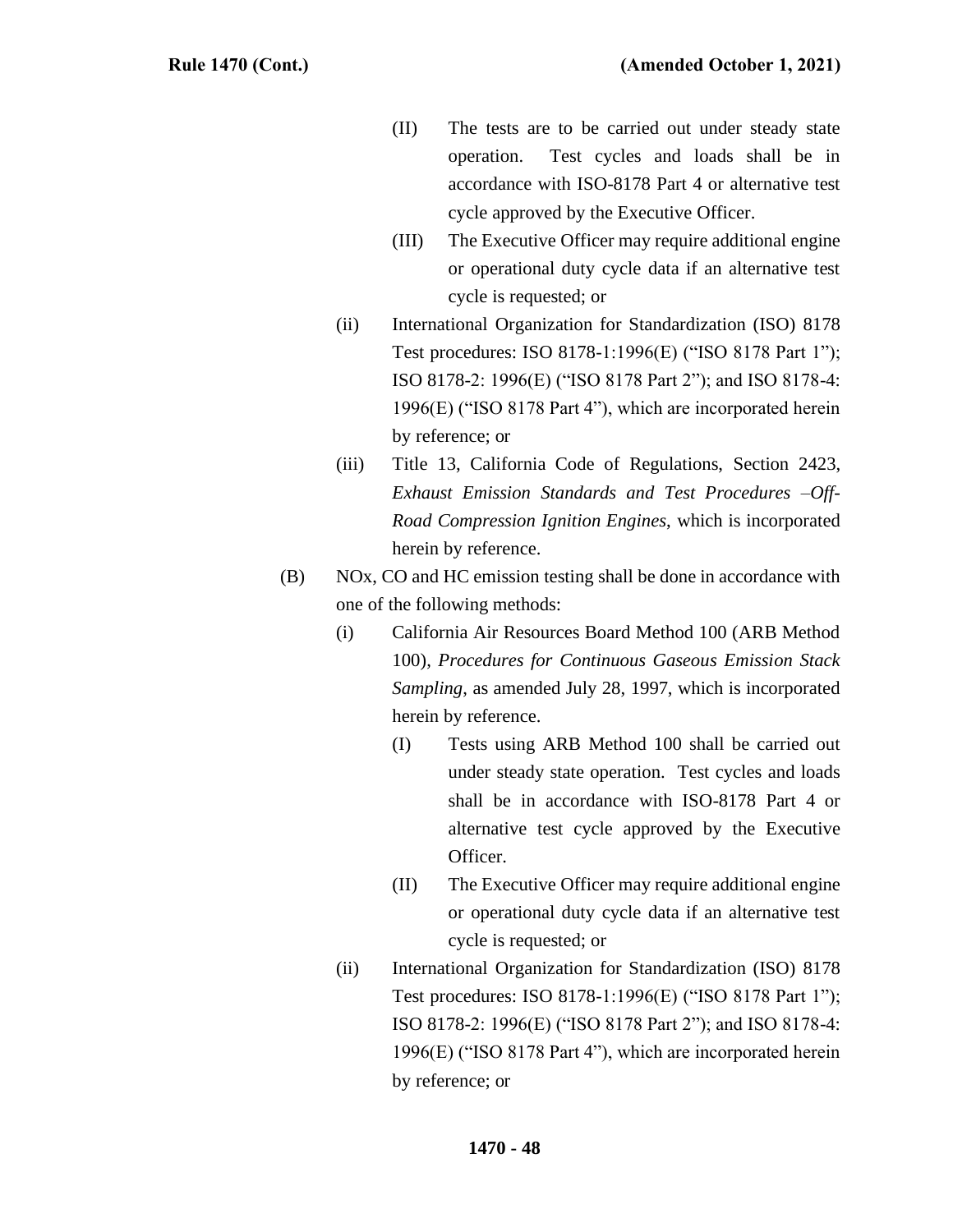- (iii) Title 13, California Code of Regulations, Section 2423*, Exhaust Emission Standards and Test Procedures – Off-Road Compression Ignition Engines*, which is incorporated herein by reference.
- (C) NMHC emission testing shall be done in accordance with one of the following methods:
	- (i) International Organization for Standardization (ISO) 8178 Test procedures: ISO 8178-1:1996(E) ("ISO 8178 Part 1"); ISO 8178-2: 1996(E) ("ISO 8178 Part 2"); and ISO 8178-4: 1996(E) ("ISO 8178 Part 4"), which are incorporated herein by reference; or
	- (ii) Title 13, California Code of Regulations, Section 2423*, Exhaust Emission Standards and Test Procedures –Off-Road Compression Ignition Engines*, which is incorporated herein by reference.
- (2) The Executive Officer may approve the use of alternatives to the test methods listed in paragraph  $(g)(1)$ , provided the alternatives are demonstrated to the Executive Officer's satisfaction as accurate in determining the emission rate of diesel PM, HC, NOx, NMHC, or CO.
- (h) Exemptions
	- (1) The requirements of this rule do not apply to portable CI engines or CI engines used to provide the motive power for on-road and off-road vehicles.
	- (2) The requirements of this rule do not apply to CI engines used for the propulsion of marine vessels or auxiliary CI engines used on marine vessels.
	- (3) The requirements specified in paragraph (c)(10) do not apply to single cylinder cetane test engines used exclusively to determine the cetane number of diesel fuels in accordance with American Society for Testing and Materials (ASTM) Standard D 613-03b, "Standard Test Method for Cetane Number of Diesel Fuel Oil," as modified on June 10, 2003, which is incorporated herein by reference.
	- (4) The requirements specified in subparagraphs  $(c)(3)(C)$  and  $(c)(5)(A)$  do not apply to in-use stationary diesel-fueled CI engines used in emergency standby or prime applications that, prior to January 1, 2005, were required in writing by the district to meet and comply with either minimum technology requirements or performance standards implemented by the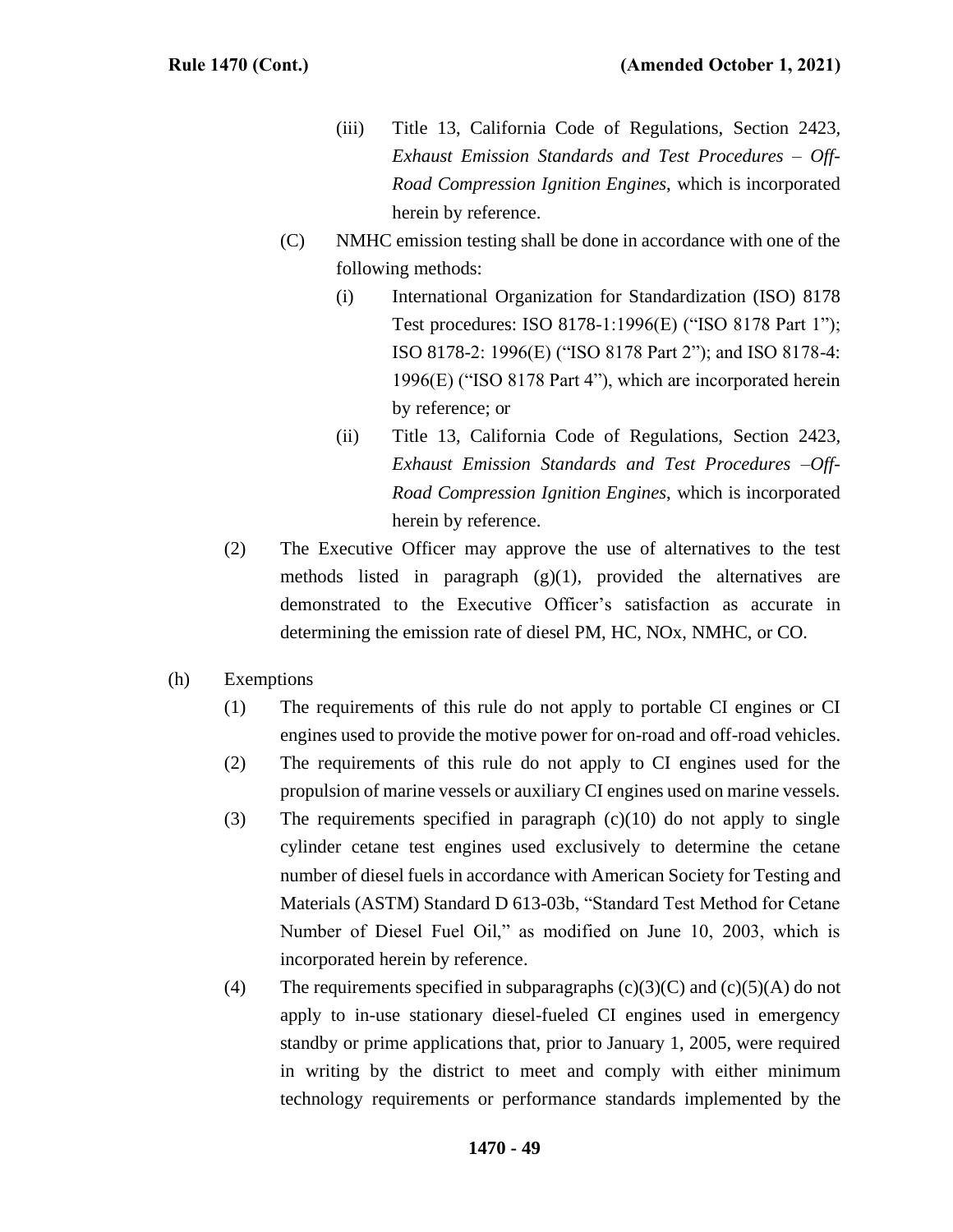district from the *Risk Management Guidance for the Permitting of New Stationary Diesel-Fueled Engines,* October 2000*,* which is incorporated herein by reference.

- (5) The requirements specified in subparagraph  $(c)(3)(C)$  do not apply to permitted in-use stationary emergency standby diesel-fueled CI engines that will be removed from service or replaced prior to January 1, 2009, in accordance with an approved Office of Statewide Health Planning Development (OSHPD) Compliance Plan that has been approved prior to January 1, 2009, except that this exemption does not apply to replacement engines for the engines that are removed from service under the OSHPD plan.
- (6) The requirements in paragraphs  $(c)(1)$ ,  $(c)(4)$ , and  $(c)(5)$  do not apply to any stationary diesel-fueled CI engine used solely for the training and testing of United States Department of Defense (U.S. DoD) students or personnel of any U.S. military branch in the operation, maintenance, repair, and rebuilding of engines when such training engines are required to be configured and designed similarly to counterpart engines used by the U.S. DoD, U.S. Military services, or North Atlantic Treaty Organization (NATO) forces in combat, combat support, combat service support, tactical or relief operations used on land or at sea.
- (7) The requirements specified in paragraphs  $(c)(1)$  through  $(c)(9)$  do not apply to stationary diesel-fueled CI engines used solely on San Clemente Island. The Executive Officer shall review the land use plans for the island at least once every five (5) years and withdraw this exemption if the land use plans are changed to allow use by the general public of the islands.
- (8) The requirements specified in paragraphs  $(c)(2)$  through  $(c)(9)$  do not apply to stationary diesel-fueled engines used solely on outer continental shelf (OCS) platforms located within 25 miles of California's seaward boundary.
- (9) Request for Exemption for Low-Use Prime Engines Outside of School Boundaries.

The Executive Officer may approve a Request for Exemption from the provisions of paragraph  $(c)(5)$  for any in-use stationary diesel-fueled CI engine located beyond school boundaries, provided the approval is in writing and the writing specifies all of the following conditions to be met by the owner or operator:

(A) the engine is a prime engine;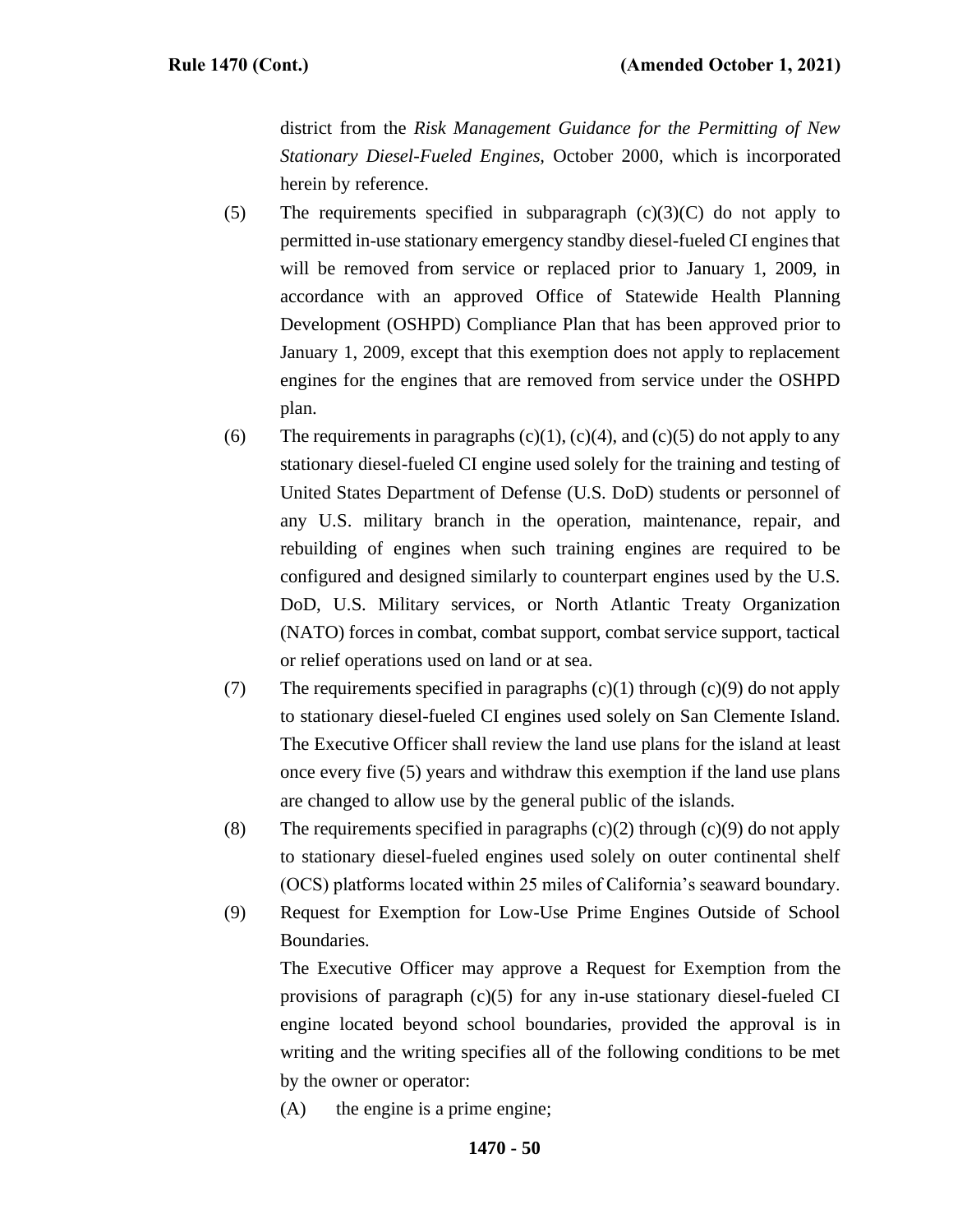- (B) the engine is located more than 500 feet from a school at all times; and
- (C) the engine operates no more than 20 hours cumulatively per year, unless the engine is used to start a combustion turbine in a refinery cogeneration plant, in which case a different number of hours may be approved by the Executive Officer, on a case-by-case basis per facility, considering operational requirements and emission impacts.
- (10) The requirements in subparagraphs  $(c)(3)(C)$  and  $(c)(5)(A)$  do not apply to in-use dual-fueled diesel pilot CI engines that use an alternative fuel or an alternative diesel fuel.
- (11) The requirements in paragraph (c)(1), subparagraphs (c)(2)(C), (c)(3)(C),  $(c)(4)(A)$ , and  $(c)(5)(A)$  do not apply to dual-fueled diesel pilot CI engines that use diesel fuel and digester gas or landfill gas.
- (12) The requirements in subparagraphs  $(c)(3)(C)$  and  $(c)(5)(A)$  do not apply to in-use stationary diesel-fueled CI engines that have selective catalytic reduction systems.
- (13) The requirements of subparagraph  $(c)(3)(C)$  do not apply to in-use emergency fire pump assemblies that are driven directly by stationary diesel-fueled CI engines and only operated the number of hours necessary to comply with the testing requirements of National Fire Protection Association (NFPA) 25 *- Standard for the Inspection, Testing, and Maintenance of Water-Based Fire Protection Systems,* 2002 edition or the most current edition, which is incorporated herein by reference.
- (14) The requirements of paragraph (c)(1), subparagraphs (c)(2)(C), (c)(2)(D), and  $(c)(3)(C)$ , and paragraphs  $(c)(4)$  and  $(c)(5)$  do not apply to any stationary diesel-fueled CI engine used to power equipment that is owned by the National Aeronautics and Space Administration (NASA) and used solely at manned-space-flight facilities (launch, tracking, and landing sites), provided the Executive Officer approves this exemption in writing. This exemption only applies to diesel engines that power equipment which is maintained in the same configuration as similar equipment at all mannedspace-flight facilities.
- (15) Upon written approval of the Executive Officer, the requirements of this rule shall not apply to stationary CI engines used exclusively:
	- (A) as engine test cells and test stands for testing CI engines, or CI engine components;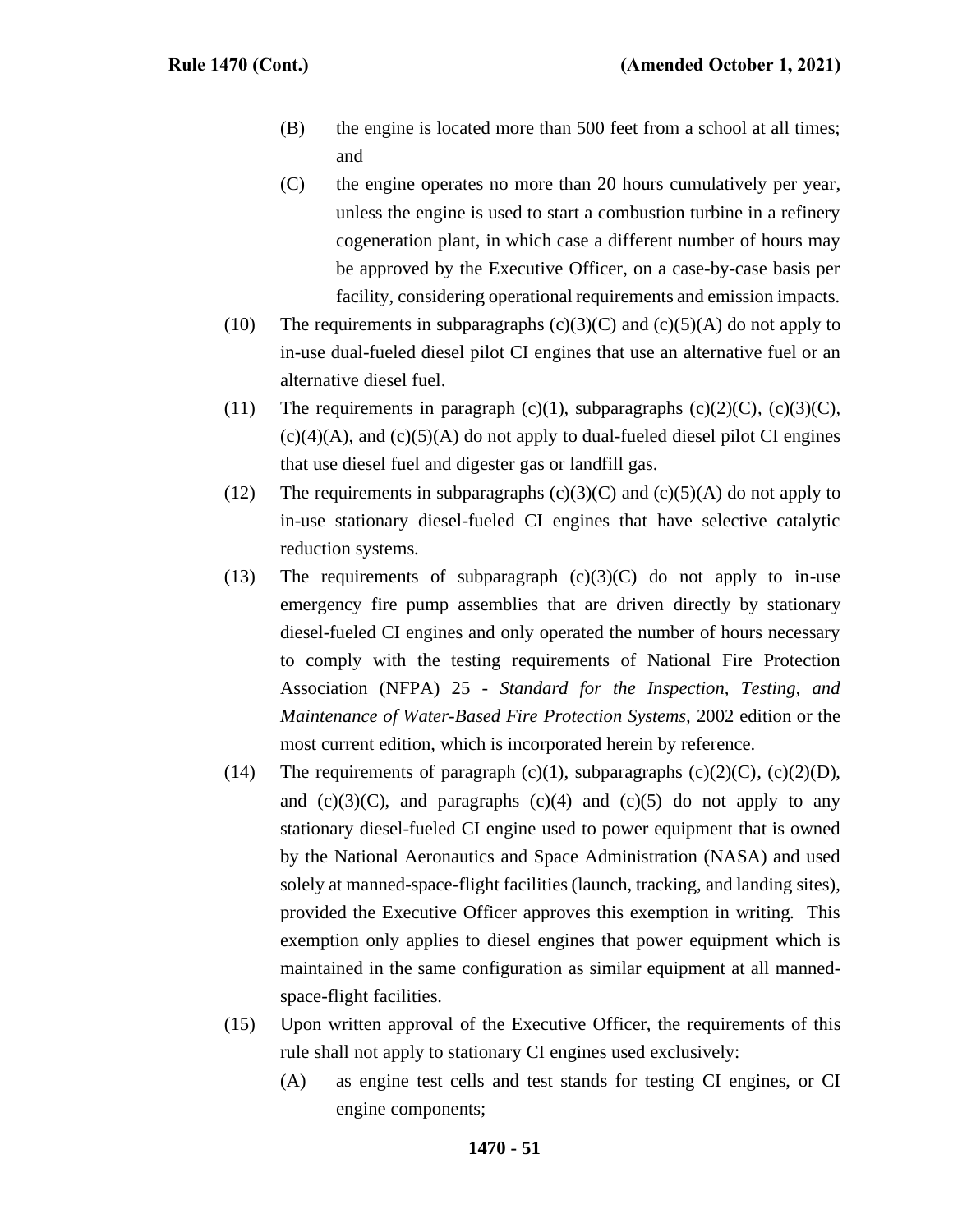- (B) for operation or performance testing of fuels, fuel additives, or emission control devices at research and development facilities; or
- (C) for maintenance, repair, or rebuild training at educational facilities.
- (16) The diesel PM requirements of subparagraph  $(c)(2)(C)(iv)$  do not apply to new stationary emergency standby diesel-fueled engines installed and with an application for Permit to Construct or Permit to Operate deemed complete on or after January 1, 2013, provided the following conditions are met:
	- (A) the new stationary emergency standby engine is a replacement of an existing stationary emergency standby engine used for the same purpose; and
	- (B) the new stationary emergency standby engine is installed or to be installed at the same physical location as the engine being replaced; and
	- (C) the engine owner can demonstrate to the satisfaction of the Executive Officer, that there is insufficient space in the area where the engine is located such that installation or addition of emission control equipment would require demolition or removal of one or more load bearing walls, the floor, or the ceiling; and
	- (D) the installation of the new stationary emergency standby engine or other ancillary equipment, excluding emission control equipment, does not require the demolition or removal of one or more load bearing walls, the floor, or the ceiling; and
	- (E) engines meeting all of the requirements of subparagraphs  $(h)(16)(A)$ through (h)(16)(D) shall be a certified CI engine that emits diesel PM at a rate less than or equal to 0.15 g/bhp-hr; and
	- (F) the diesel PM requirement is not required pursuant to South Coast Air Quality Management District Rule 1401 – New Source Review of Toxic Air Contaminants or Regulation XIII – New Source Review.
- (i) Severability, Effect of Judicial Order In the event that any portion of this rule is held by judicial order to be invalid, such order shall not affect the validity of the remaining portions of this rule.
- (j) Applicability of the AB 2588 Air Toxics "Hot Spots" Program